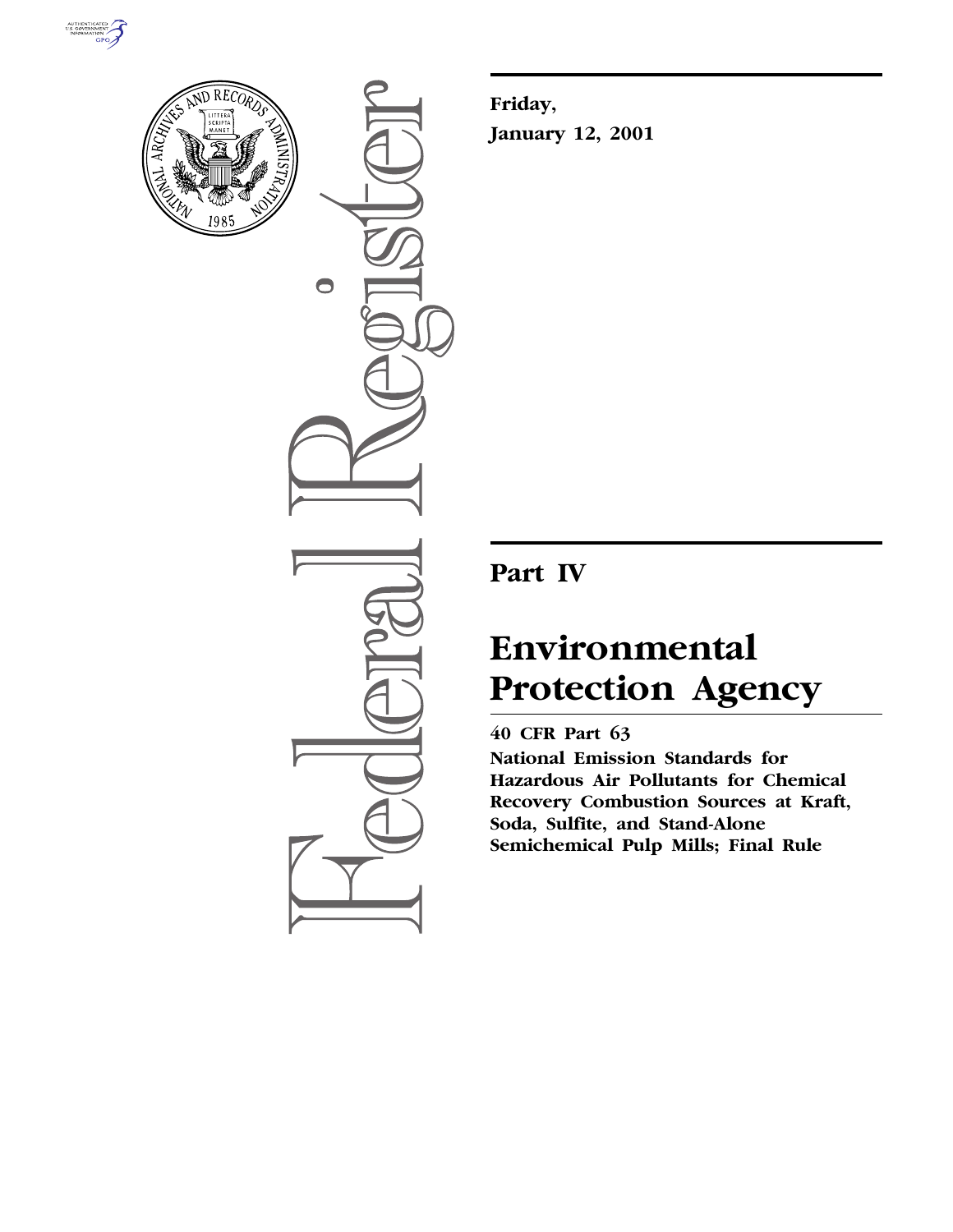# **ENVIRONMENTAL PROTECTION AGENCY**

#### **40 CFR Part 63**

**[FRL–6919–9]**

# **RIN 2060–AI34**

# **National Emission Standards for Hazardous Air Pollutants for Chemical Recovery Combustion Sources at Kraft, Soda, Sulfite, and Stand-Alone Semichemical Pulp Mills**

**AGENCY:** Environmental Protection Agency (EPA). **ACTION:** Final rule.

**SUMMARY:** This action promulgates national emission standards for hazardous air pollutants (NESHAP) for new and existing sources used in chemical recovery processes at kraft, soda, sulfite, and stand-alone semichemical pulp mills. Hazardous air pollutants (HAP) that are regulated by this final rule include gaseous organic HAP and HAP metals. The adverse health effects of exposure to these HAP can include cancer, reproductive and developmental effects, gastrointestinal effects, damage to the nervous system, and irritation to the eyes, skin, and respiratory system. Emissions of other pollutants from these sources include particulate matter (PM), volatile organic compounds (VOC), carbon monoxide

 $(CO)$ , sulfur dioxide  $(SO<sub>2</sub>)$ , and nitrogen  $oxides (NO<sub>x</sub>)$ .

This final rule implements section 112(d) of the Clean Air Act (CAA) and is based on the Administrator's determination that chemical recovery combustion sources at kraft, soda, sulfite, and stand-alone semichemical pulp mills are major sources of HAP emissions. The final rule is intended to protect public health by requiring chemical recovery combustion sources to meet standards reflecting the application of the maximum achievable control technology (MACT) to control HAP emissions from these sources. Implementation of this rule will reduce emissions of HAP by approximately 2,500 megagrams per year (Mg/yr) (2,700 tons per year (tpy)) and emissions of other pollutants by approximately 107,900 Mg/yr (118,900 tpy).

# **EFFECTIVE DATE:** March 13, 2001.

**ADDRESSES:** Docket No. A–94–67, containing information considered by EPA in developing the promulgated standards, is available for public inspection between 8:00 a.m. and 5:30 p.m., Monday through Friday, excluding Federal holidays, at the following address: U.S. EPA, Air and Radiation Docket and Information Center (6102), 401 M Street SW, Washington, DC 20460, telephone (202) 260–7548. The docket is located at the above address in

room M–1500, Waterside Mall (ground floor). A reasonable fee may be charged for copying docket materials.

**FOR FURTHER INFORMATION CONTACT:** For further information concerning applicability and rule determinations, contact the appropriate State or local agency representative. If no State or local representative is available, contact the EPA Regional Office staff listed in the **SUPPLEMENTARY INFORMATION** section of this preamble. For information concerning the analyses performed in developing this rule, contact Mr. Jeff Telander, Minerals and Inorganic Chemicals Group, Emission Standards Division (MD–13), Office of Air Quality Planning and Standards, U.S. EPA, Research Triangle Park, North Carolina 27711, telephone number (919) 541– 5427, facsimile number (919) 541–5600, electronic mail address telander.jeff@epa.gov.

#### **SUPPLEMENTARY INFORMATION:**

#### *Regulated Entities*

Categories and entities potentially regulated by this action are those kraft, soda, sulfite, and stand-alone semichemical pulp mills with chemical recovery processes that involve the combustion of spent pulping liquor. Categories and entities potentially regulated by this action include:

| Category     | SIC code            | NAICS code                  | Examples of regulated entities                                   |
|--------------|---------------------|-----------------------------|------------------------------------------------------------------|
| Industry<br> | $ 2611, 2621, 2631$ | $\vert$ 32211, 32212, 32213 | Kraft, soda, sulfite, and stand-alone semichemical pulp<br>mills |

This table is not intended to be exhaustive, but rather provides a guide for readers regarding entities likely to be regulated by this action. To determine whether your facility is regulated by this action, you should examine the applicability criteria in § 63.860 of the final rule. If you have questions regarding the applicability of this action to a particular entity, consult the appropriate EPA Regional Office representative listed below:

U.S. EPA Region I—Director, Air Compliance Program; 1 Congress Street; Suite 1100 (SEA); Boston, MA 02114–2023; Phone: (617) 918–1650; Fax: (617) 918–1505.

U.S. EPA Region II—Air Compliance Branch; 290 Broadway; New York, NY 10007; Phone: (212) 637–4080; Fax: (212) 637–3998.

U.S. EPA Region III—Chief, Air Enforcement Branch (3AP12); 1650 Arch Street; Philadelphia, PA 19103–2029; Phone: (215) 814–3438; Fax: (215) 814–2134; Region III Office Website: http://www.epa.gov/ reg3artd/hazpollut/hazairpol.htm.

U.S. EPA Region IV—Air and Radiation Technology Branch; Atlanta Federal Center;

61 Forsyth Street; Atlanta, Georgia 30303– 3104; Phone: (404) 562–9105; Fax: (404) 562– 9095.

U.S. EPA Region V—Air Enforcement and Compliance Assurance Branch (AE–17J); 77 West Jackson Boulevard; Chicago, IL 60604– 3590; Phone: (312) 353–2088; Fax: (312) 353– 8289.

U.S. EPA Region VI—Chief, Toxics Enforcement Section (6EN–AT); 1445 Ross Avenue; Dallas, TX 75202–2733; Phone: (214) 665–7224; Fax: (214) 665–7446; Region VI Office Website: www.epa.gov/region6.

U.S. EPA Region VII—901 N. 5th Street; Kansas City, KS 66101; Phone: (913) 551– 7020; Fax: (913) 551–7844; http:// www.epa.gov/region07/programs/artd/air/ toxics/airtox1.htm.

U.S. EPA Region VIII—Air Enforcement Program (8ENF–T); 999 18th Street Suite 500; Denver, CO 80202; Phone: (303) 312–6312; Fax: (303) 312–6409.

U.S. EPA Region IX—Air Division; 75 Hawthorne Street; San Francisco, CA 94105; Phone: (415) 744–1219; Fax: (415) 744–1076.

U.S. EPA Region X—Office of Air Quality (OAQ–107); 1200 Sixth Avenue; Seattle, WA 98101; Phone: (206) 553–4273; Fax: (206) 553–0110.

# *Judicial Review*

The NESHAP for chemical recovery combustion sources at kraft, soda, sulfite, and semichemical pulp mills was proposed on April 15, 1998 (63 FR 18783). Today's action announces EPA's final decisions on the rule. Under section 307(b)(1) of the CAA, judicial review of the final rule is available by filing a petition for review in the U.S. Court of Appeals for the District of Columbia Circuit by March 13, 2001. Only those objections to this rule which were raised with reasonable specificity during the period for public comment may be raised during judicial review. Under section 307(b)(2) of the CAA, the requirements that are the subject of today's final rule may not be challenged later in civil or criminal proceedings brought by EPA to enforce these requirements.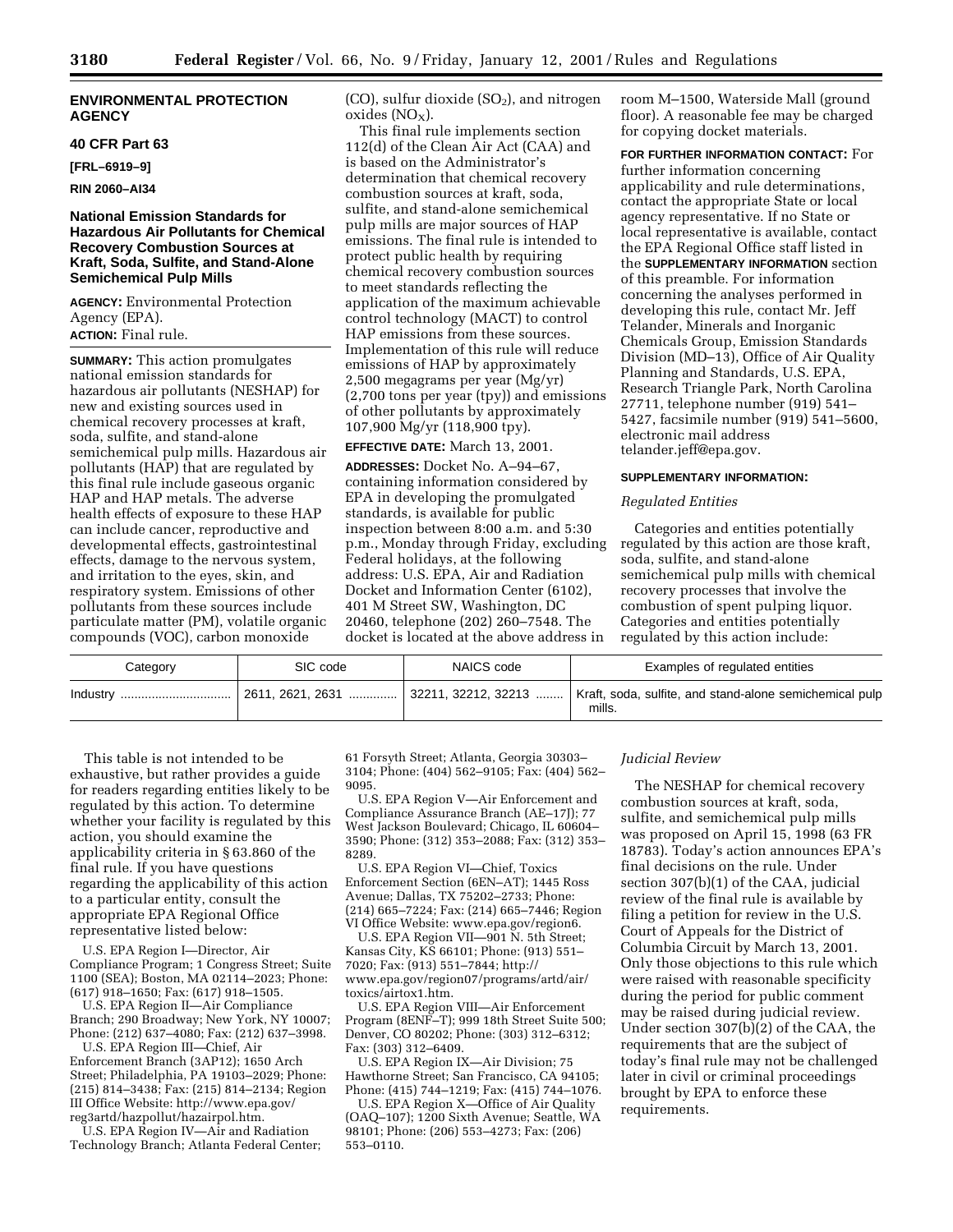#### *World Wide Web (WWW)*

In addition to being available in the docket, an electronic copy of today's final rule will also be available on the WWW through the Technology Transfer Network (TTN). Following the Administrator's signature, a copy of the rule will be posted on the TTN's policy and guidance page for newly proposed or final rules at http://www.epa.gov/ttn/ oarpg/t3pfpr.html. The TTN provides information and technology exchange in various areas of air pollution control. If more information regarding the TTN is needed, call the TTN HELP line at (919) 541–5384.

#### **Outline**

The following outline is provided to aid in reading this preamble to the final rule.

- I. Background and Public Participation
- II. Summary of Final Rule
	- A. Applicability
	- B. Standards
	- C. Performance Test Requirements
	- D. Monitoring Requirements
	- E. Recordkeeping and Reporting
	- Requirements
- III. Summary of Changes Since Proposal A. Applicability
	- B. Definitions
	- C. Standards
	- D. Performance Test Requirements
	- E. Monitoring Requirements
	- F. Reporting Requirements
- G. Delegation of Authority
- IV. Summary of Responses to Major **Comments**
- V. Summary of Impacts
	- A. Air Quality Impacts
	- B. Cost Impacts
	- C. Economic Impacts
	- D. Benefits Analysis
	- E. Non-Air Environmental Impacts F. Energy Impacts
- VI. Administrative Requirements
	- A. Executive Order 12866, Regulatory Planning and Review
	- B. Executive Order 13132, Federalism
	- C. Executive Order 13084, Consultation and Coordination with Indian Tribal Governments
	- D. Executive Order 13045, Protection of Children from Environmental Health Risks and Safety Risks
	- E. Unfunded Mandates Reform Act of 1995
	- F. Regulatory Flexibility Act (RFA), as amended by the Small Business Regulatory Enforcement Fairness Act of 1996 (SBREFA), 5 U.S.C. 601 *et seq.* G. Paperwork Reduction Act
	- H. National Technology Transfer and Advancement Act of 1995
	- I. Congressional Review Act

# **I. Background and Public Participation**

Section 112 of the CAA requires EPA to list categories and subcategories of major sources and area sources of HAP and to establish NESHAP for the listed source categories and subcategories.

Major sources of HAP are those that have the potential to emit greater than 9.07 Mg/yr (10 tpy) of any one HAP or 22.68 Mg/yr (25 tpy) of any combination of HAP.

Section 112 of the CAA requires that we establish NESHAP for the control of HAP from both new and existing major sources. The CAA requires the NESHAP to reflect the maximum degree of reduction in emissions of HAP that is achievable. This level of control is commonly referred to as MACT.

The MACT floor is the minimum control level allowed for NESHAP and is defined under section 112(d)(3) of the CAA. In essence, the MACT floor ensures that the standard is set at a level that assures that all major sources achieve the level of control at least as stringent as that already achieved by the better-controlled and lower-emitting sources in each source category or subcategory. For new sources, the MACT floor cannot be less stringent than the emission control that is achieved in practice by the bestcontrolled similar source. The MACT standards for existing sources can be less stringent than standards for new sources, but they cannot be less stringent than the average emission limitation achieved by the bestperforming 12 percent of existing sources in the category or subcategory (or the best-performing 5 sources for categories or subcategories with fewer than 30 sources) (CAA section 112(d)(3)).

In developing MACT, we also consider control options that are more stringent than the floor. We may establish standards more stringent than the floor based on the consideration of the cost of achieving the emissions reductions, any non-air quality health and environmental impacts, and energy requirements (CAA section 112(d)(2)).

On July 16, 1992 (57 FR 31576), we published a list of source categories slated for regulation under section 112(c). That list included the pulp and paper production source category regulated by the standards being promulgated today. We proposed standards for chemical recovery combustion sources at kraft, soda, sulfite, and stand-alone semichemical pulp mills covered by this rule on April 15, 1998 (63 FR 18783).

As in the proposal, the final standards give existing sources 3 years from the date of promulgation to comply. Sources that begin construction or reconstruction after April 15, 1998 must comply with the standards for new sources by March 13, 2001 or upon startup, whichever is later. We believe these standards to be achievable by

affected sources within the time provided.

Emissions limits, as well as monitoring, performance testing, recordkeeping, and reporting requirements are included in the final rule. All of these components are necessary to ensure that sources comply with the standards both initially and over time. However, we have made every effort to simplify the requirements in the rule.

The preamble for the proposed standards described the rationale for the proposed standards. Public comments were solicited at the time of proposal. The public comment period lasted from April 15, 1998 to June 15, 1998. Industry representatives, regulatory agencies, environmental groups, and the general public were given the opportunity to comment on the proposed rule and to provide additional information during and after the public comment period. Although we offered at proposal the opportunity for oral presentation of data, views, or arguments concerning the proposed rule, no one requested a hearing, and a hearing was not held.

We received a total of 35 letters containing comments on the proposed rule during and after the public comment period. Commenters included individual pulp and paper companies, an industry trade association, an environmental group, a local regulatory agency, an association of State and local regulatory agencies, and an association of air pollution control vendors. Today's final rule reflects our full consideration of all of the comments received. Major public comments on the proposed rule, along with our responses to those comments, are summarized in this preamble. See the Summary of Public Comments and Responses memorandum for a more detailed discussion of public comments and our responses (docket No. A–94–67).

# **II. Summary of Final Rule**

#### *A. Applicability*

The final rule applies to all existing and new kraft, soda, sulfite, and standalone semichemical pulp mills with chemical recovery processes that involve the combustion of spent pulping liquor. Specifically, the affected sources that are regulated by today's final rule are each new nondirect contact evaporator (NDCE) recovery furnace and associated smelt dissolving tank (SDT) located at a kraft or soda pulp mill, each new direct contact evaporator (DCE) recovery furnace system and associated SDT located at a kraft or soda pulp mill, each new lime kiln located at a kraft or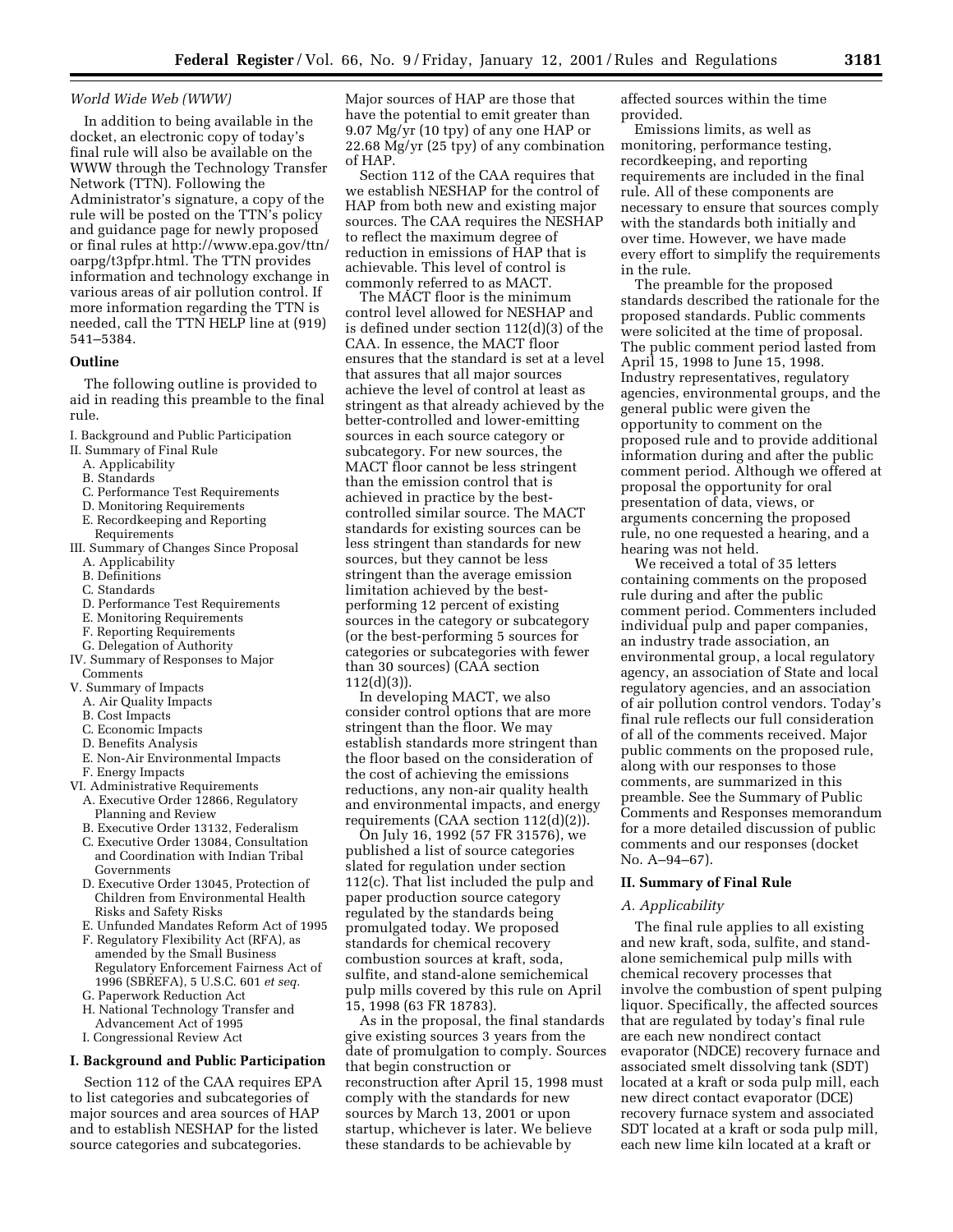soda pulp mill, each new or existing sulfite combustion unit located at a sulfite pulp mill, each new or existing semichemical combustion unit located at a stand-alone semichemical pulp mill, and each existing chemical recovery system located at a kraft or soda pulp mill. The chemical recovery system is defined as all existing DCE and NDCE recovery furnaces, SDT, and lime kilns at a kraft or soda pulp mill.

All existing kraft and soda pulp mills have chemical recovery processes that

involve the combustion of spent pulping liquor. However, several existing sulfite and stand-alone semichemical pulp mills do not recover pulping chemicals by combusting spent liquor. Three of the 11 sulfite mills use a calcium-based sulfite process and do not have chemical recovery combustion units and, thus, are not impacted by this final rule. One of the 13 stand-alone semichemical pulp mills burns spent liquor in a power boiler and does not have chemical recovery; therefore, that

mill also is not impacted by this final rule.

# *B. Standards*

Today's final rule regulates HAP metals emissions and/or gaseous organic HAP emissions for chemical recovery combustion sources in the pulp and paper production source category. The promulgated standards are summarized in Table 1.

# **BILLING CODE 6560–50–P**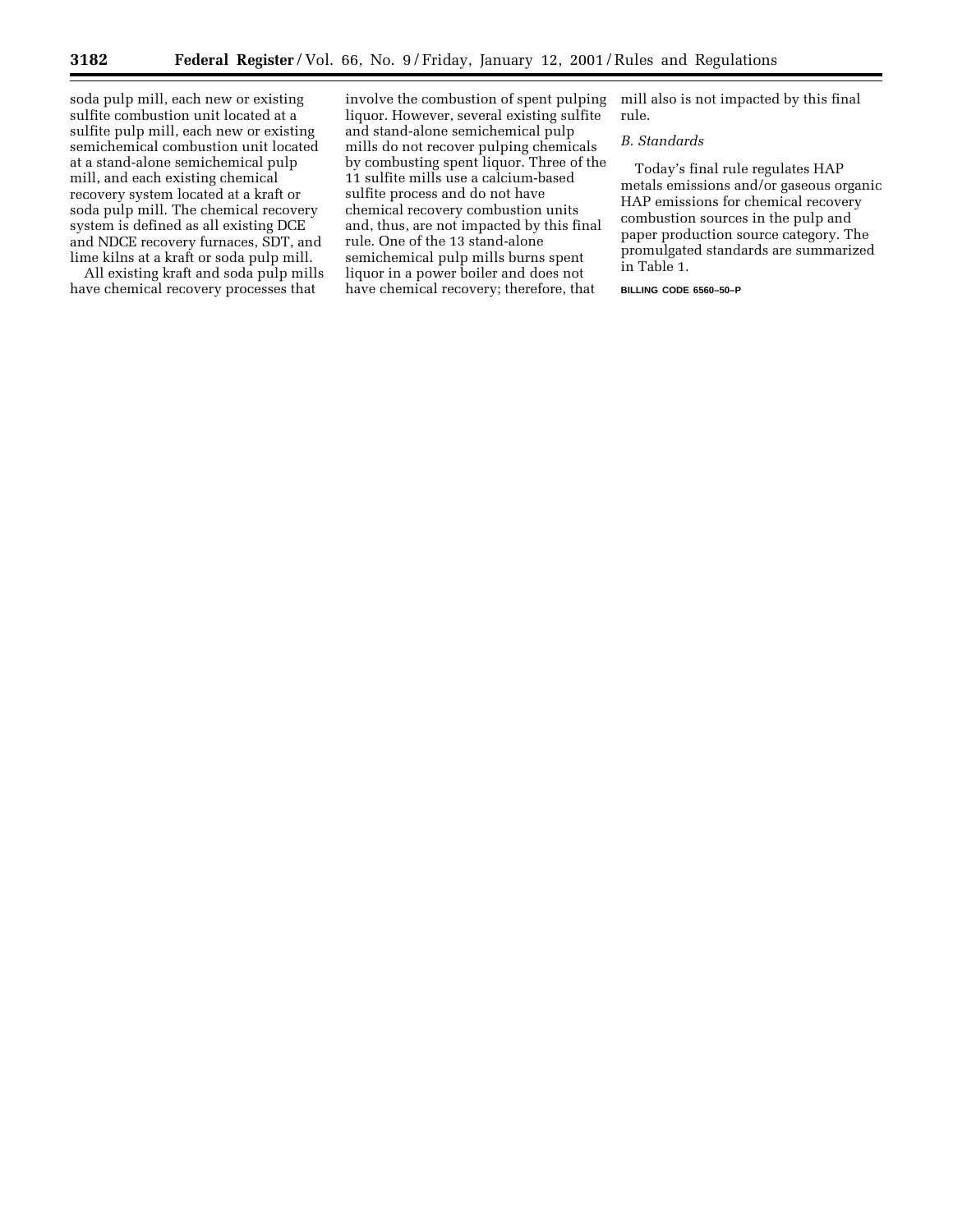|                                                      |                                           | $\overline{\phantom{0}}$<br>TABLE                                                                                                                                                                                                              | $\overline{C}$<br>SUMMARY                                        | PROMULGATED                                                                                          | <b>STANDARDS</b> <sup>a</sup>                              |                                                                                                                                 |                                                                                                                                   |
|------------------------------------------------------|-------------------------------------------|------------------------------------------------------------------------------------------------------------------------------------------------------------------------------------------------------------------------------------------------|------------------------------------------------------------------|------------------------------------------------------------------------------------------------------|------------------------------------------------------------|---------------------------------------------------------------------------------------------------------------------------------|-----------------------------------------------------------------------------------------------------------------------------------|
| Subcategory                                          | Emission point                            | HAP metals                                                                                                                                                                                                                                     | standard                                                         | Alternate HAP metals                                                                                 | standard<br>("bubble")                                     | organic HAP<br>Gaseous                                                                                                          | standard                                                                                                                          |
|                                                      |                                           | Existing                                                                                                                                                                                                                                       | New                                                              | Existing                                                                                             | New                                                        | Existing                                                                                                                        | New                                                                                                                               |
| Kraft<br>soda<br>and                                 | (NDCE<br>furnaces<br>Recovery<br>and DCE) | $\frac{1}{9}r/ds$ cm (0.044<br>$gx/dscf$ ) at 8%<br>0.10<br>oxygen<br>$\geq$ Md                                                                                                                                                                | g/dscm (0.015<br>at 8% oxygen<br>50.034<br>gr/dscf)<br>N<br>E    | Mill-specific<br>$(1b/ton)$ BLS)<br>limit (kg/Mg<br>PM emission<br>calculated<br>based on            | for<br>new sources<br>No "bubble"<br>alternate<br>standard | standard<br>$\frac{0}{2}$                                                                                                       | Gaseous organic<br>(as<br>kg/Mg (0.025<br>$lb/ton)$ BLS<br>measured by<br>HAP $\leq 0.012$<br>methanol)                           |
|                                                      | <b>TGS</b>                                | 0.10 kg/Mg<br>1b/ton<br>$0.2 \cdot 0$<br>$> 1$<br>$> 1$<br><b>BLS</b>                                                                                                                                                                          | kg/Mg<br>(0.12 1b/ton)<br>$PM \le 0.06$<br><b>BLS</b>            | SDT,<br>value of the<br>sum of the<br>limits for<br>individual<br>emissions<br>furnaces,<br>recovery |                                                            | standard <sup>b</sup><br>$\frac{1}{2}$                                                                                          | standard <sup>b</sup><br>$\frac{1}{2}$                                                                                            |
|                                                      | Lime kilns                                | $gr/dscf$ ) at $10\$<br>g/dscm (0.064<br>0.15<br>$\ddot{a}$<br>oxygei<br>$PM \leq$                                                                                                                                                             | at 10% oxygen<br>$g/ds$ cm $(0.01$<br>$PM \le 0.023$<br>gr/dscf) | and lime kilns.<br>equation 1<br>S63.865(a)(1)<br>of the final<br>rule.<br>See<br>$\tilde{H}$        |                                                            | standard <sup>b</sup><br>$\frac{0}{2}$                                                                                          | standard <sup>b</sup><br>$_{\rm N_O}^{\rm o}$                                                                                     |
| Sulfite                                              | combustion<br>Sulfite<br>units            | $gr/dscf$ ) at $88$<br>g/dscm (0.040<br>0.092<br>oxygen<br>$PM \le$                                                                                                                                                                            | g/dscm (0.020<br>at 8% oxygen<br>0.046<br>gr/dscf)<br>$\geq$ Md  | Not applicable                                                                                       | Not applicable                                             | No standard <sup>b</sup>                                                                                                        | No standard                                                                                                                       |
| semi-chemical<br>Stand-alone                         | Semichemical<br>combustion<br>units       | No standard                                                                                                                                                                                                                                    | No standard                                                      | Not applicable                                                                                       | Not applicable                                             | Gaseous organic<br>(a5)<br>90% reduction<br>lb/ton) BLS<br>measured by<br>kg/Mg (2.97<br>HAP $\leq 1.49$<br>$\tilde{e}$<br>THC) | Gaseous organic<br>(as<br>reduction<br>1b/ton) BLS<br>measured by<br>kg/Mg (2.97<br>HAP $\leq 1.49$<br>$\tilde{e}$<br>THC)<br>90% |
| paper mills.<br>Emissions<br>11<br>g/dscm<br>م<br>kđ |                                           | of gaseous organic HAP from these sources are regulated as part of the NESHAP for noncombustion sources at pulp and<br>lb/ton = pounds per ton, BLS = black liquor solids, and THC = total hydrocarbons<br>grams per dry standard cubic meter, | 11<br>gr/dscf                                                    | grains per dry standard cubic foot, kg/Mg = kilograms                                                |                                                            |                                                                                                                                 | per megagram,                                                                                                                     |

**BILLING CODE 6560–50–C**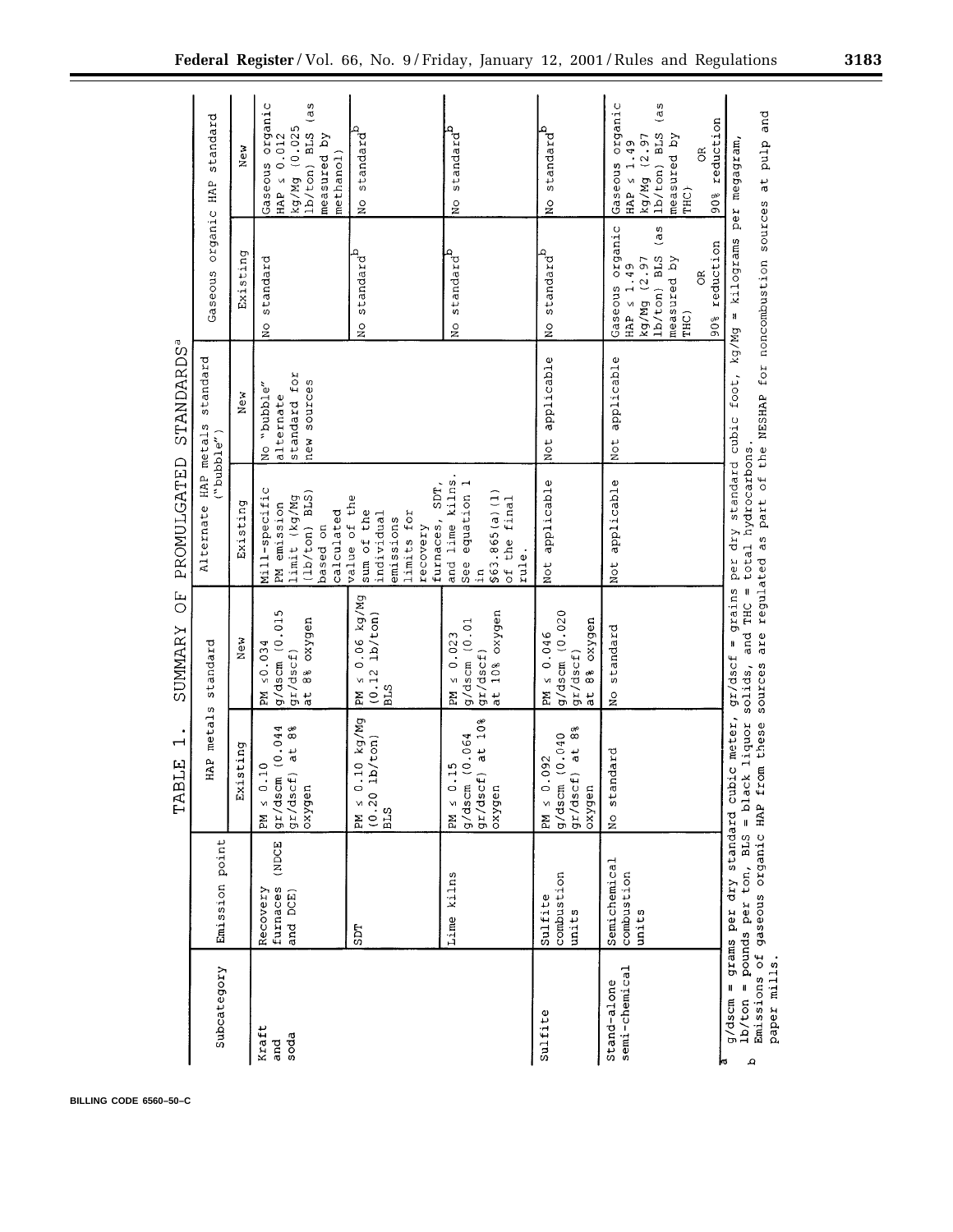The standards for each subcategory are discussed in the following sections by the pollutant regulated.

# 1. HAP Metals Standards for Kraft and Soda Pulp Mills

Today's rule promulgates PM emissions limits as a surrogate for HAP metals for new and existing recovery furnaces, SDT, and lime kilns at kraft and soda pulp mills. The PM emissions limits are established at the MACT floor level. For existing kraft and soda recovery furnaces and SDT, the MACT floor level corresponds (coincidentally) to the promulgated PM emissions limits in the new source performance standards (NSPS) for kraft pulp mills (43 FR 7568, February 23, 1978). We believe this level best represents the level of performance achievable by the average of the best-performing 12 percent of sources, considering normal process and operating variability. For existing kraft and soda lime kilns, the MACT floor level is more stringent than the NSPS because data indicate that the average of the best-performing 12 percent of sources can achieve a more stringent level.

The final rule also allows the use of a ''bubble compliance alternative'' for determining compliance with the HAP metals standards for existing process units (*i.e.*, recovery furnaces, SDT, and lime kilns) in the chemical recovery system at kraft and soda pulp mills. The bubble compliance alternative allows mills to set PM emissions limits for each existing process unit in the chemical recovery system at the mill such that, if these limits are met, the total emissions from all existing process units are less than or equal to a mill-specific bubble limit. This mill-specific bubble limit is calculated based on the promulgated emissions standards (referred to in the rule as reference concentrations or reference emissions rates) for each process unit and mill-specific gas flow rates and process rates. Equation 1 in § 63.865(a)(1) of the final rule will be used to calculate the bubble limit based on PM emissions.

As in the proposed rule, the bubble compliance alternative is not applicable to new affected sources under this rulemaking. Thus, all new affected sources at kraft and soda pulp mills are required to meet the individual emissions limitations set for those sources. Also, owners or operators of existing process units subject to the NSPS for kraft pulp mills are required to continue to meet the PM emissions standards of that rule, regardless of which option they choose for complying with today's HAP metals standards (because that standard is a separate

regulatory requirement which remains in place).

Owners or operators that choose to comply with the HAP metals standards using the bubble compliance alternative are required to submit PM emissions limits to the Administrator for approval for each existing kraft or soda recovery furnace, SDT, and lime kiln at the mill. Before the PM emissions limits are approved, the owner or operator must submit documentation demonstrating that if the PM emissions limits for each emission source are met, the entire group of process units in the chemical recovery system are in compliance with the millwide allowable PM emission level. The allowable PM emission level is determined from the applicable bubble equation using the reference PM concentrations and reference PM emissions rates for each process unit and source-specific factors for exhaust gas flow rates and process rates. Once approved by the Administrator, the PM emissions limits are incorporated in the operating permit for the mill. Thereafter, the owner or operator of the kraft or soda pulp mill demonstrates compliance with the standards by demonstrating that each recovery furnace, SDT, and lime kiln emits less than or equal to the approved PM emission limit for that process unit. In addition, the PM emissions limits for any existing recovery furnace, SDT, or lime kiln subject to the 1978 NSPS for kraft pulp mills must be at least as stringent as the PM emissions limits established in the NSPS. An example of how the bubble compliance alternative can be used to establish PM emissions limits for process units in a chemical recovery system at an example mill is provided in the administrative record (Docket No. A–94–67).

With one exception, owners or operators that choose to comply with the HAP metals standards using the bubble compliance alternative must include all existing process units in a chemical recovery system in the bubble. Any existing process unit that can be classified as a stand-by unit (*i.e.*, a process unit that operates for less than 6,300 hours during any calendar year) cannot be included as part of a bubble. Owners or operators of stand-by units must accept the promulgated PM emissions limits shown in Table 1 for those units.

# 2. Gaseous Organic HAP Standards for Kraft and Soda Pulp Mills

Today's rule promulgates a gaseous organic HAP standard for new recovery furnaces using methanol as a surrogate for gaseous organic HAP. All new recovery furnaces at kraft and soda pulp

mills must meet a gaseous organic HAP limit, as measured by methanol, of 0.012 kilogram per megagram (kg/Mg) (0.025 pound per ton (lb/ton)) of black liquor solids (BLS) fired. There are no gaseous organic HAP standards under today's rule for existing NDCE recovery furnaces or DCE recovery furnace systems.

# 3. HAP Metals Standards for Sulfite Pulp Mills

Today's rule promulgates PM emissions limits as a surrogate for HAP metals for new and existing sulfite combustion units. Existing sulfite combustion units must meet a PM emission limit of 0.092 gram per dry standard cubic meter (g/dscm) (0.040 grain per dry standard cubic foot (gr/ dscf)) corrected to 8 percent oxygen. New sulfite combustion units must meet a PM emission limit of 0.046 g/dscm (0.020 gr/dscf) corrected to 8 percent oxygen.

4. Gaseous Organic HAP Standards for Stand-Alone Semichemical Pulp Mills

Today's rule promulgates gaseous organic HAP standards for existing and new semichemical combustion units using total hydrocarbon (THC) as a surrogate for gaseous organic HAP. All stand-alone semichemical pulp mills with existing or new chemical recovery combustion units must reduce gaseous organic HAP emissions (as measured by THC reported as carbon) from these units by 90 percent, or meet a gaseous organic HAP emission limit (as measured by THC reported as carbon) of 1.49 kg/Mg (2.97 lb/ton) of BLS fired.

# *C. Performance Test Requirements*

The following discussion identifies the test methods to be used for compliance determinations.

Test Method 5, ''Determination of Particulate Emissions from Stationary Sources'' (40 CFR part 60, appendix A)—in conjunction with a measurement of oxygen concentration in the stack gas using either Test Method 3A, ''Determination of Oxygen and Carbon Dioxide Concentrations in Emissions from Stationary Sources (Instrumental Analyzer Procedure)'' (40 CFR part 60, appendix A) or Test Method 3B, ''Gas Analysis for the Determination of Emission Rate Correction Factor or Excess Air'' (40 CFR part 60, appendix A)—is the test method for determining compliance with the PM emissions limits for new and existing kraft and soda recovery furnaces, SDT, and lime kilns and for new and existing sulfite combustion units. Test Method 29, ''Determination of Metals Emissions from Stationary Sources'' (40 CFR part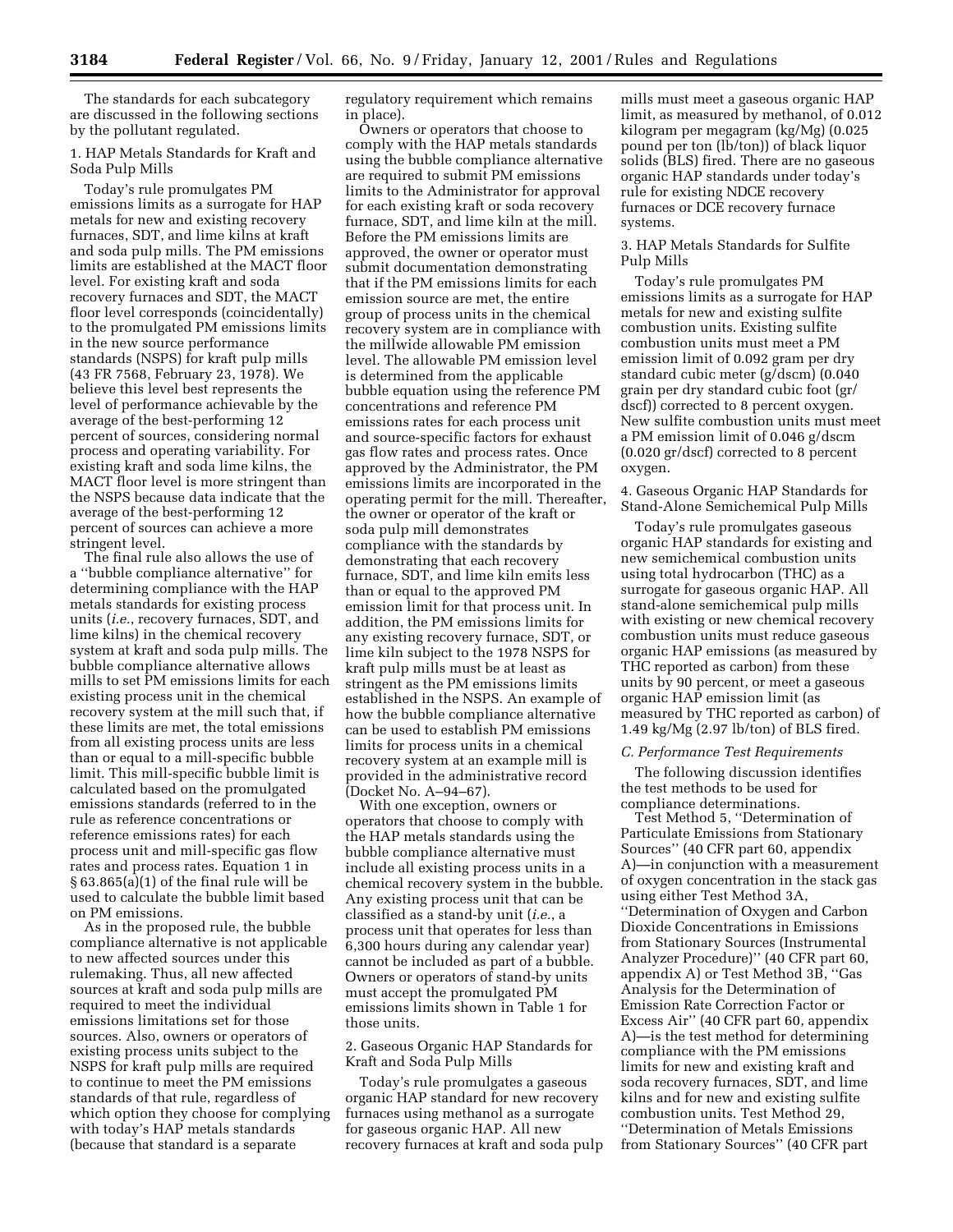60, appendix A) may be used as an alternative to Test Method 5 for measuring PM emissions. Test Method 17, ''Determination of Particulate Emissions from Stationary Sources (In-Stack Filtration Method)'' (40 CFR part 60, appendix A) may also be used as an alternative to Test Method 5 if a constant value of 0.009 g/dscm (0.004 gr/dscf) is added to the results of Test Method 17, and the stack temperature is no greater than 205 degrees Centigrade (°C) (400 degrees Fahrenheit (°F)).

Test Method 308, ''Procedure for Determination of Methanol Emissions from Stationary Sources'' (40 CFR part 63, appendix A) is the test method for determining compliance with the gaseous organic HAP emission limit for new kraft and soda NDCE recovery furnaces that are not equipped with dry electrostatic precipitator (ESP) systems and for DCE recovery furnace systems.

Test Method 25A, ''Determination of Total Gaseous Organic Concentration using a Flame Ionization Analyzer'' (40 CFR part 60, appendix A) is the test method for determining compliance with the gaseous organic HAP emission limit for new and existing combustion units at stand-alone semichemical pulp mills.

#### *D. Monitoring Requirements*

Each owner or operator of an affected source or process unit must install, operate, calibrate, and maintain a continuous monitoring system for each affected source or process unit. The owner or operator also must establish a range of values for each operating parameter (associated with a process operation or with an emission control device) to be monitored based upon values recorded during the initial performance test or during qualifying previous performance tests using the required test methods. If values from previous performance tests are used to establish the operating parameter range, the owner or operator must certify that the control devices and processes had not been modified subsequent to the testing upon which the data used to establish the operating ranges were obtained. The owner or operator may conduct multiple performance tests to establish ranges of operating parameters. The owner or operator also may establish expanded or replacement ranges during subsequent performance tests. An exceedance of the operating parameters occurs when the measured operating parameter levels, averaged over a specified time period, are outside the established range for a predetermined duration. However, with the exception of opacity exceedances, no more than one exceedance would be

attributed to an affected source or process unit during any given 24-hour period. The following paragraphs describe the operating parameters to be monitored, the averaging periods and frequency with which these parameters should be monitored, when corrective action is required to return operating parameters to levels that are within the established range, and when operating parameter exceedances constitute a violation of the emissions standards.

Owners or operators of existing kraft or soda recovery furnaces that are equipped with an ESP for PM control must install, calibrate, maintain, and operate continuous opacity monitoring systems (COMS). The COMS must perform at least one cycle of sampling and analysis for each successive 10 second period and one cycle of data recording for each successive 6-minute period. If the average of ten consecutive 6-minute average values of opacity exceeds 20 percent, the owner or operator must initiate the corrective actions contained in the mill's startup, shutdown, and malfunction (SSM) plan. A violation of the applicable emissions standards would occur when opacity is greater than 35 percent for 6 percent or more of the operating time during any quarterly period.

Owners or operators of new kraft or soda recovery furnaces and new or existing kraft or soda lime kilns that are equipped with ESP for PM control must also install, calibrate, maintain, and operate COMS. The COMS must perform at least one cycle of sampling and analysis for each successive 10 second period and one cycle of data recording for each successive 6-minute period. If the average of ten consecutive 6-minute average values of opacity exceeds 20 percent, the owner or operator must initiate the corrective actions contained in the facility's SSM plan. A violation of the applicable emissions standards would occur when opacity is greater than 20 percent for 6 percent or more of the operating time during any quarterly period.

Owners or operators using wet scrubbers to meet the PM emissions limits for any kraft or soda recovery furnace, SDT, or lime kiln or any sulfite combustion unit must install, calibrate, maintain, and operate a continuous monitoring system capable of determining and recording the pressure drop and scrubbing liquid flow rate at least once for each successive 15-minute period. If any 3-hour average of the pressure drop or scrubbing liquid flow rate falls outside the established range, the owner or operator must initiate the corrective actions included in the facility's SSM plan. A violation of the

applicable emissions standards occurs when six or more 3-hour average values of either parameter are outside the established range during any 6-month reporting period.

Owners or operators using regenerative thermal oxidizers (RTO) to comply with the gaseous organic HAP emission standard for chemical recovery combustion units at stand-alone semichemical mills must establish a minimum RTO operating temperature that indicates at least a 90 percent reduction in HAP emissions (as measured by THC reported as carbon), or outlet HAP emissions (as measured by THC reported as carbon) of less than or equal to 1.49 kg/Mg (2.97 lb/ton) of BLS fired. To ensure ongoing compliance, the owner or operator must install, calibrate, maintain, and operate a monitoring system to measure and record the RTO operating temperature for each successive 15-minute period. If any 1-hour average of the operating temperature falls below the minimum established temperature, the owner or operator must initiate the corrective actions contained in the facility's SSM plan. A violation of the applicable emissions standards occurs when any 3 hour average of the RTO operating temperature falls below the minimum established temperature.

The owner or operator of an affected source or process unit that uses a wet scrubber, ESP, or RTO to comply with today's standards may monitor alternative operating parameters subject to prior written approval by the Administrator, as specified in § 63.8(f).

The owner or operator of an affected source or process unit that is complying with today's standards through operational changes or by a control device other than those described above must submit a plan proposing parameters to be monitored, parameter ranges, and monitoring frequencies to be used to determine ongoing compliance, subject to approval by the Administrator. If any 3-hour average value of a monitored parameter falls outside the established range, the owner or operator must initiate the corrective actions included in the facility's SSM plan. A violation of the emissions standards occurs when six or more 3 hour average values of a monitored parameter are outside the established range during any 6-month reporting period.

Owners or operators complying with the gaseous organic HAP standard for new kraft and soda recovery furnaces through the use of an NDCE recovery furnace equipped with a dry ESP system are not required to perform any continuous parameter monitoring for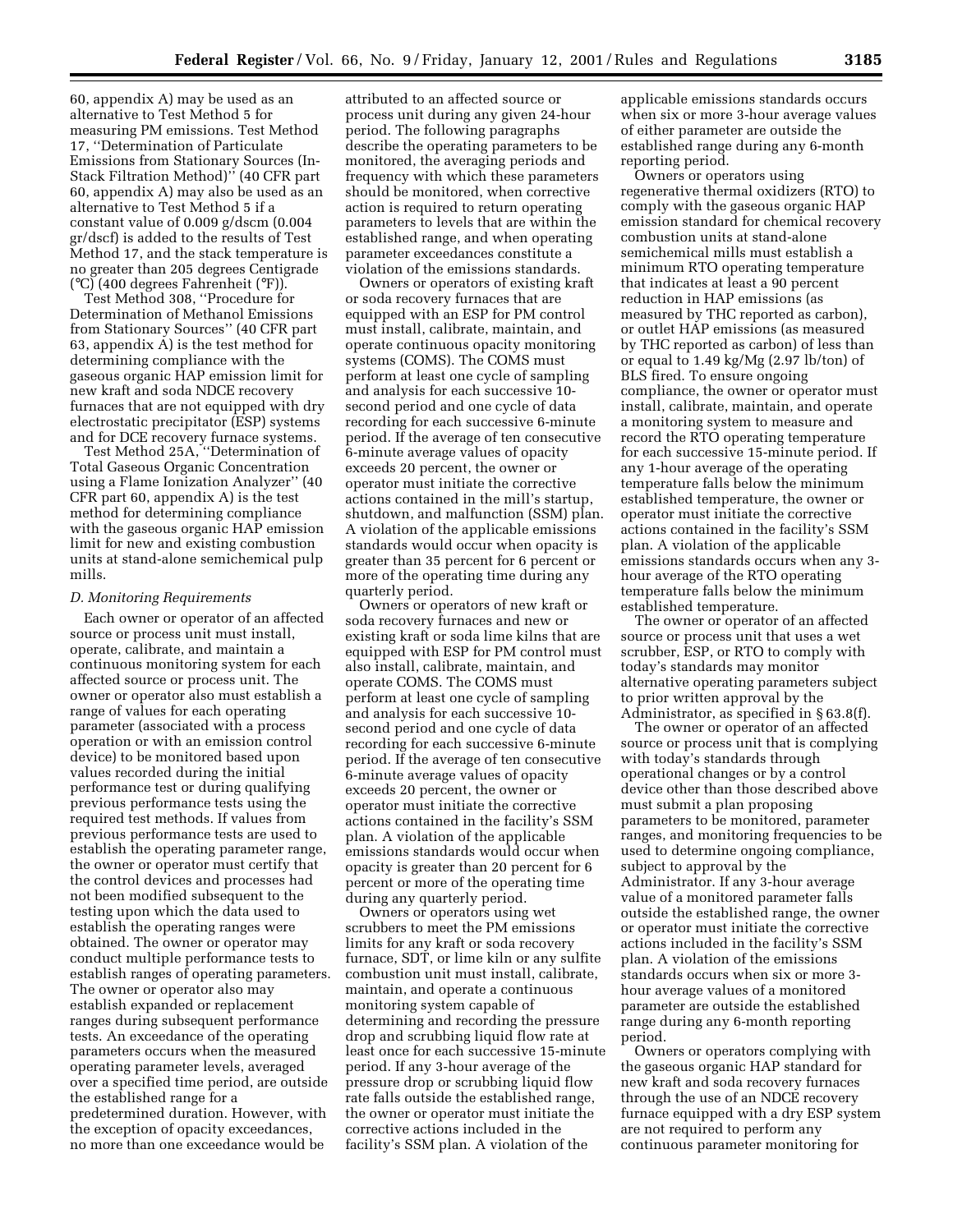gaseous organic HAP. However, each owner or operator must maintain onsite a certification statement signed by a responsible mill official that an NDCE recovery furnace equipped with a dry ESP system is in use.

# *E. Recordkeeping and Reporting Requirements*

In addition to all of the recordkeeping and reporting requirements outlined in § 63.10, owners or operators of kraft, soda, sulfite, and stand-alone semichemical pulp mills must maintain the following records for each affected source or process unit: Records of the BLS firing rates for all recovery furnaces at kraft and soda pulp mills and spent liquor solids firing rates for all chemical recovery combustion units at sulfite and stand-alone semichemical pulp mills, records of the lime production rates (calculated as calcium oxide) for all kraft and soda lime kilns, records of all parameter monitoring data, records and documentation of supporting calculations for compliance determinations, records of the established monitoring parameter ranges for each affected source or process unit, and records of all certifications made in order to determine compliance with the gaseous organic HAP standards. Consistent with requirements in the NESHAP General Provisions in subpart A of 40 CFR part 63 and the operating permit program in 40 CFR part 70, all records must be maintained for a minimum of 5 years.

# **III. Summary of Changes Since Proposal**

# *A. Applicability*

At proposal, we defined affected source as each kraft and soda NDCE recovery furnace and associated SDT, each kraft and soda DCE recovery furnace and associated SDT, each kraft and soda lime kiln, each sulfite combustion unit, and each semichemical combustion unit. However, this definition would have prevented mills from averaging emissions of HAP metals or the PM surrogate for HAP metals across their existing recovery furnaces, SDT, and lime kilns (a bubble compliance alternative which we proposed). To allow averaging across these existing emission points, we have revised the definition of affected source to include existing NDCE recovery furnaces, DCE recovery furnaces, SDT, and lime kilns as process units within a chemical recovery system affected source.

As in the proposed rule, new sources are not eligible for the bubble compliance alternative under this

rulemaking, given that state-of-the-art equipment design and add-on controls can be integrated and installed most cost-effectively during construction of new sources. New sources can be designed and constructed with maximized compliance in mind. Also, sources classified as new by virtue of being reconstructed can be reconstructed with maximized compliance in mind. Therefore, we have not revised the definition of affected source for new sources. Each new kraft and soda recovery furnace and associated SDT, and each new kraft and soda lime kiln will continue to be defined as an affected source by itself.

# *B. Definitions*

Because of the changes in definition of affected source in the final rule, we have added definitions for ''chemical recovery system'' and ''process unit'' to § 63.861 in the final rule. Chemical recovery system is defined as all existing DCE and NDCE recovery furnaces, SDT, and lime kilns at a kraft or soda pulp mill. Process unit is defined as an existing DCE or NDCE recovery furnace, SDT, or lime kiln in a chemical recovery system at a kraft or soda pulp mill.

To take into account the development of gasification technology as a replacement for conventional recovery furnace systems, we have added a definition for ''black liquor gasification'' to § 63.861 in the final rule. Black liquor gasification is defined as the thermochemical conversion of black liquor into a combustible gaseous product. For the same reason, we also have revised the definitions for ''recovery furnace,'' ''kraft recovery furnace,'' ''semichemical combustion unit,'' and ''soda recovery furnace'' to include black liquor gasification.

In order to eliminate any confusion with the term ''PM,'' we have replaced the term ''PM HAP'' with ''HAP metals'' throughout the final rule. Therefore, the definition for ''HAP metals'' in § 63.861 of today's rule replaces the definition for ''PM HAP.''

#### *C. Standards*

In the proposed rule, we included a standard whereby existing kraft and soda lime kilns must ensure that the concentration of PM in the exhaust gases discharged to the atmosphere is less than or equal to 0.15 g/dscm (0.067 gr/dscf) corrected to 10 percent oxygen. We have decided not to promulgate this PM standard because this proposed standard does not reflect the performance of MACT (*i.e.,* the surrogate PM emissions levels achievable by the best-performing lime

kilns, which are controlled by ESP). We have revised the PM standard for existing lime kilns in the final rule to be equivalent to the revised HAP metals MACT floor PM level of 0.15 g/dscm (0.064 gr/dscf) corrected to 10 percent oxygen. (There is also a bubble compliance alternative, whereby, as explained earlier, PM emissions from the recovery furnace, SDT, and lime kiln could in essence be summed so long as the summed emissions are no greater than the sum of the otherwiseapplicable MACT emission standard for each unit.)

The proposed rule included a compliance option whereby existing kraft and soda recovery furnaces, SDT, and lime kilns could meet a standard for individual HAP metals, rather than for the PM surrogate for HAP metals (63 FR 18758, 18765, and 18769, April 15, 1998; proposed § 63.862). We have decided not to promulgate this alternative HAP metals standard because this proposed standard does not reflect the performance of MACT (*i.e.,* the HAP metals emissions levels achievable by the best-performing sources) and also because it would have other significant technical deficiencies. (See docket No. A–94–67.) (Necessarily, we also are not promulgating the bubble compliance alternative associated with this HAP metals option.)

#### *D. Performance Test Requirements*

To correct an oversight in the proposed rule, we have added an oxygen correction equation for volumetric gas flow rates to the final rule under new § 63.865(b)(4). The equation will be used to correct gas streams to the same oxygen content as the associated emission limit (*e.g.,* 8 percent oxygen for recovery furnaces, 10 percent oxygen for lime kilns). For the same reason, we also revised the PM emission limit equations for the bubble compliance alternative in paragraphs  $(a)(1)$ ,  $(2)(i)$ , and  $(2)(iii)$  of § 63.865 for the final rule to reflect the oxygen correction for volumetric gas flow rates. Because SDT exhaust conditions already approximate ambient air conditions, we have removed the oxygen correction in the PM emission limit equation for SDT in  $§ 63.865(a)(2)(ii)$  from the final rule. We have also clarified the oxygen correction equation in § 63.865(b)(2), which is used to correct PM concentrations, for the final rule.

#### *E. Monitoring Requirements*

In order to account for any recovery furnaces that might use a wet scrubber, we have revised the wet scrubber monitoring provisions in  $\S 63.864(a)(2)$ ,  $(c)(1)(ii)$ , and  $(c)(2)(ii)$  for the final rule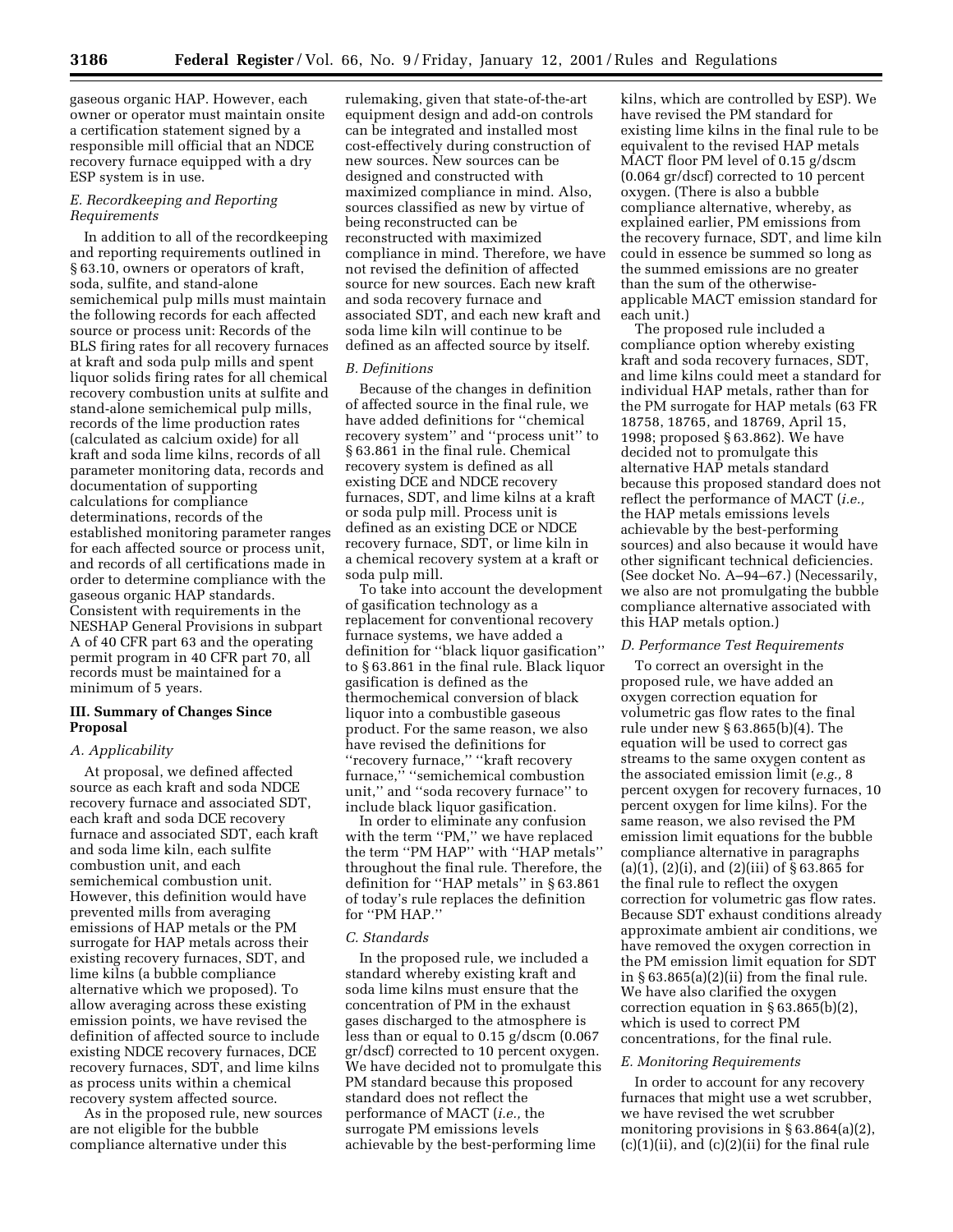to include kraft or soda recovery furnaces. We have clarified the opacity corrective action provisions in § 63.864(c)(1)(i) of the final rule to state that affected sources or process units are required to implement corrective action when the average of ten consecutive 6 minute averages results in a measurement greater than 20 percent opacity. We also have revised the opacity violation provisions in  $\S 63.864(c)(2)(i)$  and (ii) to clarify in the final rule that a violation of the applicable emission standard would occur when the opacity is greater than the specified level for 6 percent or more of the operating time in any quarterly period.

# *F. Reporting Requirements*

We have revised the excess emissions reporting provisions of § 63.867(c) for the final rule to clarify that reporting excess emissions below the violation thresholds of § 63.864(c) does not constitute a violation of the applicable standard.

# *G. Delegation of Authority*

We have revised the delegation of authority provisions in § 63.868 for the final rule to include the following authorities which will be retained by the Administrator and not transferred to a State: Approval of alternatives to standards in § 63.862 under § 63.6(g), approval of major alternatives to test methods under  $\S 63.7(e)(2)(ii)$  and  $(f)$ and as defined in § 63.90, approval of major alternatives to monitoring under § 63.8(f) and as defined in § 63.90, and approval of major alternatives to recordkeeping and reporting under § 63.10(f) and as defined in § 63.90. These authorities are retained because any requests by sources for alternative standards must be considered by EPA and acted upon in a notice and comment rulemaking. We cannot delegate authorities that may alter the stringency of the standard, that require Federal oversight for national consistency, or that may require Federal rulemaking. Requests to revise standards for the source category (or portions thereof) must be addressed through the subpart E rulemaking process for alternative standards.

# **IV. Summary of Responses to Major Comments**

This section summarizes the major comments we received on the proposed rule and our responses to those comments. A more comprehensive summary of comments and responses can be found in docket No. A–94–67. *Comment:* Commenters questioned

the proposed MACT floor of ''no

control'' for gaseous organic HAP emissions from existing NDCE recovery furnaces and stated that the performance of dry ESP systems should be the basis of the MACT floor for gaseous organic HAP emissions from existing NDCE recovery furnaces. One commenter provided a list of 13 NDCE recovery furnaces equipped with dry ESP systems, which is a sufficient number of recovery furnaces to define the MACT floor. A commenter also noted that wet to dry ESP system conversion is a cost-effective control option.

*Response:* We are not basing the MACT floor for existing NDCE recovery furnaces on this technology for the following reasons. We have concluded that existing NDCE recovery furnaces do not represent the ''best'' or ''maximum achievable'' technology. It is possible that black liquor gasification is a means of reducing gaseous organic HAP emissions from chemical recovery operations that provides environmental benefits (notably energy savings) which are superior to those provided by NDCE recovery furnaces (whether equipped with wet or dry ESP systems). Compared with NDCE recovery furnace performance, development of the proposed gasification technology promises reduced consumption of fossil fuel, increased efficiency in energy conversion and chemical recovery, elimination of the smelt-water explosion hazard (inherent to the operation of conventional recovery furnaces), reduced maintenance costs, and significantly lower environmental emissions of criteria pollutants (PM,  $SO<sub>2</sub>$ , NO<sub>X</sub>, VOC precursors to ozone, and CO) and greenhouse gases (63 FR 26607, May 8, 2000, Proposed Final Project Agreement for Georgia-Pacific XL Project).

Because gasification systems do not require the use of an ESP, the costs that would be incurred by converting a wet ESP system to a dry ESP system are not recoverable if the NDCE recovery furnace is replaced with a gasification system. Therefore, if we require existing NDCE recovery furnaces with wet ESP systems by virtue of a MACT floor to retrofit to dry ESP systems, we would tend to eliminate the incentive for the industry to replace the NDCE recovery furnaces with gasification systems before the end of the useful life of the dry ESP systems. Thus, it is our view that a MACT floor requirement which results in retrofitting to dry ESP systems would create disincentives that would discourage possible conversion to the even more promising gasification technology, so that such a requirement need not be considered to be ''MACT.''

See *Portland Cement Ass'n* v. *EPA,* 486 F.2d 375, 385 (D.C. Cir. 1973); *Essex Chemical Corp.* v. *Ruckelshaus,* 486 F.2d 427, 439 (D.C. Cir. 1973) (in establishing technology-based standards, EPA must consider counterproductive effects of a control technology in determining whether it is a ''best'' technology).

In a related matter, there is a further question as to whether existing DCE recovery furnaces should be subject to MACT floor or beyond-the-floor standards for gaseous organic HAP. We considered whether to require conversion of DCE recovery furnace systems to NDCE recovery furnaces with dry ESP systems as a beyond-the-floor standard. The capital costs of this retrofitting would be in the billions of dollars and would not be justified by the amount of HAP removed. Moreover, we do not view NDCE recovery furnaces with dry ESP systems as MACT for existing DCE recovery furnaces because it would create the same disincentives for conversion to gasification just discussed, including potentially foregoing significant energy-saving opportunities. (See CAA section 112(d)(2), which includes energy impacts as a relevant consideration in beyond-the-floor determinations.) Consequently, we are not adopting a beyond-the-floor standard for DCE recovery furnaces.

It would also be highly anomalous to adopt a MACT floor based on the performance of NDCE recovery furnaces with dry ESP systems, for the following reason. As explained above, we are not adopting a beyond-the-floor standard for existing DCE recovery furnaces, and the MACT floor for existing DCE recovery furnaces is ''no control.'' This would yield the result that a MACT floor determination would apply only to NDCE recovery furnaces—the betterperforming furnace type. Hence the anomaly—the only type of existing recovery furnace to incur regulatory costs would be the better-performing NDCE recovery furnaces. Although, as also explained above, we currently do not view gaseous organic HAP control of existing NDCE or DCE recovery furnaces as MACT in order to preserve incentives for conversion of the furnaces to gasification systems, in determining that there should be no further control of these units under CAA section 112(d) at the present time, we are also swayed by avoiding the anomaly of controlling only NDCE recovery furnaces.

We also note that the new source standard for recovery furnaces reflects the performance of NDCE recovery furnaces equipped with dry ESP systems. We could not base the standard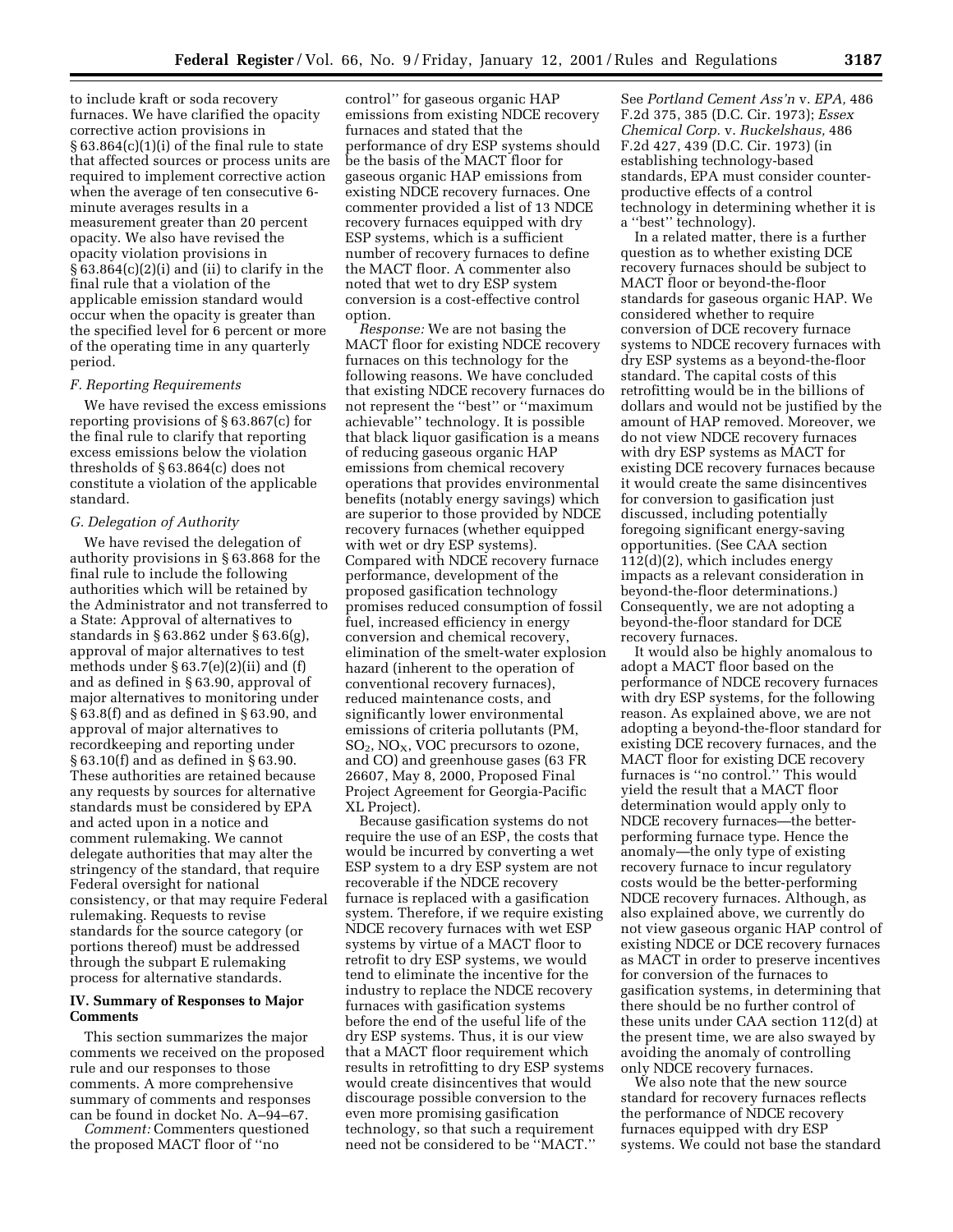on the performance of gasification at this time because accurate data documenting performance on pulp and paper combustion sources do not yet exist. Obtaining accurate performance data on gasification systems is one of the purposes of the proposed Final Project Agreement for the Georgia-Pacific XL Project (63 FR 26607, May 8, 2000). In any case, we also do not believe that this standard poses the same potential to discourage use of gasification. First, we expect that sources using gasification technology will be able to meet the standard. Second, we are prepared to exercise flexibility as to compliance dates for any new source basing its compliance on use of gasification technology, consistent with the statute (63 FR 26607, May 8, 2000).

*Comment:* Several commenters objected to the proposed beyond-thefloor MACT standard for gaseous organic HAP emissions from existing semichemical combustion units that are not fluidized-bed reactors. Commenters also claimed that the proposed emission limit is not supportable for some types of chemical recovery combustion units, such as recovery furnaces.

*Response:* We disagree with the commenters. Based on available emissions data and our RTO cost estimates, RTO represent a cost-effective control strategy for meeting the proposed gaseous organic HAP emissions limits. (See docket No. A–94– 67.)

*Comment:* A commenter provided data for kraft and soda recovery furnaces, SDT, and lime kilns which the commenter believes show a lack of correlation between outlet emissions of PM and outlet emissions of HAP metals. According to the commenter, variations in raw materials and processes have a greater effect on uncontrolled HAP metals emissions, and, therefore, controlled emissions, than the type of control device used. According to the commenter, there is not a straight correlation between reducing PM and reducing HAP metals.

*Response:* Regarding the commenter's suggestion that there is a lack of statistical correlation between HAP metals emissions and PM emissions, we agree that the ratio of the mass of HAP metals to the total mass of PM emitted varies from source to source. Additionally, the amount of HAP metals in PM at each source varies. We do not agree with the commenters' assertion that PM is an inappropriate surrogate for particulate HAP metals emissions. Hazardous air pollutant metals are a component of PM, and control devices designed for PM removal also remove

particulate HAP metals at a similar rate. Therefore, emission control efficiencies, determined by measuring emissions at both the inlet and the outlet of the control device, are similar for both PM and particulate HAP metals. Outlet PM emissions are a good indicator of the performance of the control device, and there is no doubt that PM is an appropriate surrogate for particulate HAP metals.

Also, after reviewing available HAP metals emissions data, we conclude that there are insufficient data to establish numerical HAP metals emissions limits that reflect MACT. Consequently, we have chosen not to promulgate the proposed numerical HAP metals emissions limits and the associated HAP metals bubble compliance alternative.

*Comment:* A number of commenters objected to the proposed emissions limits for PM (as a surrogate for HAP metals) for existing sources. Commenters suggested that the PM emissions limits be recalculated using additional PM emissions data because they believe that many units operate well below the emissions levels selected for the proposed MACT floors. Commenters also took issue with our using the PM standards in the NSPS for Kraft Pulp Mills as the basis for the HAP metals MACT floors for existing kraft and soda combustion sources and noted that we failed to account for the fact that the technology reflected in the NSPS for Kraft Pulp Mills is an old technology and that numerous sources are achieving emissions reductions well beyond the NSPS.

*Response:* We disagree with the commenters regarding their objections to the proposed PM emissions limits for existing kraft and soda recovery furnaces and SDT. We believe that the MACT floor PM emissions limits for recovery furnaces and SDT are justified due to the variability in PM emissions from these sources and the uncertainties about why the same types of control equipment perform at different levels under comparable circumstances. Therefore, we believe that the standards in the final rule reasonably reflect the level of performance achievable in practice by the average of the bestperforming 12 percent of sources.

For existing lime kilns, the control devices that we thought were representative of the HAP metals MACT floor were ESP, high-efficiency venturi scrubbers, and ESP and scrubbers in combination. However, lime kilns equipped with ESP consistently show lower PM emissions than lime kilns equipped with scrubbers, and it is apparent that there are a sufficient number of lime kilns equipped with

ESP to be representative of the HAP metals MACT floor. (That is, sufficient numbers of sources are equipped with ESP such that the level of performance of a lime kiln equipped with an ESP represents the level of performance achievable by the average of the bestperforming 12 percent of existing kraft and soda lime kilns.) Therefore, today's action corrects that error and recalculates the PM emission limitation achievable by the technology that represents the MACT floor for existing lime kilns based on the performance of a lime kiln equipped with a properly designed and operated ESP.

Based on available data from monthly and annual compliance tests, lime kilns equipped with ESP can achieve PM emissions as low as 0.0023 g/dscm  $(0.001 \text{ gr/ds} \cdot \text{er/ds} \cdot \text{er/ds} \cdot \text{er/ds} \cdot \text{er/ds} \cdot \text{er/ds} \cdot \text{er/ds} \cdot \text{er/ds} \cdot \text{er/ds} \cdot \text{er/ds} \cdot \text{er/ds} \cdot \text{er/ds} \cdot \text{er/ds} \cdot \text{er/ds} \cdot \text{er/ds} \cdot \text{er/ds} \cdot \text{er/ds} \cdot \text{er/ds} \cdot \text{er/ds} \cdot \text{er/ds} \cdot \text{er/ds} \cdot \text{er/ds} \cdot \text{er/ds} \cdot \text{er/ds}$ dscm (0.064 gr/dscf) at 10 percent oxygen. To account for this variability in PM emissions from lime kiln ESP, we are setting the HAP metals MACT floor for existing lime kilns at 0.15 g/dscm (0.064 gr/dscf) at 10 percent oxygen, which is slightly less than the proposed HAP metals MACT floor of 0.15 g/dscm (0.067 gr/dscf) at 10 percent oxygen.

The best-performing lime kiln ESP (which represents MACT for HAP metals for new lime kilns) is more than twice the size (*i.e.,* has twice the specific collecting area) of typical lime kiln ESP, and its performance remains the basis for the new source MACT standard. Therefore, today's action does not differ from the proposed standard for HAP metals for new lime kilns.

#### **V. Summary of Impacts**

# *A. Air Quality Impacts*

At the current level of control, emissions of HAP (HAP metals and gaseous organic HAP) are approximately 20,400 Mg/yr (22,500 tpy), and emissions of other pollutants (PM, VOC,  $CO, SO<sub>2</sub>, NO<sub>X</sub>$  are approximately 507,100 Mg/yr (559,000 tpy). Implementation of today's final rule is expected to reduce emissions of HAP, PM, VOC, CO, and SO<sub>2</sub>, and slightly increase emissions of NO<sub>X</sub>. The EPA estimates that emissions of HAP will be reduced by approximately 2,500 Mg/yr (2,700 tpy) and emissions of other pollutants by approximately 107,900 Mg/yr (118,900 tpy).

# *B. Cost Impacts*

The estimated capital cost of control for today's final rule is \$241 million (1997\$) and includes the cost to purchase and install both the control equipment and monitoring equipment. Most (89 percent) of the capital cost can be attributed to the PM controls for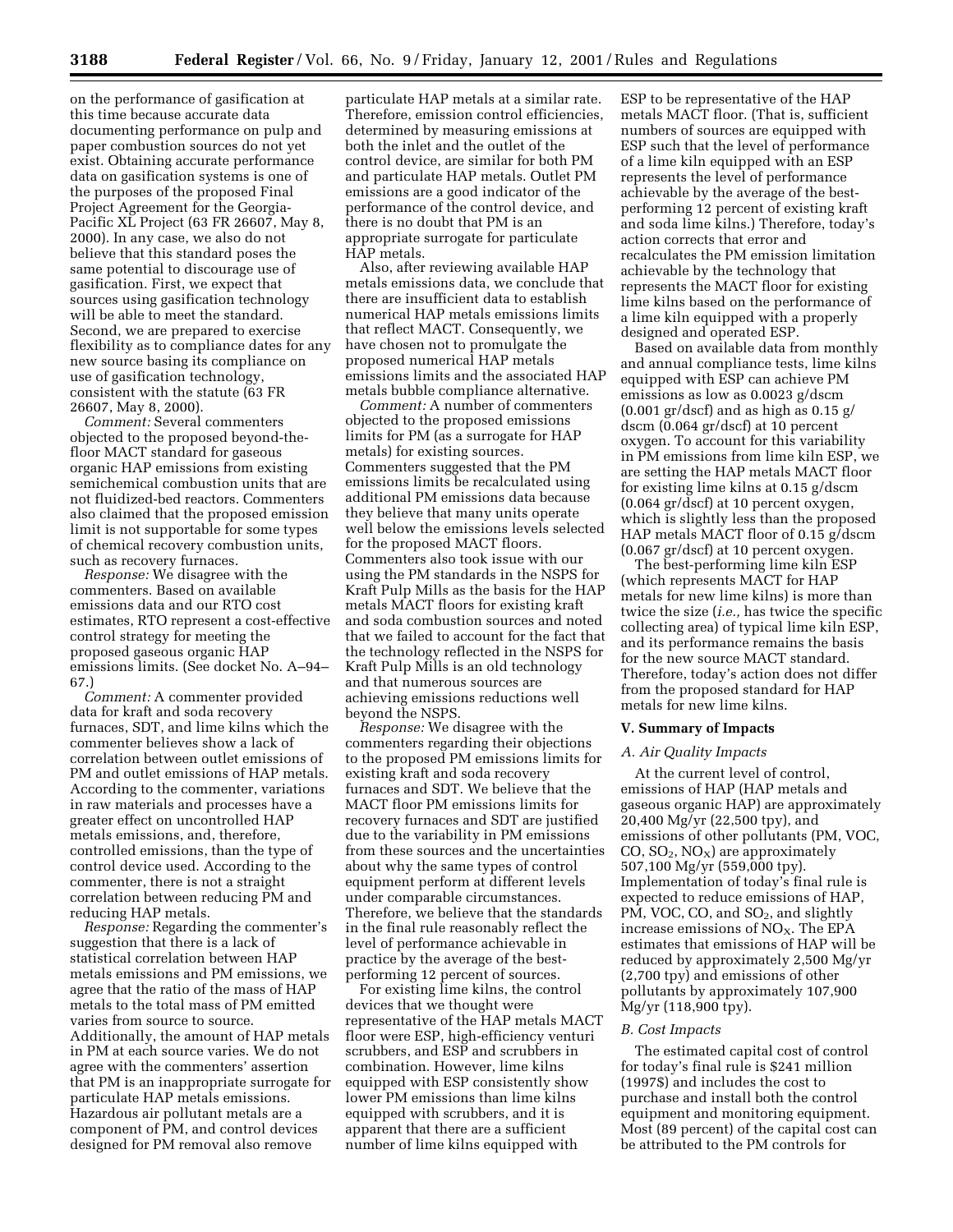kraft, soda, and sulfite combustion units.

The estimated annual cost of the rule is \$32.2 million/yr (1997\$) and accounts for the year-to-year operating expenses associated with the control equipment and the monitoring equipment, in addition to the capital recovery expense associated with the equipment purchases. Most (79 percent) of the annual cost can be attributed to the PM controls for kraft, soda, and sulfite combustion units.

The total average costs for annual recordkeeping and reporting activities required by the final rule are estimated to be \$962,600/yr (1997\$) through the third year after the effective date and \$5.4 million/yr (1997\$) through the third year after the compliance date.

These capital and annualized cost estimates are intended to represent the maximum expected costs of the NESHAP and do not account for the potential cost savings achieved by mills that will successfully use the bubble compliance alternative.

# *C. Economic Impacts*

This section presents a summary of EPA's evaluation of the economic impacts of today's final rule. A more detailed analysis of the economic impacts of this rule, as well as the recently promulgated NESHAP for noncombustion pulp and paper sources (*i.e.,* MACT I and MACT III) and promulgated effluent limitation guidelines, is discussed in the Economic Analysis for the National Emission Standards for Hazardous Air Pollutants for Source Category: Pulp and Paper Production; Effluent Limitations Guidelines, Pretreatment Standards, and New Source Performance Standards: Pulp, Paper, and Paperboard Category— Phase 1 (DCN 14649; hereafter, the Economic Analysis, or EA). The EPA estimates that the pulp and paper industry will incur total capital costs of \$240 million (1997\$) under the final rule. Overall, EPA projects total annualized compliance expenditures of \$30 million (1997\$).

Price increases of less than 0.5 percent are anticipated for bleached papergrade kraft and soda, dissolving kraft, dissolving sulfite, papergrade sulfite, and semichemical pulps and products. A price increase of 1.4 percent is expected for unbleached kraft pulps. Based on our economic modeling of the impacts of such changes, we do not anticipate any facility closures nor firm failures as a result of compliance with this final rule. In addition, we expect that production decreases, employment changes, and impacts on international trade will be minimal.

#### *D. Benefits Analysis*

Implementation of today's final rule is expected to reduce emissions of HAP, PM, VOC, CO, and  $SO<sub>2</sub>$ , while it is expected to slightly increase emissions of  $NO<sub>x</sub>$ . Such pollutants can potentially cause adverse health effects and can have welfare effects, such as impaired visibility and reduced crop yields. In the benefits analysis, we have not conducted detailed air quality modeling to evaluate the magnitude and extent of the potential impacts from individual pulp and paper facilities. Nevertheless, to the extent that emissions from these facilities cause adverse effects, this final rule would mitigate such impacts.

1. Qualitative Description of Pollutant Effects

This final rule is designed to reduce the emissions of HAP, as defined in section 112 of the CAA. Several of these HAP are classified as known, probable, or possible human carcinogens. They have also been shown to cause other adverse health effects, such as damage to the eye, central nervous system, liver, kidney, and respiratory system depending upon the exposures to these emissions. The types of studies in which these various effects have been reported include: (1) Epidemiological studies of health effects occurring in human populations (*e.g.*, the general population, or workers exposed in the workplace), (2) case reports that document human exposure incidents (*e.g.*, accidental releases or poisonings), (3) carefully controlled laboratory exposures of volunteer human subjects, and (4) laboratory studies on animals.

Emissions of VOC and NOX interact in the presence of sunlight to create ground-level ozone. Recent scientific evidence shows an association between elevated ozone concentrations and increases in hospital admissions for a variety of respiratory illnesses and indicates that ground-level ozone not only affects people with impaired respiratory systems (such as asthmatics), but healthy adults and children as well. Adverse welfare effects of ozone exposure include damage to crops, tree seedlings, ornamentals (shrubs, grass, *etc.*), and forested ecosystems.

The reactions between VOC and  $NO<sub>x</sub>$ to form ozone depend on the balance in concentrations of each pollutant found in the ambient air. For example, when the concentration of  $NO<sub>X</sub>$  is high relative to the concentration of VOC, VOC reductions are effective in limiting ozone formation, while  $NO<sub>X</sub>$  reductions in that situation are ineffective. This rule is expected to increase  $NO<sub>x</sub>$ emissions slightly, but also decrease

VOC emissions. The increase in  $NO<sub>x</sub>$ under this rule is not expected to cause significant adverse health or welfare impacts because the magnitude of the  $NO<sub>x</sub>$  increase (less than 500 Mg/yr) is very small relative to the total  $NO<sub>x</sub>$ inventory.

The VOC emission reductions from this rule occur primarily in rural attainment areas. These areas tend to be  $NO<sub>x</sub>$  limited; therefore, VOC reductions are not expected to affect ozone concentrations. The low-end estimate of VOC benefits relates to emissions reductions (3,400 Mg/yr) occurring in ozone nonattainment areas. Since ozone nonattainment areas are typically urban areas that are VOC limited, these emissions reductions are likely to be effective in limiting ozone formation. The high-end of the range of VOC benefits includes all VOC emissions reductions (31,000 Mg/yr) expected to occur for this rule. This estimate is included to account for the uncertainty as to whether specific rural areas are  $NO<sub>x</sub>$  limited.

Exposure to PM has been associated with the following adverse human health effects: Premature mortality, aggravation of respiratory and cardiovascular disease, changes in lung function and increased respiratory symptoms, alterations in lung tissue and structure, and altered respiratory tract defense mechanisms. In general, exposed populations at greater risk from these effects are the following: individuals with respiratory disease and cardiovascular disease, individuals with infectious disease, elderly individuals, asthmatic individuals, and children. Reduced welfare is associated with elevated concentrations of fine particles, which reduce visibility, damage materials, and cause soiling. The reductions in PM emissions under this rule (approximately 21,000 Mg/yr) are intended to decrease the adverse effects of PM, to the extent that populations or scenic destinations are located within pollutant transport distance of pulp and paper facilities.

Carbon monoxide is a colorless, odorless gas that is toxic to mammals. When inhaled, it combines with hemoglobin, which reduces the oxygencarrying capacity of blood and results in less oxygen being transported to vital organs of the body. This can have detrimental effects on the cardiovascular and central nervous systems. There are numerous studies that support the association between ambient CO levels and adverse health effects which have been cited in the Air Quality Criteria Document for Carbon Monoxide (EPA Document No. 600/P– 99/001F, June 2000). The reduction of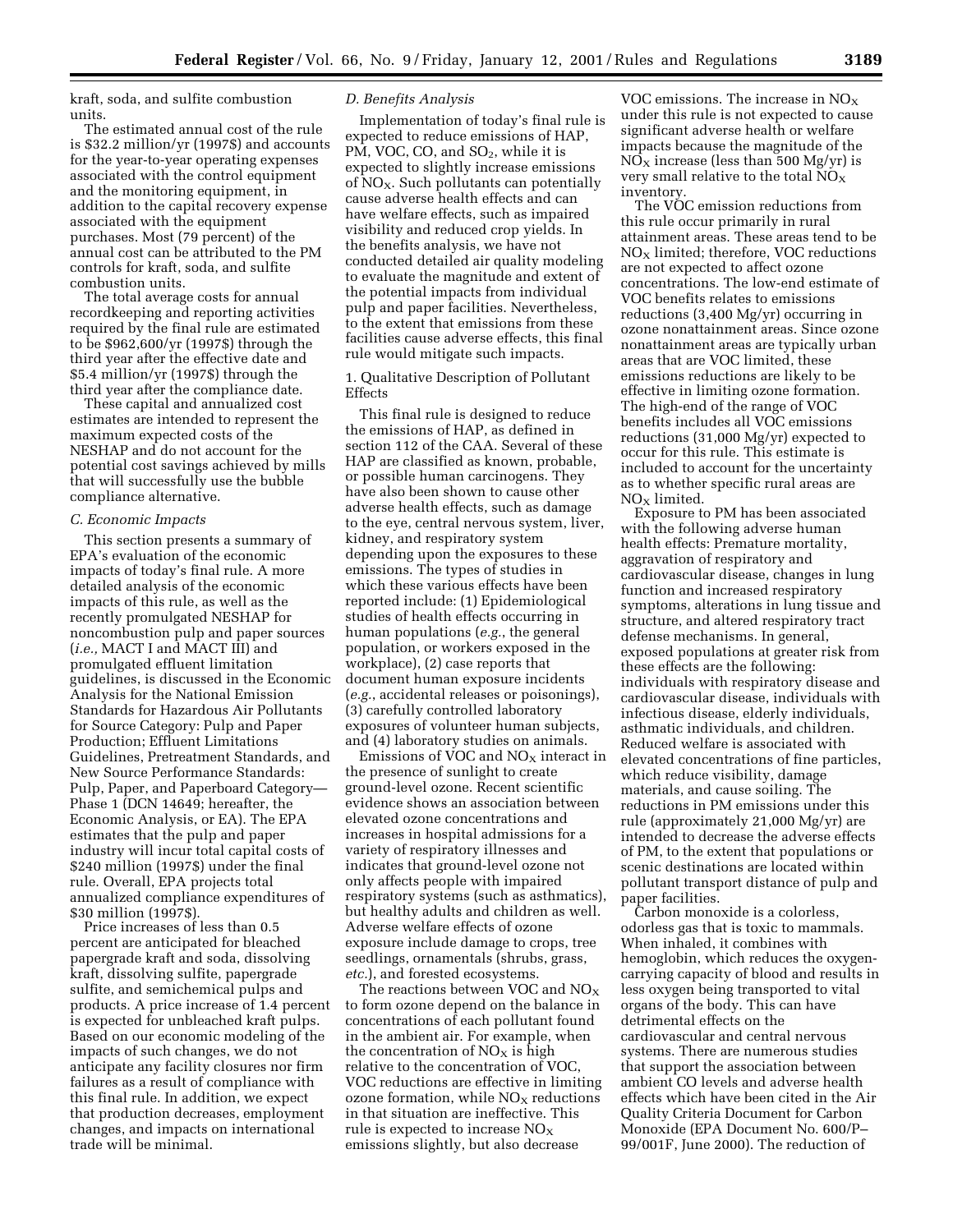CO emissions under this rule is intended to diminish these potential effects.

Sulfur dioxide oxidizes in water to form both sulfurous and sulfuric acids. When  $SO<sub>2</sub>$  dissolves in the atmosphere in rain, fog, or snow, the acidity of the deposition can corrode various materials and cause damage to both aquatic and terrestrial ecosystems. Sulfur dioxide can also transform into PM2.5, (*i.e.*, particulate matter with an aerodynamic diameter less than or equal to 2.5 micrometers). Emissions of  $SO<sub>2</sub>$ are reduced slightly (20 Mg/yr) under this rule.

# 2. Monetized Air Quality Benefits

We used a benefit transfer method to value a subset of the emissions reductions for the MACT II rule. Monetized benefit values are estimated for only VOC,  $SO<sub>2</sub>$ , and PM emissions reductions expected to result from this rule. This method relies on a benefits analysis conducted for the Ozone and PM national ambient air quality standards (NAAQS). The benefits analysis conducted for the NAAQS involves the same pollutants that are impacted by this pulp and paper rulemaking, and we assume the values from the NAAQS analysis are applicable to this final rule. The NAAQS analysis valued the national-level benefits achieved from a single, ''representative'' year under a new set of standards. The benefits (in dollars) per ton of reduction of each pollutant were then applied to the projected reductions of the same pollutants under this final rule.

We assume that the relationship of emission changes with the health and welfare effects associated with the NAAQS-estimated ozone and PM concentrations correspond to the projected changes in emissions from pulp and paper mills. No air quality modeling was conducted to evaluate potential changes in human exposure under the rule, so the actual magnitude and timing of human health benefits are unknown.

In some cases, we did consider the location of mills when applying the NAAQS benefits per ton figures. For VOC monetized benefits, a low-end estimate included emissions only in ozone nonattainment areas, which was compared to a high-end estimate that used all VOC emissions. For  $SO<sub>2</sub>$ , the benefit transfer values differed between mills located in the eastern and western portions of the United States. Some benefit categories were not monetized at all, due to a lack of sufficient data. Nevertheless, the largest monetized benefits are derived from PM reductions, for which we used

nationwide emission estimates and assume that the distributions of exposed populations from the ozone and PM studies are similar to those exposed to pulp and paper mill emissions.

The EPA estimates that the rule would reduce HAP emissions by approximately 2,500 Mg/yr; VOC emissions by approximately 31,000 Mg/ yr (3,400 Mg/yr in ozone nonattainment areas); CO emissions by 56,000 Mg/yr; PM emissions by approximately 21,000  $Mg/yr$ ; and  $SO<sub>2</sub>$  emissions by 20  $Mg/yr$ ; and increase  $NO<sub>x</sub>$  emissions by approximately 500 Mg/yr. Based upon the previously discussed emissions reductions, we estimate that the monetary benefits of the rule range between \$280 million and \$370 million (1997\$) for a representative year.

This rule is expected to result in reductions in PM emissions for particles of varying sizes. We expect most PM reductions to be in the size range of PM<sub>10</sub> and below. This assumption is based upon the fact that existing chemical recovery process sources typically have PM controls in place which have removed most of the large particles associated with uncontrolled emissions. However, it is likely that a small fraction of emissions reductions will be for particles above  $PM_{10}$ . Reductions in emissions of particle sizes greater than 10 micrometers may not result in the same benefits as particles of sizes less than 10 micrometers. As such, PM-related benefits reported for this rule represent an upper-bound estimate on the applicable PM emissions reductions.

These figures suggest that the benefits of today's final rule may be significantly greater than the projected costs. Chapter 4 of the EA presents a detailed description of the methodology used to monetize the benefits of the rule.

# *E. Non-Air Environmental Impacts*

The quantity of PM collected will increase when recovery furnace PM control devices are upgraded or replaced to comply with today's final HAP metals standards. However, no increases in solid waste disposal are expected because existing mills have sufficient capacity within the chemical recovery process to recycle the additional PM collected.

If owners or operators choose to replace wet scrubbers with ESP to comply with the HAP metals standard for lime kilns, the generation of wastewater will be reduced. The significance of the reduction in wastewater will depend on whether the scrubber discharge had previously been recycled and reused. If wet scrubbers are replaced by ESP (and there was no

prior recycle or reuse of scrubber discharge), EPA estimates that wastewater discharge will decrease nationwide by about 35 billion liters per year (9.3 billion gallons per year) following implementation of the rule.

#### *F. Energy Impacts*

The overall energy demand (*i.e.*, electricity plus natural gas) is expected to decrease by about 13,700 megawatthours per year (MWh/yr) nationwide under today's final rule. Electricity requirements are expected to decrease by about 17,800 MWh/yr under the final rule. This net decrease in electricity requirements includes an expected increase of about 39,600 MWh/yr when PM control devices on kraft and soda recovery furnaces and SDT and sulfite combustion units are upgraded or replaced, an expected increase of 18,400 MWh/yr when gaseous organic HAP controls (*i.e.*, RTO) are added to semichemical combustion units, and an expected decrease of about 75,900 MWh/yr if wet scrubbers are replaced by ESP to provide increased control of PM emissions from kraft and soda lime kilns. Natural gas requirements are expected to increase by about 4,100 MWh/yr when gaseous organic HAP controls are added to semichemical combustion units. This estimate is based on an increase of 0.4 million cubic meters per year (14 million cubic feet per year) of natural gas, assuming 1,024 British thermal units per cubic foot of natural gas.

# **VI. Administrative Requirements**

# *A. Executive Order 12866, Regulatory Planning and Review*

Under Executive Order 12866 (58 FR 51736, October 4, 1993), EPA must determine whether the regulatory action is ''significant'' and, therefore, subject to review by the Office of Management and Budget (OMB) and the requirements of the Executive Order. The Executive Order defines ''significant regulatory action'' as one that is likely to result in a rule that may:

(1) Have an annual effect on the economy of \$100 million or more or adversely affect in a material way the economy, a sector of the economy, productivity, competition, jobs, the environment, public health or safety, or State, local, or tribal governments or communities;

(2) Create a serious inconsistency or otherwise interfere with an action taken or planned by another agency;

(3) Materially alter the budgetary impact of entitlements, grants, user fees, or loan programs or the rights and obligations of recipients thereof; or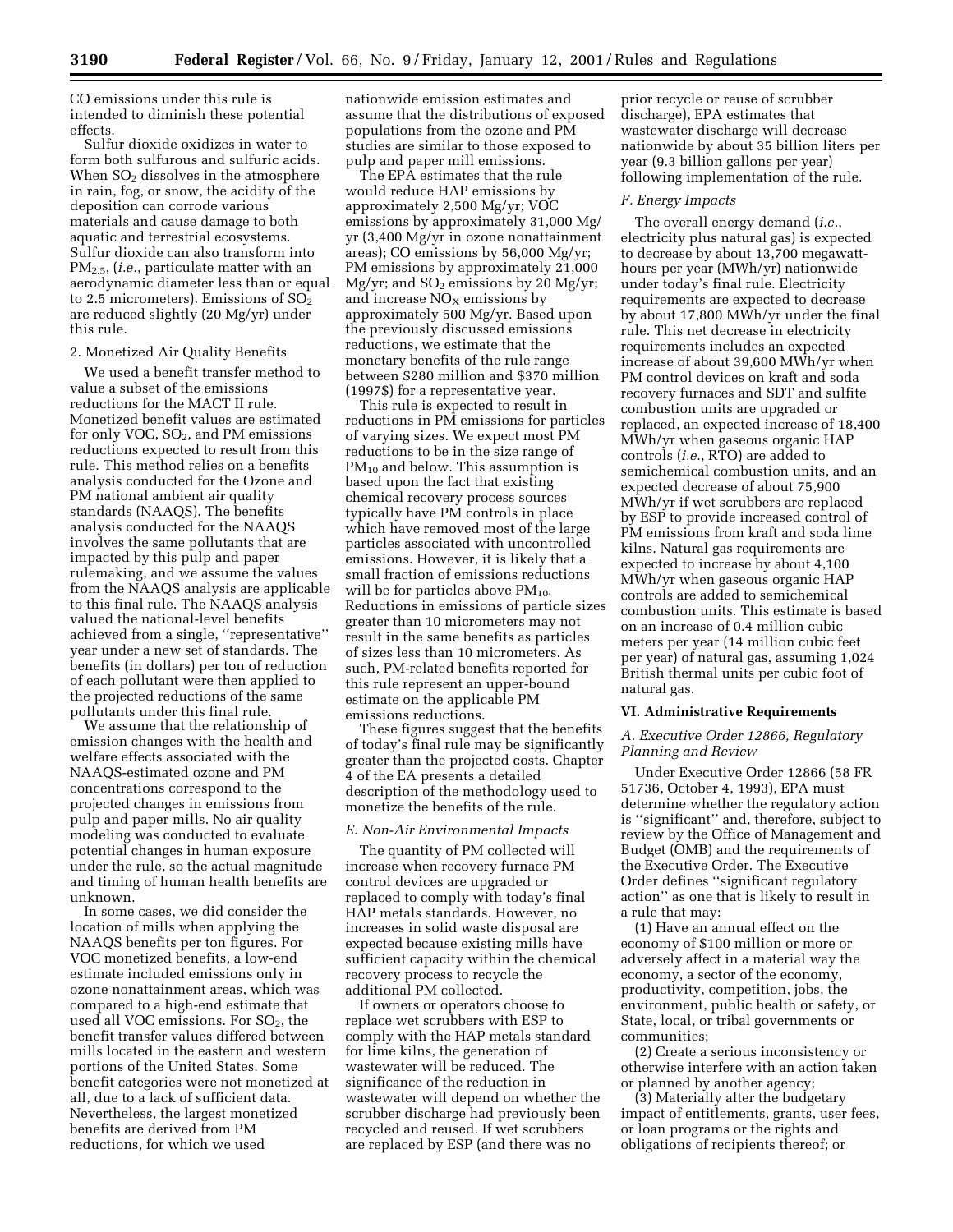(4) Raise novel legal or policy issues arising out of legal mandates, the President's priorities, or the principles set forth in the Executive Order.

Pursuant to the terms of Executive Order 12866, OMB has notified EPA that this action is a ''significant regulatory action'' because it will have an annual effect on the economy of \$100 million or more. Consequently, this action was submitted to OMB for review under Executive Order 12866. Any written comments from OMB and written EPA responses are available in the docket (see **ADDRESSES** section of this preamble).

#### *B. Executive Order 13132, Federalism*

Executive Order 13132, entitled ''Federalism'' (64 FR 43255, August 10, 1999), requires EPA to develop an accountable process to ensure ''meaningful and timely input by State and local officials in the development of regulatory policies that have federalism implications.'' ''Policies that have federalism implications'' is defined in the Executive Order to include regulations that have ''substantial direct effects on the States, on the relationship between the national government and the States, or on the distribution of power and responsibilities among the various levels of government.'' Under Executive Order 13132, EPA may not issue a regulation that has federalism implications, that imposes substantial direct compliance costs, and that is not required by statute, unless the Federal government provides the funds necessary to pay the direct compliance costs incurred by State and local governments, or EPA consults with State and local officials early in the process of developing the regulation. The EPA also may not issue a regulation that has federalism implications and that preempts State law unless EPA consults with State and local officials early in the process of developing the regulation.

This final rule does not have federalism implications. It will not have substantial direct effects on the States, on the relationship between the national government and the States, or on the distribution of power and responsibilities among the various levels of government, as specified in Executive Order 13132. Thus, the requirements of section 6 of the Executive Order do not apply to this rule.

# *C. Executive Order 13084, Consultation and Coordination With Indian Tribal Governments*

Under Executive Order 13084, EPA may not issue a regulation that is not

required by statute, that significantly or uniquely affects the communities of Indian tribal governments, and that imposes substantial direct compliance costs on those communities, unless the Federal government provides the funds necessary to pay the direct compliance costs incurred by the tribal governments, or EPA consults with those governments. If EPA complies by consulting, Executive Order 13084 requires EPA to provide to OMB, in a separately identified section of the preamble to the rule, a description of the extent of EPA's prior consultation with representatives of affected tribal governments, a summary of the nature of their concerns, and a statement supporting the need to issue the regulation. In addition, Executive Order 13084 requires EPA to develop an effective process permitting elected officials and other representatives of Indian tribal governments to ''provide meaningful and timely input in the development of regulatory policies on matters that significantly or uniquely affect their communities.'' Today's final rule does not significantly or uniquely affect the communities of Indian tribal governments. No tribal governments own or operate kraft, soda, sulfite, or stand-alone semichemical pulp mills. Accordingly, the requirements of section 3(b) of Executive Order 13084 do not apply to this rule.

# *D. Executive Order 13045, Protection of Children From Environmental Health Risks and Safety Risks*

Executive Order 13045 (62 FR 19885, April 23, 1997) applies to any rule that: (1) Is determined to be ''economically significant'' as defined under Executive Order 12866, and (2) concerns an environmental health or safety risk that EPA has reason to believe may have a disproportionate effect on children. If the regulatory action meets both criteria, EPA must evaluate the environmental health or safety effects of the planned rule on children, and explain why the planned rule is preferable to other potentially effective and reasonably feasible alternatives that EPA considered.

The EPA interprets Executive Order 13045 as applying only to those regulatory actions that are based on health or safety risks, such that the analysis required under section 5–501 of the Executive Order has the potential to influence the rule. This final rule is not subject to Executive Order 13045 because it is based on technology performance and not on health or safety risks.

# *E. Unfunded Mandates Reform Act of 1995*

Title II of the Unfunded Mandates Reform Act of 1995 (UMRA), Pub. L. 104–4, establishes requirements for Federal agencies to assess the effects of their regulatory actions on State, local, and tribal governments and the private sector. Under section 202 of the UMRA, EPA generally must prepare a written statement, including a cost-benefit analysis, for proposed and final rules with ''Federal mandates'' that may result in expenditures by State, local, and tribal governments, in the aggregate, or by the private sector, of \$100 million or more in any 1 year. Before promulgating an EPA rule for which a written statement is needed, section 205 of the UMRA generally requires EPA to identify and consider a reasonable number of regulatory alternatives and adopt the least costly, most cost effective, or least burdensome alternative that achieves the objectives of the rule. The provisions of section 205 do not apply when they are inconsistent with applicable law. Moreover, section 205 allows EPA to adopt an alternative other than the least costly, most cost effective, or leastburdensome alternative if the Administrator publishes with the final rule an explanation why that alternative was not adopted. Before EPA establishes any regulatory requirements that may significantly or uniquely affect small governments, including tribal governments, it must have developed under section 203 of the UMRA a small government agency plan. The plan must provide for notifying potentially affected small governments, enabling officials of affected small governments to have meaningful and timely input in the development of EPA regulatory proposals with significant Federal intergovernmental mandates, and informing, educating, and advising small governments on compliance with the regulatory requirements.

The EPA has determined that this rule (in conjunction with the MACT I and MACT III rules and the effluent guidelines recently promulgated for the pulp and paper industry) contains a Federal mandate that may result in estimated costs of \$100 million or more to either State, local, or tribal governments, in the aggregate, or to the private sector in any 1 year. According, EPA has prepared under section 202 of the UMRA a written statement, which is summarized below.

#### 1. Statutory Authority

The statutory authority for this rulemaking is section 112 of the CAA.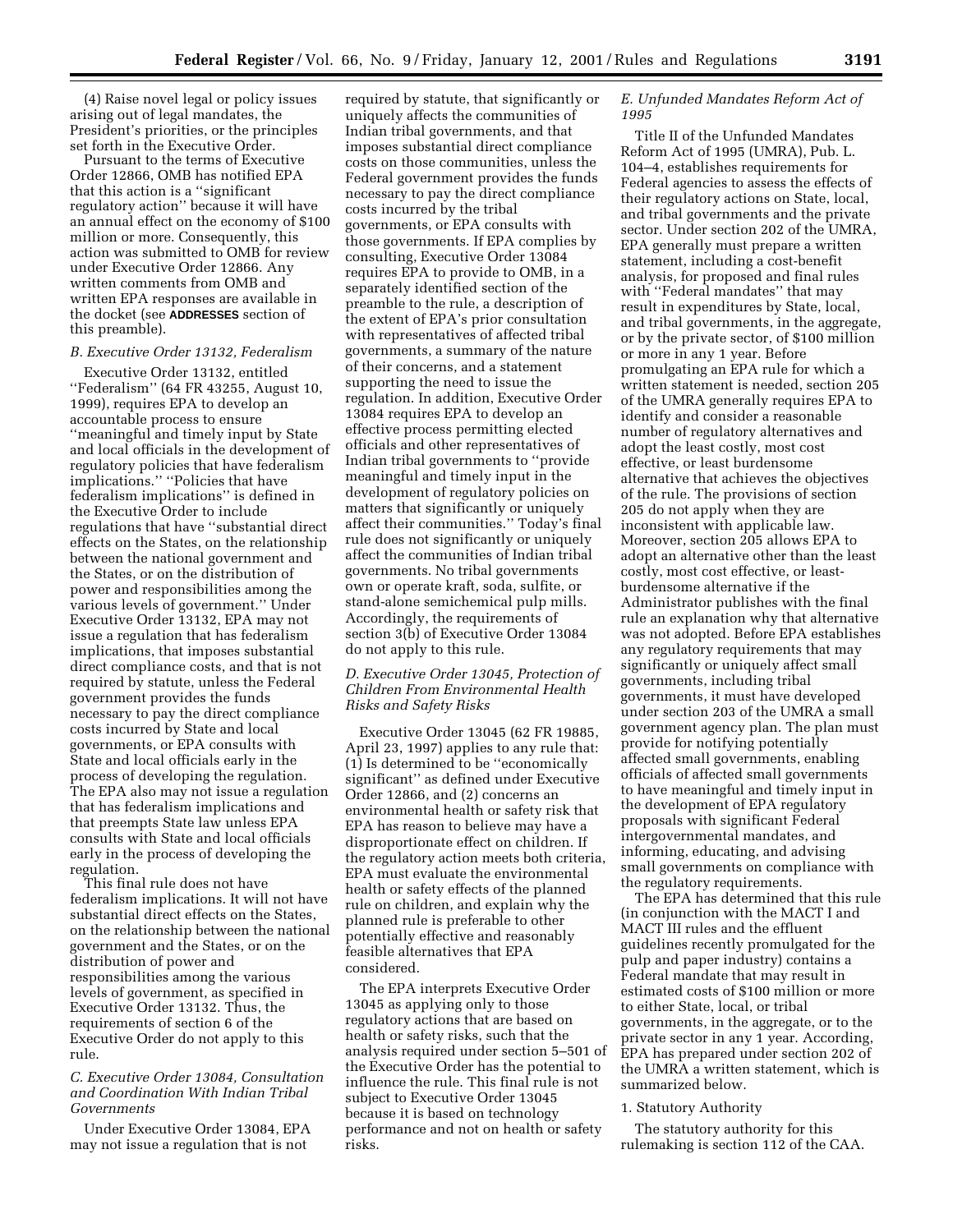Title III of the CAA Amendments was enacted to reduce the amount of nationwide air toxic emissions. Section 112(b) lists the 189 chemicals, compounds, or groups of chemicals deemed by Congress to be HAP. These toxic air pollutants are to be regulated by NESHAP. Hazardous air pollutant emissions from the pulp and paper production source category are being regulated under section 112(d) of the CAA. The NESHAP requires existing and new major sources to control emissions of HAP using MACT.

The pulp and paper production source category includes all mills that produce pulp and/or paper. The NESHAP for the source category are being developed in phases. This final NESHAP, referred to as MACT II, regulates chemical recovery combustion sources at kraft, soda, sulfite, and standalone semichemical pulp mills. The final NESHAP for noncombustion sources (*i.e.,* MACT I and MACT III) regulates noncombustion processes at mills that (1) chemically pulp wood fiber (using kraft, sulfite, soda, and semi-chemical methods) (MACT I), and (2) mechanically pulp wood fiber (*e.g.,* groundwood, thermomechanical, pressurized), pulp secondary fibers (deinked and nondeinked), and pulp nonwood (MACT III).

Regarding EPA's compliance with section 205(a), EPA did identify and consider a reasonable number of alternatives. A summary of these alternatives and their costs and environmental impacts is provided in the preamble to the proposed rule (63 FR 18773, April 15, 1998). Additional information on the costs and environmental impacts of the regulatory alternatives is presented in the Revised Nationwide Costs, Environmental Impacts, and Cost Effectiveness of Regulatory Alternatives for Kraft, Soda, Sulfite, and Semichemical Combustion Sources Memo (docket No. A–94–67).

The chosen alternative represents the MACT floor for chemical recovery combustion sources at kraft, soda, and sulfite pulp mills and is the least costly and least burdensome alternative for those sources. The chosen alternative also includes an option more stringent than the MACT floor for chemical recovery combustion sources at standalone semichemical pulp mills. However, EPA considers the cost effectiveness of the more stringent option for semichemical chemical recovery combustion sources (less than \$2,900/Mg of HAP reduced) acceptable, especially when measured against the environmental benefits of reducing emissions of both HAP and non-HAP. Therefore, EPA concludes that the

chosen alternative is the least costly and least burdensome alternative that achieves the objectives of section 112, as called for in section 205(a).

#### 2. Social Costs and Benefits

The regulatory impact analysis prepared for MACT I, including the EPA's assessment of costs and environmental benefits, is detailed in the ''Regulatory Impacts Assessment of Proposed Effluent Guidelines and NESHAP for the Pulp, Paper, and Paperboard Industry,'' (EPA–821/R–93– 020). The regulatory impacts assessment document was updated for the final rule for MACT I and III and the proposed rule for MACT II and is referred to as the Economic Analysis Document (docket No. A–94–67).

# 3. Future and Disproportionate Costs

The EPA does not believe that there will be any disproportionate budgetary effects of the rule on any particular areas of the country, particular governments or types of communities (*e.g.,* urban, rural), or particular industry segments.

# 4. Effects on the National Economy

The estimated direct cost to the pulp and paper industry of compliance with this rule is approximately \$30 million (1997\$) annually. Indirect costs of the rule to industries other than the pulp and paper industry, governments, tribes, and other affected entities are expected to be minor. The estimated annual cost of this rule is minimal when compared to the nominal gross domestic product of \$8,318.4 billion reported for the Nation in 1997. This rule is expected to have little impact on domestic productivity, economic growth, full employment, creation of productive jobs, and on the international competitiveness of the U.S. goods and services.

# 5. Consultation With Government Officials

Although this rule does not affect any State, local, or tribal governments, EPA has consulted with State and local air pollution control officials. The EPA also has held numerous meetings on the proposed integrated rules with many of the stakeholders from the pulp and paper industry, including the AF&PA, the National Council of the Paper Industry for Air and Stream Improvement, numerous individual companies, vendors, and other interested parties. The EPA has added materials to the docket to document these meetings.

# *F. Regulatory Flexibility Act (RFA), as Amended by the Small Business Regulatory Enforcement Fairness Act of 1996 (SBREFA), 5 U.S.C. 601 et seq.*

The RFA generally requires an agency to prepare a regulatory flexibility analysis of any rule subject to notice and comment rulemaking requirements under the Administrative Procedure Act or any other statute unless the agency certifies that the rule will not have a significant economic impact on a substantial number of small entities. Small entities include small businesses, small organizations, and small governmental jurisdictions.

For purposes of assessing the impacts of today's rule on small entities, small entity is defined as: (1) A small business that has fewer than 750 employees for NAICS codes 32211, 32212, and 32213 (pulp, paper, and paperboard mills), (2) a small governmental jurisdiction that is a government of a city, county, town, school district or special district with a population of less than 50,000, and (3) a small organization that is any not-forprofit enterprise which is independently owned and operated and is not dominant in its field.

After considering the economic impacts of today's final rule on small entities, it has been determined that this action will not have a significant economic impact on a substantial number of small entities. The EPA has determined that three companies met the definition of small entity at the time of proposal. These three companies own only three of the 136 mills subject to today's final rule. The small business analysis reported in the EA shows that the affected mills have costs as a percentage of sales ratios of less than 1 percent, that these mills are not expected to close, nor are the owning companies expected to encounter financial distress as a result of this rule. An analysis of mergers and acquisitions subsequent to the baseline year of the analysis indicates that these three companies no longer meet the definition of small business.

# *G. Paperwork Reduction Act*

The information collection requirements in this final rule will be submitted for approval to OMB under the Paperwork Reduction Act, 44 U.S.C. 3501 *et seq.* The EPA has prepared an Information Collection Request (ICR) document (ICR No. 1805.01), and a copy may be obtained from Sandy Farmer by mail at Office of Environmental Information, Collection Strategies Division (2822), U.S. EPA, 1200 Pennsylvania Avenue NW, Washington, DC 20460, by electronic mail at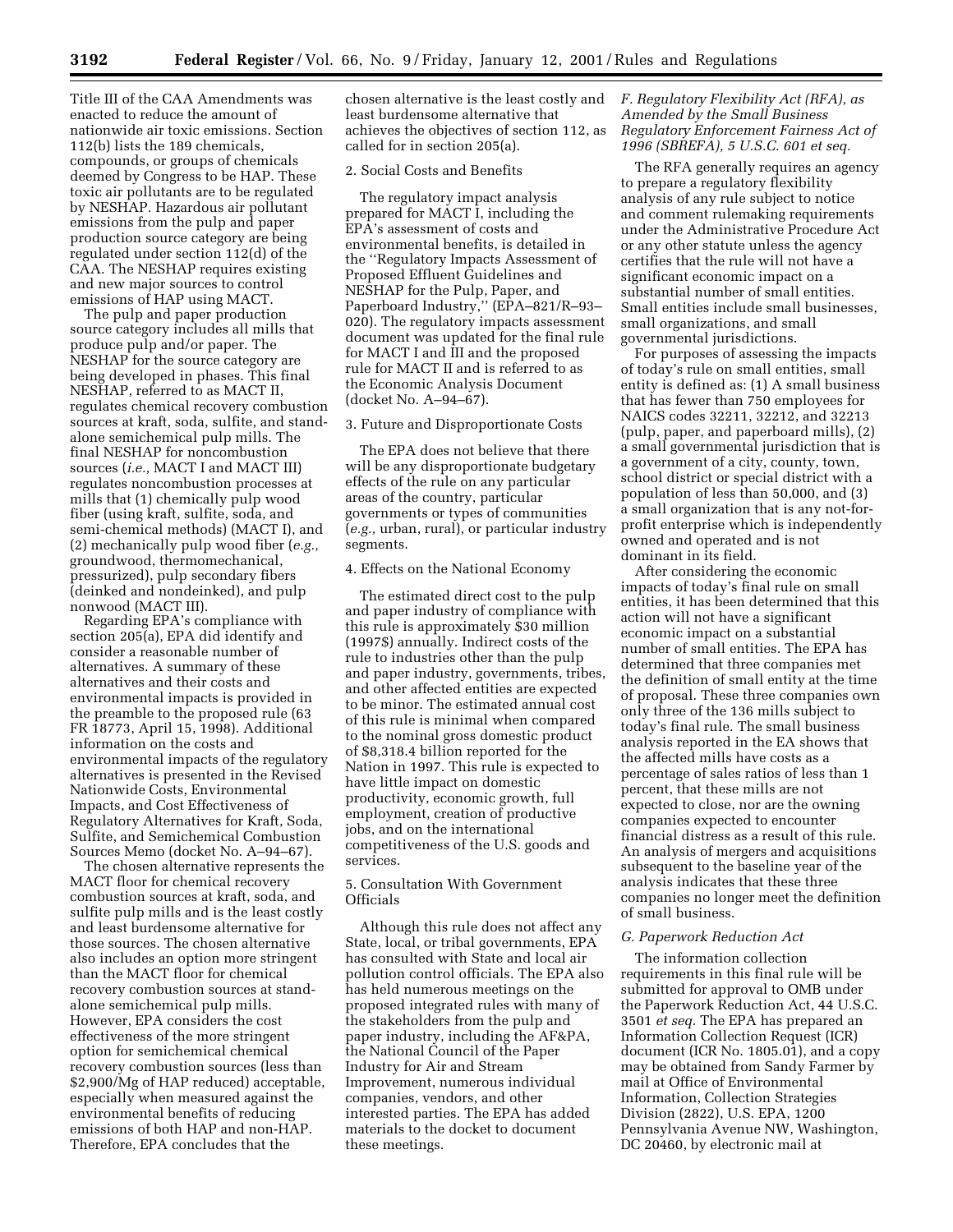farmer.sandy@epa.gov, or by calling (202) 260–2740. A copy may also be downloaded off the Internet at http:// www.epa.gov/icr. The information requirements are not effective until OMB approves them.

The information requirements in the final rule include mandatory notifications, records, and reports required by the NESHAP General Provisions. These information requirements are needed to confirm the compliance status of major sources, to identify any non-major sources not subject to the standard and any new or reconstructed sources subject to the standards, to confirm that emission control devices are being properly operated and maintained, and to ensure that the standards are being achieved. Based on the recorded and reported information, EPA can decide which facilities, records, or processes should be inspected. These recordkeeping and reporting requirements are specifically authorized under section 114 of the CAA. All information submitted to EPA for which a claim of confidentiality is made is safeguarded according to EPA's policies in 40 CFR part 2, subpart B.

The annual public recordkeeping and reporting burden for this collection of information (averaged over the first 3 years after the effective date of this rule) is estimated to total 21,500 labor hours per year, at a total annual cost of \$958,300 (1997\$). This estimate includes initial notifications, one-time performance test and report (with repeat tests where needed), one-time purchase and installation of monitoring system, one-time preparation of a startup, shutdown, and malfunction plan with immediate reports for any event when the procedures in the plan were not followed, compliance reports, and recordkeeping. Total capital costs associated with these requirements over the 3-year period of the ICR are estimated at \$14,700, with annualized capital costs of \$1,600 (1997\$). Total operation and maintenance costs associated with these requirements are estimated at \$2,700 (1997\$).

Burden means the total time, effort, or financial resources expended by persons to generate, maintain, retain, or disclose or provide information to or for a Federal agency. This includes the time needed to review instructions; develop, acquire, install, and utilize technology and systems for the purposes of collecting, validating, and verifying information, processing and maintaining information, and disclosing and providing information; adjust the existing ways to comply with any previously applicable instructions and requirements; train personnel to be able

to respond to a collection of information; search data sources; complete and review the collection of information; and transmit or otherwise disclose the information.

An agency may not conduct or sponsor, and a person is not required to respond to, a collection of information unless it displays a currently valid OMB control number. The OMB control numbers for EPA's regulations are listed in 40 CFR part 9 and 48 CFR chapter 15.

# *H. National Technology Transfer and Advancement Act of 1995*

Section 12(d) of the National Technology Transfer and Advancement Act (NTTAA) of 1995 (Pub. L. 104–113; 15 U.S.C. 272 note) directs EPA to use voluntary consensus standards in its regulatory and procurement activities unless to do so would be inconsistent with applicable law or otherwise impractical. Voluntary consensus standards are technical standards (*e.g.,* materials specifications, test methods, sampling procedures, business practices) developed or adopted by one or more voluntary consensus bodies. The NTTAA directs EPA to provide Congress, through annual reports to OMB, with explanations when an agency does not use available and applicable voluntary consensus standards.

This rulemaking involves the following technical standards: EPA Methods 1, 2, 3, 3A, 3B, 4, 5, 17, 25A, 29, and 308 (40 CFR part 60, appendix A; 40 CFR part 61, appendix B; 40 CFR part 63, appendix A). Consistent with the NTTAA, EPA conducted searches to identify voluntary consensus standards in addition to these EPA methods. For EPA Methods 3B and 308, no applicable voluntary consensus standards have been found at this time. The search and review results have been documented and are placed in the docket for this rule (Docket No. A–94–67).

The search for emissions testing procedures identified 19 voluntary consensus standards. The EPA determined that 15 of these 19 standards identified for measuring emissions of the HAP or surrogates subject to emissions limits in the rule would not be practical due to lack of equivalency, detail, and/or quality assurance/quality control requirements. Therefore, we did not use these voluntary consensus standards in this rulemaking. Four of the 19 consensus standards identified are under development or under EPA review. Therefore, we did not use these voluntary consensus standards in this rulemaking.

Section 63.865 of the rule lists the EPA test methods included in the rule. Most of these methods have been used by States and industry for more than 10 years. Nevertheless, under  $§ 63.7(e)(2)(ii)$  and (f), the rule also allows any State or source to apply to EPA for permission to use an alternative method in place of any of the EPA test methods listed in § 63.865.

#### *I. Congressional Review Act*

The Congressional Review Act, 5 U.S.C. 801 *et seq.*, as added by the Small Business Regulatory Enforcement Fairness Act of 1996, generally provides that before a rule may take effect, the agency promulgating the rule must submit a rule report, which includes a copy of the rule, to each House of the Congress and to the Comptroller General of the United States. The EPA will submit a report containing this rule and other required information to the U.S. Senate, the U.S. House of Representatives, and the Comptroller General of the United States prior to publication of the rule in the **Federal Register**. A major rule cannot take effect until 60 days after it is published in the **Federal Register**. This action is a ''major rule'' as defined by 5 U.S.C. 804(2). This rule will be effective March 13, 2001.

# **List of Subjects in 40 CFR Part 63**

Environmental protection, Administrative practice and procedure, Air pollution control, Hazardous substances, Intergovernmental relations, Pulp and paper mills, Reporting and recordkeeping requirements.

Dated: December 15, 2000.

# **Carol M. Browner,**

*Administrator.*

For the reasons set out in the preamble, title 40, chapter I, part 63 of the Code of Federal Regulations is amended as follows:

#### **PART 63—[AMENDED]**

1. The authority citation for part 63 continues to read as follows:

**Authority:** 42 U.S.C. 7401 *et seq.*

2. Part 63 is amended by adding subpart MM to read as follows:

# **Subpart MM—National Emission Standards for Hazardous Air Pollutants for Chemical Recovery Combustion Sources at Kraft, Soda, Sulfite, and Stand-Alone Semichemical Pulp Mills**

Sec.

- 63.860 Applicability and designation of
- affected source.<br>63.861 Definitions 63.861 Definitions.<br>63.862 Standards.
- 
- 63.862 Standards.<br>63.863 Complianc
- 63.863 Compliance dates.<br>63.864 Monitoring require Monitoring requirements.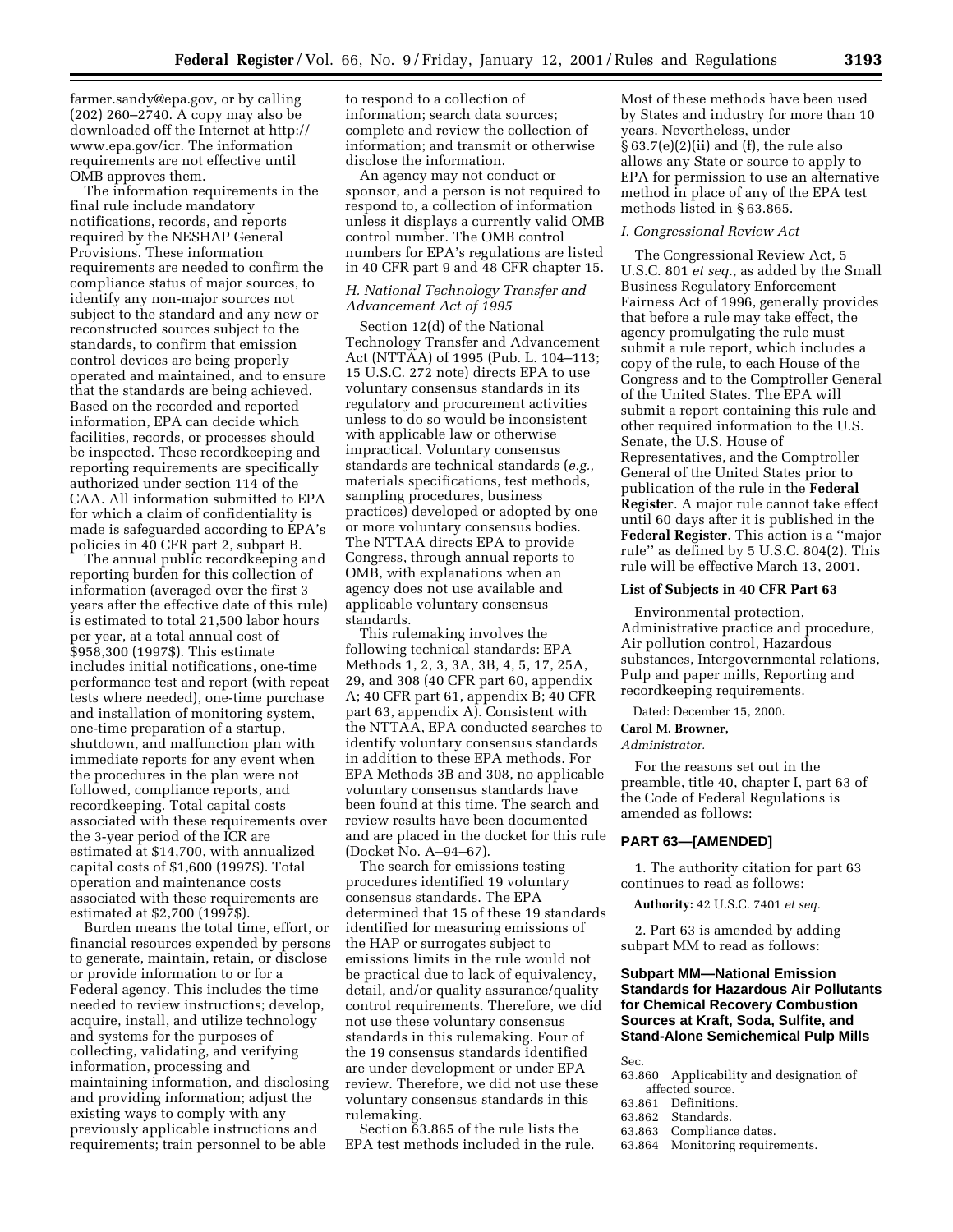63.865 Performance test requirements and test methods.

63.866 Recordkeeping requirements.

63.867 Reporting requirements.

63.868 Delegation of authority.

Table 1 to Subpart MM—General Provisions Applicability to Subpart MM

# **§ 63.860 Applicability and designation of affected source.**

(a) The requirements of this subpart apply to the owner or operator of each kraft, soda, sulfite, or stand-alone semichemical pulp mill that is a major source of hazardous air pollutants (HAP) emissions as defined in § 63.2.

(b) *Affected sources.* The

requirements of this subpart apply to each new or existing affected source listed in paragraphs (b)(1) through (6) of this section:

(1) Each existing chemical recovery system (as defined in § 63.861) located at a kraft or soda pulp mill.

(2) Each new nondirect contact evaporator (NDCE) recovery furnace and associated smelt dissolving tank(s) located at a kraft or soda pulp mill.

(3) Each new direct contact evaporator (DCE) recovery furnace system (as defined in § 63.861) and associated smelt dissolving tank(s) located at a kraft or soda pulp mill.

(4) Each new lime kiln located at a kraft or soda pulp mill.

(5) Each new or existing sulfite combustion unit located at a sulfite pulp mill.

(6) Each new or existing semichemical combustion unit located at a stand-alone semichemical pulp mill.

(c) The requirements of the General Provisions in subpart A of this part that apply to the owner or operator subject to the requirements of this subpart are identified in Table 1 to this subpart.

#### **§ 63.861 Definitions.**

All terms used in this subpart are defined in the Clean Air Act, in subpart A of this part, or in this section. For the purposes of this subpart, if the same term is defined in subpart A or any other subpart of this part and in this section, it must have the meaning given in this section.

*Black liquor* means spent cooking liquor that has been separated from the pulp produced by the kraft, soda, or semichemical pulping process.

*Black liquor gasification* means the thermochemical conversion of black liquor into a combustible gaseous product.

*Black liquor oxidation (BLO) system* means the vessels used to oxidize the black liquor, with air or oxygen, and the associated storage tank(s).

*Black liquor solids (BLS)* means the dry weight of the solids in the black

liquor that enters the recovery furnace or semichemical combustion unit.

*Black liquor solids firing rate* means the rate at which black liquor solids are fed to the recovery furnace or the semichemical combustion unit.

*Chemical recovery combustion source* means any source in the chemical recovery area of a kraft, soda, sulfite or stand-alone semichemical pulp mill that is an NDCE recovery furnace, a DCE recovery furnace system, a smelt dissolving tank, a lime kiln, a sulfite combustion unit, or a semichemical combustion unit.

*Chemical recovery system* means all existing DCE and NDCE recovery furnaces, smelt dissolving tanks, and lime kilns at a kraft or soda pulp mill. Each existing recovery furnace, smelt dissolving tank, or lime kiln is considered a process unit within a chemical recovery system.

*Direct contact evaporator (DCE) recovery furnace* means a kraft or soda recovery furnace equipped with a direct contact evaporator that concentrates strong black liquor by direct contact between the hot recovery furnace exhaust gases and the strong black liquor.

*Direct contact evaporator (DCE) recovery furnace system* means a direct contact evaporator recovery furnace and any black liquor oxidation system, if present, at the pulp mill.

*Dry electrostatic precipitator (ESP) system* means an electrostatic precipitator with a dry bottom (*i.e.,* no black liquor, water, or other fluid is used in the ESP bottom) and a dry particulate matter return system (*i.e.,* no black liquor, water, or other fluid is used to transport the collected PM to the mix tank).

*Hazardous air pollutants (HAP) metals* means the sum of all emissions of antimony, arsenic, beryllium, cadmium, chromium, cobalt, lead, manganese, mercury, nickel, and selenium as measured by EPA Method 29 (40 CFR part 60, appendix A) and with all nondetect data treated as onehalf of the method detection limit.

*Kraft pulp mill* means any stationary source that produces pulp from wood by cooking (digesting) wood chips in a solution of sodium hydroxide and sodium sulfide. The recovery process used to regenerate cooking chemicals is also considered part of the kraft pulp mill.

*Kraft recovery furnace* means a recovery furnace that is used to burn black liquor produced by the kraft pulping process, as well as any recovery furnace that burns black liquor produced from both the kraft and semichemical pulping processes, and

includes the direct contact evaporator, if applicable. Includes black liquor gasification.

*Lime kiln* means the combustion unit (*e.g.,* rotary lime kiln or fluidized-bed calciner) used at a kraft or soda pulp mill to calcine lime mud, which consists primarily of calcium carbonate, into quicklime, which is calcium oxide (CaO).

*Lime production rate* means the rate at which dry lime, measured as CaO, is produced in the lime kiln.

*Method detection limit* means the minimum concentration of an analyte that can be determined with 99 percent confidence that the true value is greater than zero.

*Modification* means, for the purposes of § 63.862(a)(1)(ii)(E)(*1*), any physical change (excluding any routine part replacement or maintenance) or operational change (excluding any operational change that occurs during a start-up, shutdown, or malfunction) that is made to the air pollution control device that could result in an increase in PM emissions.

*Nondetect data* means, for the purposes of this subpart, any value that is below the method detection limit.

*Nondirect contact evaporator (NDCE) recovery furnace* means a kraft or soda recovery furnace that burns black liquor that has been concentrated by indirect contact with steam.

*Particulate matter (PM)* means total particulate matter as measured by EPA Method 5, EPA Method 17 (§ 63.865(b)(1)), or EPA Method 29 (40 CFR part 60, appendix A).

*Process unit* means an existing DCE or NDCE recovery furnace, smelt dissolving tank, or lime kiln in a chemical recovery system at a kraft or soda mill.

*Recovery furnace* means an enclosed combustion device where concentrated black liquor produced by the kraft or soda pulping process is burned to recover pulping chemicals and produce steam. Includes black liquor gasification.

*Regenerative thermal oxidizer (RTO)* means a thermal oxidizer that transfers heat from the exhaust gas stream to the inlet gas stream by passing the exhaust stream through a bed of ceramic stoneware or other heat-absorbing medium before releasing it to the atmosphere, then reversing the gas flow so the inlet gas stream passes through the heated bed, raising the temperature of the inlet stream close to or at its ignition temperature.

*Semichemical combustion unit* means any equipment used to combust or pyrolyze black liquor at stand-alone semichemical pulp mills for the purpose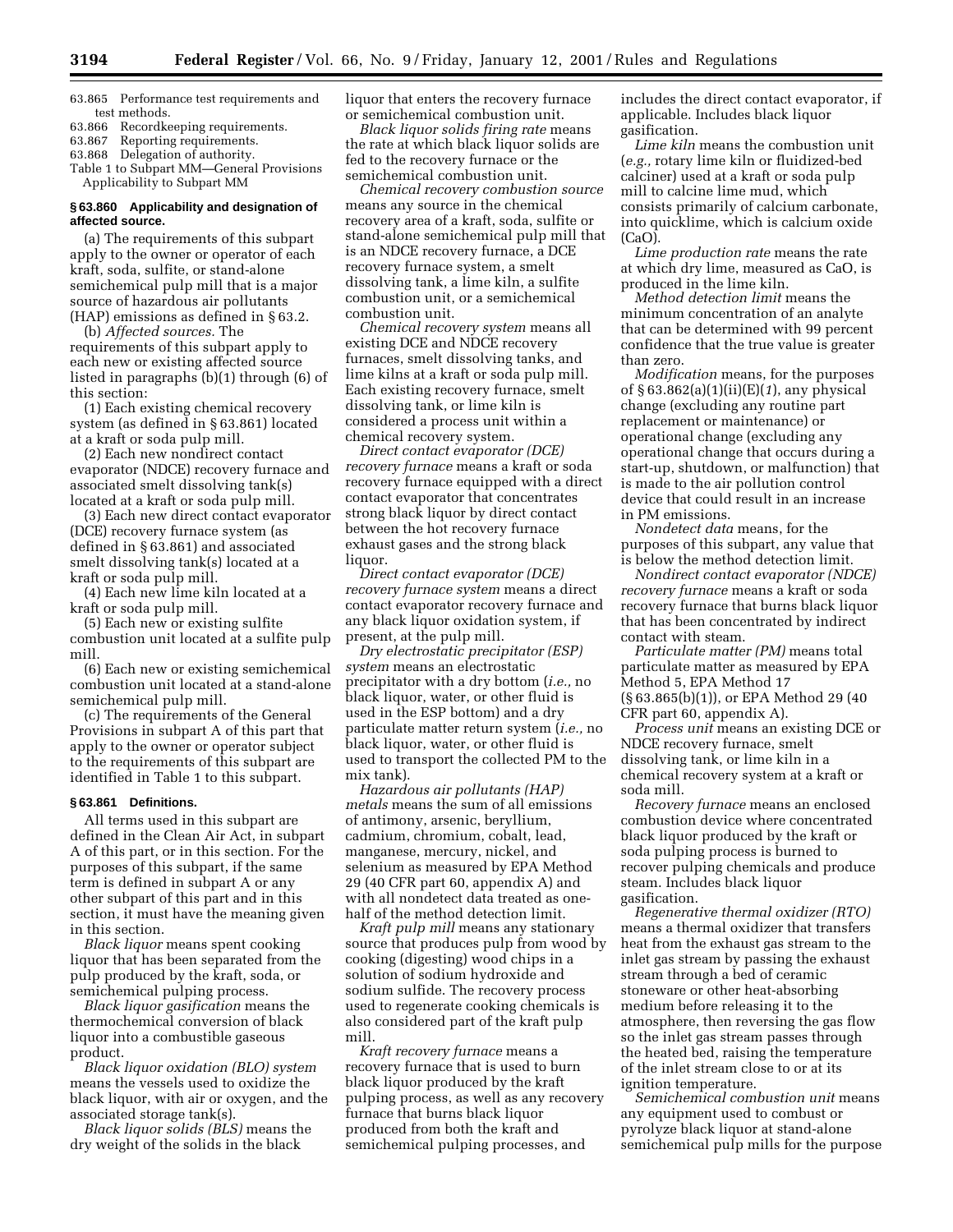of chemical recovery. Includes black liquor gasification.

*Similar process units* means all existing DCE and NDCE recovery furnaces, smelt dissolving tanks, or lime kilns at a kraft or soda pulp mill.

*Smelt dissolving tanks (SDT)* means vessels used for dissolving the smelt collected from a kraft or soda recovery furnace.

*Soda pulp mill* means any stationary source that produces pulp from wood by cooking (digesting) wood chips in a sodium hydroxide solution. The recovery process used to regenerate cooking chemicals is also considered part of the soda pulp mill.

*Soda recovery furnace* means a recovery furnace used to burn black liquor produced by the soda pulping process and includes the direct contact evaporator, if applicable. Includes black liquor gasification.

*Stand-alone semichemical pulp mill* means any stationary source that produces pulp from wood by partially digesting wood chips in a chemical solution followed by mechanical defibrating (grinding), and has an onsite chemical recovery process that is not integrated with a kraft pulp mill.

*Sulfite combustion unit* means a combustion device, such as a recovery furnace or fluidized-bed reactor, where spent liquor from the sulfite pulping process (i.e., red liquor) is burned to recover pulping chemicals.

*Sulfite pulp mill* means any stationary source that produces pulp from wood by cooking (digesting) wood chips in a solution of sulfurous acid and bisulfite ions. The recovery process used to regenerate cooking chemicals is also considered part of the sulfite pulp mill.

*Total hydrocarbons (THC)* means the sum of organic compounds measured as carbon using EPA Method 25A (40 CFR part 60, appendix A).

# **§ 63.862 Standards.**

(a) *Standards for HAP metals: existing sources.* (1) Each owner or operator of an existing kraft or soda pulp mill must comply with the requirements of either paragraph (a)(1)(i) or (ii) of this section.

(i) Each owner or operator of a kraft or soda pulp mill must comply with the PM emissions limits in paragraphs  $(a)(1)(i)(A)$  through  $(C)$  of this section.

(A) The owner or operator of each existing kraft or soda recovery furnace must ensure that the concentration of PM in the exhaust gases discharged to the atmosphere is less than or equal to 0.10 gram per dry standard cubic meter (g/dscm) (0.044 grain per dry standard cubic foot (gr/dscf)) corrected to 8 percent oxygen.

(B) The owner or operator of each existing kraft or soda smelt dissolving tank must ensure that the concentration of PM in the exhaust gases discharged to the atmosphere is less than or equal to 0.10 kg/Mg (0.20 lb/ton) of black liquor solids fired.

(C) The owner or operator of each existing kraft or soda lime kiln must ensure that the concentration of PM in the exhaust gases discharged to the atmosphere is less than or equal to 0.15 g/dscm (0.064 gr/dscf) corrected to 10 percent oxygen.

(ii) As an alternative to meeting the requirements of  $\S 63.862(a)(1)(i)$ , each owner or operator of a kraft or soda pulp mill may establish PM emissions limits for each existing kraft or soda recovery furnace, smelt dissolving tank, and lime kiln that operates 6,300 hours per year or more by:

(A) Establishing an overall PM emission limit for each existing process unit in the chemical recovery system at the kraft or soda pulp mill using the methods in § 63.865(a)(1) and (2).

(B) The emissions limits for each kraft recovery furnace, smelt dissolving tank, and lime kiln that are used to establish the overall PM limit in paragraph  $(a)(1)(ii)(A)$  of this section must not be less stringent than the emissions limitations required by § 60.282 of part 60 of this chapter for any kraft recovery furnace, smelt dissolving tank, or lime kiln that is subject to the requirements of § 60.282.

(C) Each owner or operator of an existing kraft or soda recovery furnace, smelt dissolving tank, or lime kiln must ensure that the PM emissions discharged to the atmosphere from each of these sources are less than or equal to the applicable PM emissions limits, established using the methods in § 63.865(a)(1), that are used to establish the overall PM emissions limits in paragraph (a)(1)(ii)(A) of this section.

(D) Each owner or operator of an existing kraft or soda recovery furnace, smelt dissolving tank, or lime kiln must reestablish the emissions limits determined in paragraph (a)(1)(ii)(A) of this section if either of the actions in paragraphs (a)(1)(ii)(D)(*1*) and (*2*) of this section are taken:

(*1*) The air pollution control system for any existing kraft or soda recovery furnace, smelt dissolving tank, or lime kiln for which an emission limit was established in paragraph (a)(1)(ii)(A) of this section is modified (as defined in § 63.861) or replaced; or

(*2*) Any kraft or soda recovery furnace, smelt dissolving tank, or lime kiln for which an emission limit was established in paragraph (a)(1)(ii)(A) of this section

is shut down for more than 60 consecutive days.

(iii) Each owner or operator of an existing kraft or soda recovery furnace, smelt dissolving tank, or lime kiln that operates less than 6,300 hours per year must comply with the applicable PM emissions limits for that process unit provided in paragraph (a)(1)(i) of this section.

(2) The owner or operator of each existing sulfite combustion unit must ensure that the concentration of PM in the exhaust gases discharged to the atmosphere is less than or equal to 0.092 g/dscm (0.040 gr/dscf) corrected to 8 percent oxygen.

(b) *Standards for HAP metals: new sources.* (1) The owner or operator of any new kraft or soda recovery furnace must ensure that the concentration of PM in the exhaust gases discharged to the atmosphere is less than or equal to 0.034 g/dscm gr/dscf) corrected to 8 percent oxygen.

(2) The owner or operator of any new kraft or soda smelt dissolving tank must ensure that the the concentration of PM in the exhaust gases discharged to the atmosphere is less than or equal to 0.06 kg/Mg (0.12 lb/ton) of black liquor solids fired.

(3) The owner or operator of any new kraft or soda lime kiln must ensure that the concentration of PM in the exhaust gases discharged to the atmosphere is less than or equal to 0.023 g/dscm (0.010 gr/dscf) corrected to 10 percent oxygen.

(4) The owner or operator of any new sulfite combustion unit must ensure that the concentration of PM in the exhaust gases discharged to the atmosphere is less than or equal to 0.046 g/dscm (O.020 gr/dscf) corrected to 8 percent oxygen.

(c) *Standards for gaseous organic HAP.* (1) The owner or operator of any new recovery furnace at a kraft or soda pulp mill must ensure that the concentration or gaseous organic HAP, as meauared by methanol, discharged to the atmosphere is no greater than 0.012 kg/Mg (0.025 lb/ton) of black liquor solids fired.

(2) The owner or operator of each existing or new semichemical combustion unit must ensure that:

(i) The concentration of gaseous organic HAP, as measured by total hydrocarbons reported as carbon, discharged to the atmosphere is less than or equal to 1.49 kg/Mg (2.97 lb/ton) of black liquor solids fired; or

(ii) The gaseous organic HAP emissions, as measured by total hydrocarbons reported as carbon, are reduced by at least 90 percent prior to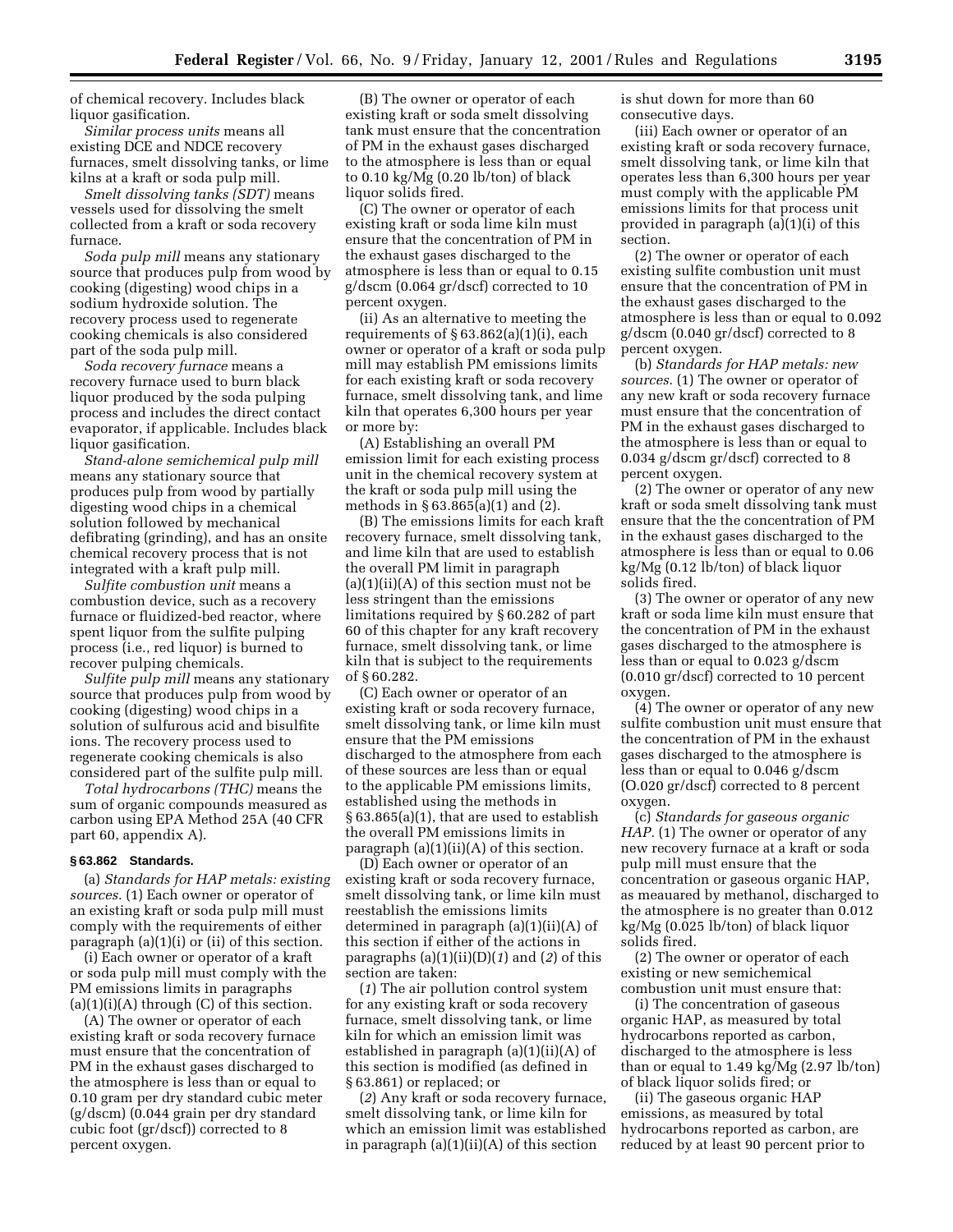discharge of the gases to the atmosphere.

# **§ 63.863 Compliance dates.**

(a) The owner or operator of an existing affected source or process unit must comply with the requirements in this subpart no later than January 12, 2004.

(b) The owner or operator of a new affected source that has an initial startup date after January 12, 2001, must comply with the requirements in this subpart immediately upon startup of the affected source, expect as specified in  $§ 63.6(b).$ 

### **§ 63.864 Monitoring requirements.**

(a) *General.* (1) The owner or operator of each affected kraft or soda recovery furnace or lime kiln equipped with as ESP must install, calibrate, maintain, and operate a continuous opacity monitoring system that can be used to determine opacity at least once every successive 10-second period and calculate and record each successive 6 minute average opacity using the procedures in §§ 63.6(h) and 63.8.

(2) The owner or operator of each affected kraft or soda recovery furnace, kraft or soda lime kiln, sulfite combustion unit, or kraft or soda smelt dissolving tank equipped with a wet scrubber must install, calibrate, maintain, and operate a continuous monitoring system that can be used to determine and record the pressure drop across the scrubber and the scrubbing liquid flow rate at least once every successive 15-minute period using the procedures in §63.8(c), as well as the procedures in paragraphs (a)(2)(i) and (ii) of this section:

(i) The monitoring device used for the continuous measurement of the pressure drop of the gas stream across the scrubber must be certified by the manufacturer to the accurate to within a gage pressure of ±500 pascals (±2 inches of water gage pressure); and

(ii) The monitoring device used for continuous measurement of the scrubbing liquid flow rate must be certified by the manufacturer to be accurate within ±5 percent of the design scrubbing liquid flow rate.

(3) The owner or operator of each affected semichemical combustion unit equipped with an RTO must install, calibrate, maintain, and operate a continuous monitoring system that can be used to determine and record the operating temperature of the RTO at least once every successive 15-minute period using the procedures in § 63.8(c). The monitor must compute and record the operating temperature at the point of incineration of effluent gases that are

emitted using a temperature monitor accurate to within ±1 percent of the temperature being measured.

(4) The owner or operator of each affected source or process unit that uses a control device listed in paragraphs (a)(1) through (3) of this section may monitor alternative control device operating parameters subject to prior written approval by the Administrator.

(5) The owner or operator of each affected source or process unit that uses an air pollution control system other than those listed in paragraphs (a)(1) through (3) of this section must monitor the parameters as approved by the Administrator using the methods and procedures in § 63.865(f).

(6) The owner or operator of each affected source or process unit complying with the gaseous organic HAP emissions limitations of  $§ 63.862(c)(1)$  through the use of an NDCE recovery furnace equipped with a dry ESP system is not required to conduct any performance testing or any continuous monitoring to demonstrate compliance with the gaseous organic HAP emission limitation.

(b) *Initial compliance determination.* (1) The owner or operator of each affected source or process unit subject to the requirements of this subpart is required to conduct an initial performance test using the test methods and procedures listed in §§ 63.7 and 63.865, except as provided in paragraph (b)(3) of this section.

(2) *Determination of operating ranges.* (i) During the initial performance test required in paragraph (b)(1) of this section, the owner or operator of any affected source or process unit must establish operating ranges for the monitoring parameters in paragraphs  $(a)(2)$  through  $(5)$  of this section, as appropriate; or

(ii) The owner or operator may base operating ranges on values recorded during previous performance tests or conduct additional performance tests for the specific purpose of establishing operating ranges, provided that test data used to establish the operating ranges are or have been obtained using the test methods required in this subpart. The owner or operator of the affected source or process unit must certify that all control techniques and processes have not been modified subsequent to the testing upon which the data used to establish the operating parameter ranges were obtained.

(iii) The owner or operator of an affected source or process unit may establish expanded or replacement operating ranges for the monitoring parameter values listed in paragraphs (a)(2) through (5) of this section and

established in paragraph (b)(2)(i) or (ii) of this section during subsequent performance tests using the test methods in § 63.865.

(3) An initial performance test is not required to be conducted in order to determine compliance with the emissions limitations of § 63.862(c)(1) if the affected source or process unit includes an NDCE recovery furnace equipped with a dry ESP system.

(4) After the Administrator has approved the PM emissions limits for each kraft or soda recovery furnace, smelt dissolving tank, and lime kiln, the owner or operator complying with an overall PM emission limit established in § 63.862(a)(1)(ii) must demonstrate compliance with the HAP metals standard by demonstrating compliance with the approved PM emissions limits for each affected kraft or soda recovery furnace, smelt dissolving tank, and lime kiln, using the test methods and procedures in § 63.865(b).

(c) *On-going compliance provisions.* (1) Following the compliance date, owners or operators of all affected sources or process units are required to implement corrective action, as specified in the startup, shutdown, and malfunction plan prepared under § 63.866(a) if the monitoring exceedances in paragraphs (c)(1)(i) through (v) of this section occur:

(i) For a new or existing kraft or soda recovery furnace or lime kiln equipped with an ESP, when the average of ten consecutive 6-minute averages result in a measurement greater than 20 percent opacity;

(ii) For a new or existing kraft or soda recovery furnace, kraft or soda smelt dissolving tank, kraft or soda lime kiln, or sulfite combustion unit equipped with a wet scrubber, when any 3-hour average parameter value is outside the range of values established in paragraph (b)(2) of this section.

(iii) For a new or existing semichemical combustion unit equipped with an RTO, when any 1 hour average temperature falls below the temperature established in paragraph (b)(2) of this section;

(iv) For an affected source or process unit equipped with an alternative emission control system approved by the Administrator, when any 3-hour average value is outside the range of parameter values established in paragraph (b)(2) of this section; and

(v) For an affected source or process unit that is monitoring alternative operating parameters established in paragraph (a)(4) of this section, when any 3-hour average value is outside the range of parameter values established in paragraph (b)(2) of this section.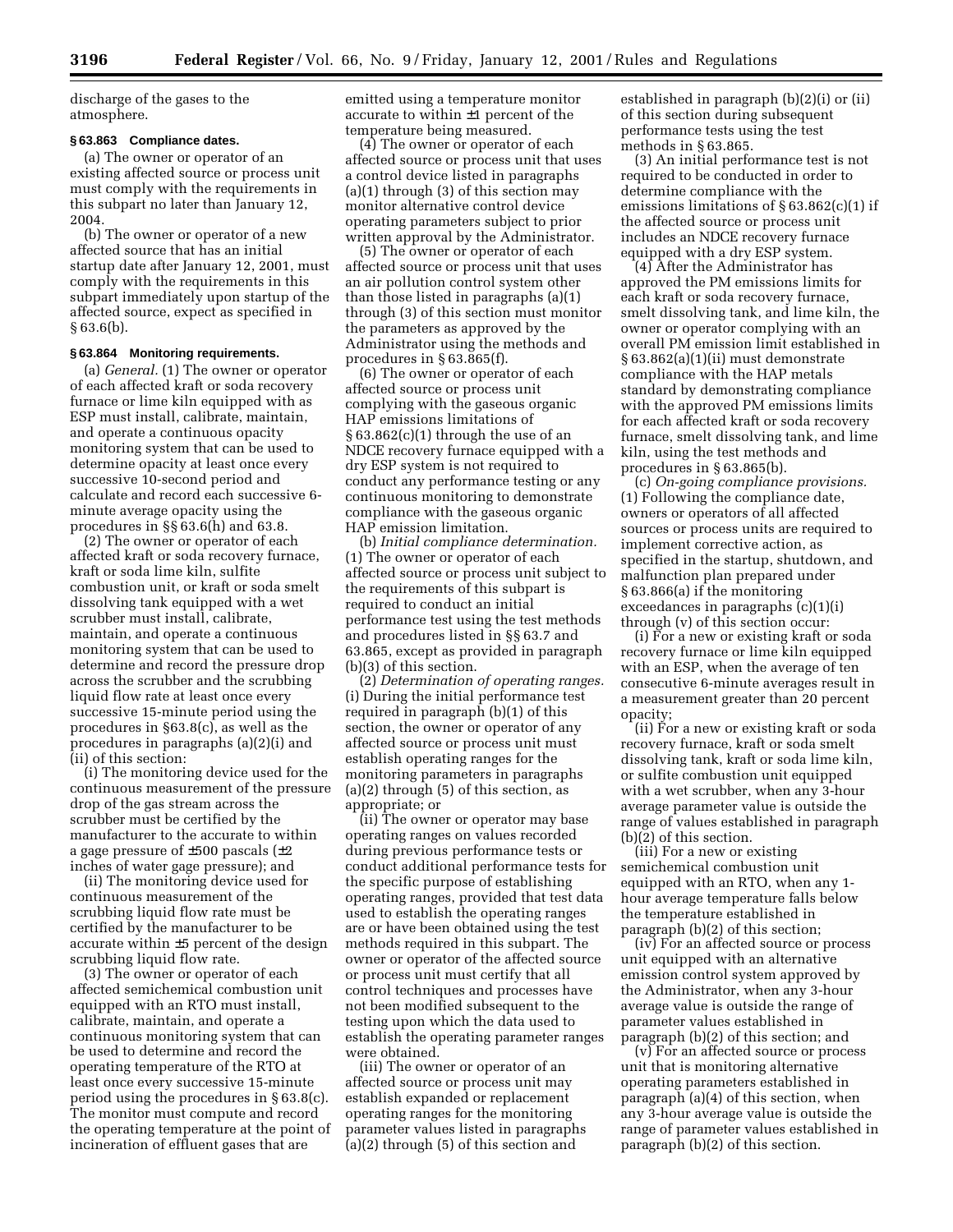(2) Following the compliance date, owners or operators of all affected sources or process units are in violation of the standards of § 63.862 if the monitoring exceedances in paragraphs (c)(2)(i) through (vi) of this section occur:

(i) For an existing kraft or soda recovery furnace equipped with an ESP, when opacity is greater than 35 percent for 6 percent or more of the operating time within any quarterly period;

(ii) For a new kraft or soda recovery furnace or a new or existing lime kiln equipped with an ESP, when opacity is greater than 20 percent for 6 percent or more of the operating time within any quarterly period;

(iii) For a new or existing kraft or soda recovery furnace, kraft or soda smelt dissolving tank, kraft or soda lime kiln, or sulfite combustion unit equipped with a wet scrubber, when six or more

3-hour average parameter values within any 6-month reporting period are outside the range of values established in paragraph (b)(2) of this section;

(iv) For a new or existing semichemical combustion unit equipped with an RTO, when any 3 hour average temperature falls below the temperature established in paragraph (b)(2) of this section;

(v) For an affected source or process unit equipped with an alternative air pollution control system approved by the Administrator, when six or more 3 hour average values within any 6-month reporting period are outside the range of parameter values established in paragraph (b)(2) of this section; and

(vi) For an affected source or process unit that is monitoring alternative operating parameters established in paragraph (a)(4) of this section, when six or more 3-hour average values

within any 6-month reporting period are outside the range of parameter values established in paragraph (b)(2) of this section.

(3) For purposes of determining the number of nonopacity monitoring exceedances, no more than one exceedance will be attributed in any given 24-hour period.

#### **§ 63.865 Performance test requirements and test methods.**

(a) The owner or operator of a process unit seeking to comply with a PM emission limit under § 63.862(a)(1)(ii)(A) must use the procedures in paragraphs (a)(1) through (4) of this section:

(1) Determine the overall PM emission limit for the chemical recovery system at the mill using Equation 1 of this section as follows:

fired for existing kraft or soda smelt

(2) Establish an emission limit for each kraft or soda recovery furnace, smelt dissolving tank, and lime kiln; and, using these emissions limits, determine the overall PM emission rate for the chemical recovery system at the mill using the procedures in paragraphs (a)(2)(i) through (v) of this section, such that the overall PM emission rate calculated in paragraph  $(a)(2)(v)$  of this section is less than or equal to the overall PM emission limit determined in paragraph (a)(1) of this section, as

dissolving tanks.

appropriate.

section as follows:

 $\text{EL}_{\text{PM}} = \left[ \left( \text{C}_{\text{ref. RF}} \right) \left( \text{Q}_{\text{RFtot}} \right) + \left( \text{C}_{\text{ref. LK}} \right) \left( \text{Q}_{\text{LKtot}} \right) \right] \left( \text{F1} \right) / \left( \text{BLS}_{\text{tot}} \right) + \text{ER1}_{\text{ref. SDT}} \quad \text{(Eq. 1)}$ 

# Where:

ELPM=overall PM emission limit for all existing process units in the chemical recovery system at the kraft or soda pulp mill, kg/Mg (lb/ton) of black liquor solids fired.

 $C_{ref. RF}$ =reference concentration of 0.10 g/ dscm (0.044 gr/dscf) corrected to 8 percent oxygen for existing kraft or soda recovery furnaces.

- $QRF_{tot}$ =sum of the average volumetric gas flow rates measured during the performance test and corrected to 8 percent oxygen for all existing recovery furnaces in the chemical recovery system at the kraft or soda pulp mill, dry standard cubic meters per minute (dscm/ min) (dry standard cubic feet per minute [dscf/min]).
- $C_{ref, LK}=$ reference concentration of 0.15 g/ dscm (0.064 gr/dscf) corrected to 10

percent oxygen for existing kraft or soda lime kilns.

- QLKtot=sum of the average volumetric gas flow rates measured during the performance test and corrected to 10 percent oxygen for all existing lime kilns in the chemical recovery system at the kraft or soda pulp mill, dscm/min (dscf/ min).
- F1=conversion factor, 1.44 minutes•;kilogram/day•gram (min•kg/ d•g) (0.206 minutes•pound/day•grain [min•lb/d•gr]).
- $BLS<sub>tot</sub>=sum of the average black liquor solids$ firing rates of all existing recovery furnaces in the chemical recovery system at the kraft or soda pulp mill measured during the performance test, megagrams per day (Mg/d) (tons per day [tons/d]) of black liquor solids fired.
- $ER1_{ref. SDT}$ =reference emission rate of 0.10 kg/ Mg (0.20 lb/ton) of black liquor solids

$$
ER_{RF} = (F1)(C_{EL,RF})(Q_{RF})/(BLS)
$$
 (Eq. 2)

Where:

- $ER_{RF}$ =emission rate from each recovery furnace, kg/Mg (lb/ton) of black liquor solids.
- F1=conversion factor, 1.44 min•kg/d•g (0.206 min•/d•gr).
- CEL, RF=PM emission limit proposed by owner or operator for the recovery

furnace, g/dscm (gr/dscf) corrected to 8 percent oxygen.

- $Q_{RF}$ =average volumetric gas flow rate from the recovery furnace measured during the performance test and corrected to 8 percent oxygen, dscm/min (dscf/min). BLS=average black liquor solids firing rate of
- the recovery furnace measured during

$$
ER_{SDT} = (F1)(C_{EL, SDT})(Q_{SDT})/(BLS) \qquad (Eq. 3)
$$

the performance test, Mg/d (ton/d) of black liquor solids.

(i) The PM emission rate from each affected recovery furnace must be determined using Equation 2 of this

(ii) The PM emission rate from each affected smelt dissolving tank must be determined using Equation 3 of this section as follows: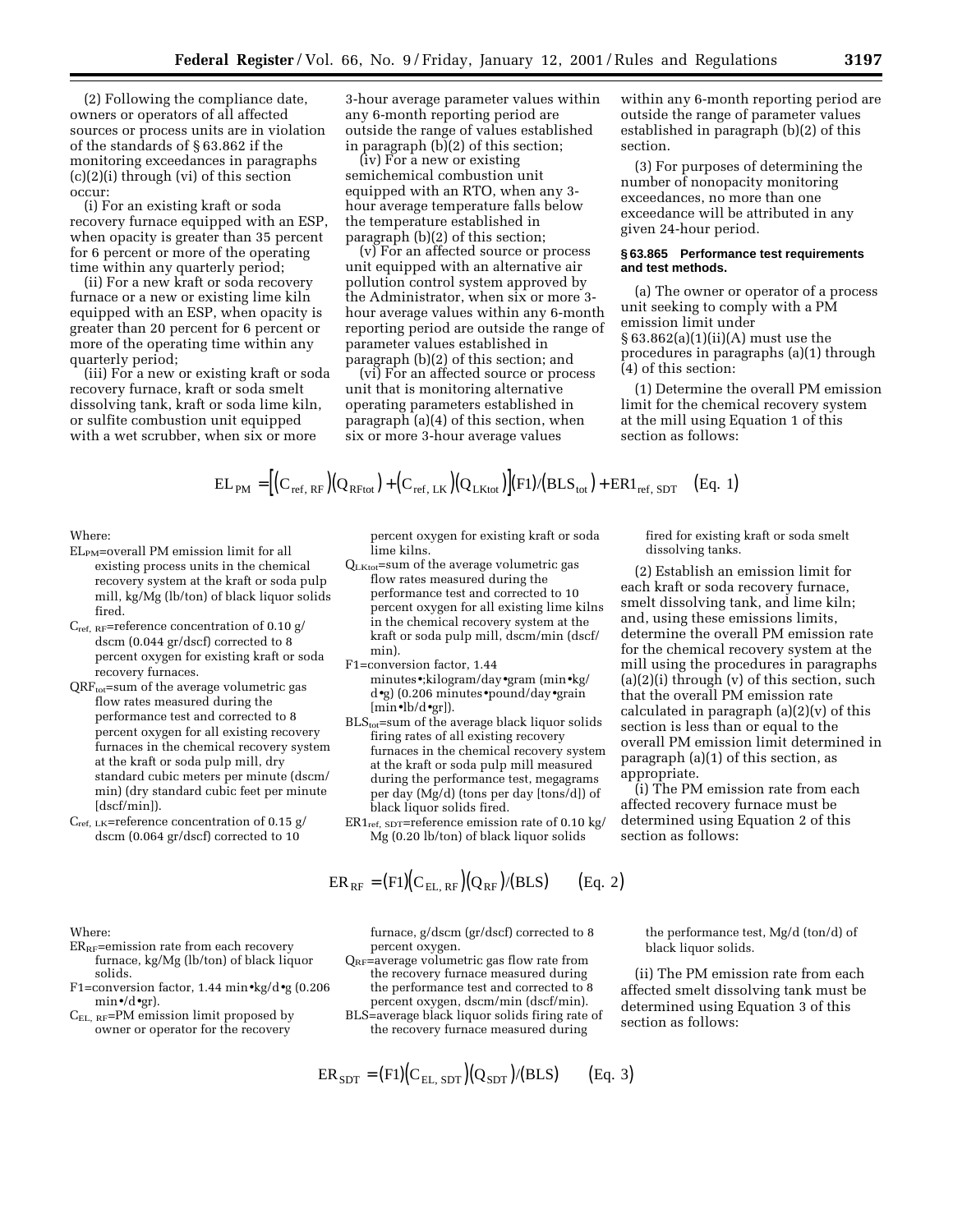Where:

- $ER<sub>SDT</sub>=emission rate from each SDT, kg/Mg$ (lb/ton) of black liquor solids fired.
- F1=conversion factor, 1.44 min•kg/d•g (0.206 min•lb/d•gr).
- CEL, SDT=PM emission limit proposed by owner or operator for the smelt dissolving tank, g/dscm (gr/dscf).
- $Q<sub>SDT</sub>$ =average volumetric gas flow rate from the smelt dissolving tank measured during the performance test, dscm/min (dscf/min).
- BLS=average black liquor solids firing rate of the associated recovery furnace measured during the performance test, Mg/d (ton/d) of black liquorsolids fired. If more than one SDT is used to dissolve

$$
ER_{LK} = (F1)(C_{EL, LK})(Q_{LK})(CaO_{tot}/BLS_{tot})/(CaO_{LK})
$$
 (Eq. 4)

Where:

- $ER_{LK}$ =emission rate from each lime kiln, kg/ Mg (lb/ton) of black liquor solids.
- F1=conversion factor, 1.44 min•kg/d•g (0.206 min•lb/d•gr).
- $C_{EL,LK}$ =PM emission limit proposed by owner or operator for the lime kiln, g/dscm (gr/ dscf) corrected to 10 percent oxygen.

QLK=average volumetric gas flow rate from the lime kiln measured during the performance test and corrected to 10 percent oxygen, dscm/min (dscf/min).

- $CaO<sub>LK</sub>=$ lime production rate of the lime kiln, measured as CaO during the performance test, Mg/d (ton/d) of CaO.
- CaO<sub>tot</sub>=sum of the average lime production rates for all existing lime kilns in the chemical recovery system at the mill measured as CaO during the performance test, Mg/d (ton/d).
- $BLS<sub>tot</sub>=sum of the average black liquor solids$ firing rates of all recovery furnaces in the chemical recovery system at the mill measured during the performance test, Mg/d (ton/d) of black liquor solids.

 $ER_{\text{Pl}tot} = ER_{\text{Pl}11} (PR_{\text{Pl}11}/PR_{\text{tot}}) + ... + (ER_{\text{Pl}11})(PR_{\text{Pl}11}/PR_{\text{tot}})$  (Eq. 5)

Where:

- ERPUtot=overall PM emission rate from all similar process units, kg/Mg (lb/ton) of black liquor solids fired.
- ERPU1=PM emission rate from process unit No. 1, kg/Mg (lb/ton) of black liquor solids fired, calculated using Equation 2, 3, or 4 in paragraphs (a)(2)(i) through (iii) of this section.
- $PR_{PU1}$ =black liquor solids firing rate in Mg/ d (ton/d) for process unit No. 1, if process unit is a recovery furnace or SDT. The CaO production rate in Mg/d

Where:

- $ER_{tot}$ =overall PM emission rate for the chemical recovery system at the mill, kg/ Mg (lb/ton) of black liquor solids fired.
- ERRFtot=PM emission rate from all kraft or soda recovery furnaces, calculated using Equation 2 or 5 in paragraphs (a)(2)(i) and (iv) of this section, where applicable, kg/Mg (lb/ton) of black liquor solids fired.
- ERSDTtot=PM emission rate from all smelt dissolving tanks, calculated using Equation 3 or 5 in paragraphs (a)(2)(ii) and (iv) of this section, where applicable, kg/Mg (lb/ton) of black liquor solids fired.
- $ER<sub>LKtot</sub>=PM$  emission rate from all lime kilns, calculated using Equation 4 or 5 in paragraphs (a)(2)(iii) and (iv) of this section, where applicable, kg/Mg (lb/ton) of black liquor solids fired.

(ton/d) for process unit No. 1, if process unit is a lime kiln.

- PR<sub>tot</sub>=total black liquor solids firing rate in Mg/d (ton/d) for all recovery furnaces in the chemical recovery system at the kraft or soda pulp mill if the similar process units are recovery furnaces or SDT, or the total CaO production rate in Mg/d (ton/d) for all lime kilns in the chemical recovery system at the mill if the similar process units are lime kilns.
- ER<sub>PUi</sub>=PM emission rate from process unit No. i, kg/Mg (lb/ton) of black liquor solids fired.

 $ER_{\text{tot}} = ER_{RFtot} + ER_{SDTtot} + ER_{LKtot}$  (Eq. 6)

(3) For purposes of determining the volumetric gas flow rate used in this section for each kraft or soda recovery furnace, smelt dissolving tank, and lime kiln, Methods 1 through 4 in appendix A of 40 CFR part 60 must be used.

(4) Process data measured during the performance test must be used to determine the black liquor solids firing rate on a dry basis and the CaO production rate.

(b) The owner or operator seeking to determine compliance with § 63.862(a) must use the procedures in paragraphs  $(b)(1)$  through  $(4)$  of this section.

(1) For purposes of determining the concentration of PM emitted from each kraft or soda recovery furnace, sulfite combustion unit, smelt dissolving tank or lime kiln, Method 5 or 29 in appendix A of 40 CFR part 60 must be

the smelt from a given recovery furnace, then the black liquor solids firing rate of the furnace must be proportioned according to the size of the SDT.

(iii) The PM emission rate from each affected lime kiln must be determined using Equation 4 of this section as follows:

(iv) If more than one similar process unit is operated in the chemical recovery system at the kraft or soda pulp mill, Equation 5 of this section must be used to calculate the overall PM emission rate from all similar process units in the chemical recovery system at the mill and must be used in determining the overall PM emission rate for the chemical recovery system at the mill:

- PR<sub>PUi</sub>=black liquor solids firing rate in Mg/ d (ton/d) for process unit No. i, if process unit is a recovery furnace or SDT. The CaO production rate in Mg/d (ton/d) for process unit No. i, if process unit is a lime kiln.
- i=number of similar process units located in the chemical recovery system at the kraft or soda pulp mill.

(v) The overall PM emission rate for the chemical recovery system at the mill must be determined using Equation 6 of this section as follows:

used, except that Method 17 in appendix A of 40 CFR part 60 may be used in lieu of Method 5 or Method 29 if a constant value of 0.009 g/dscm (0.004 gr/dscf) is added to the results of Method 17, and the stack temperature is no greater than 205°C (400°F). The sampling time and sample volume for each run must be at least 60 minutes and 0.90 dscm (31.8 dscf). Water must be used as the cleanup solvent instead of acetone in the sample recovery procedure.

(2) For sources complying with paragraph (a)(1) or (2) of § 63.862, the PM concentration must be corrected to the appropriate oxygen concentration using Equation 7 of this section as follows: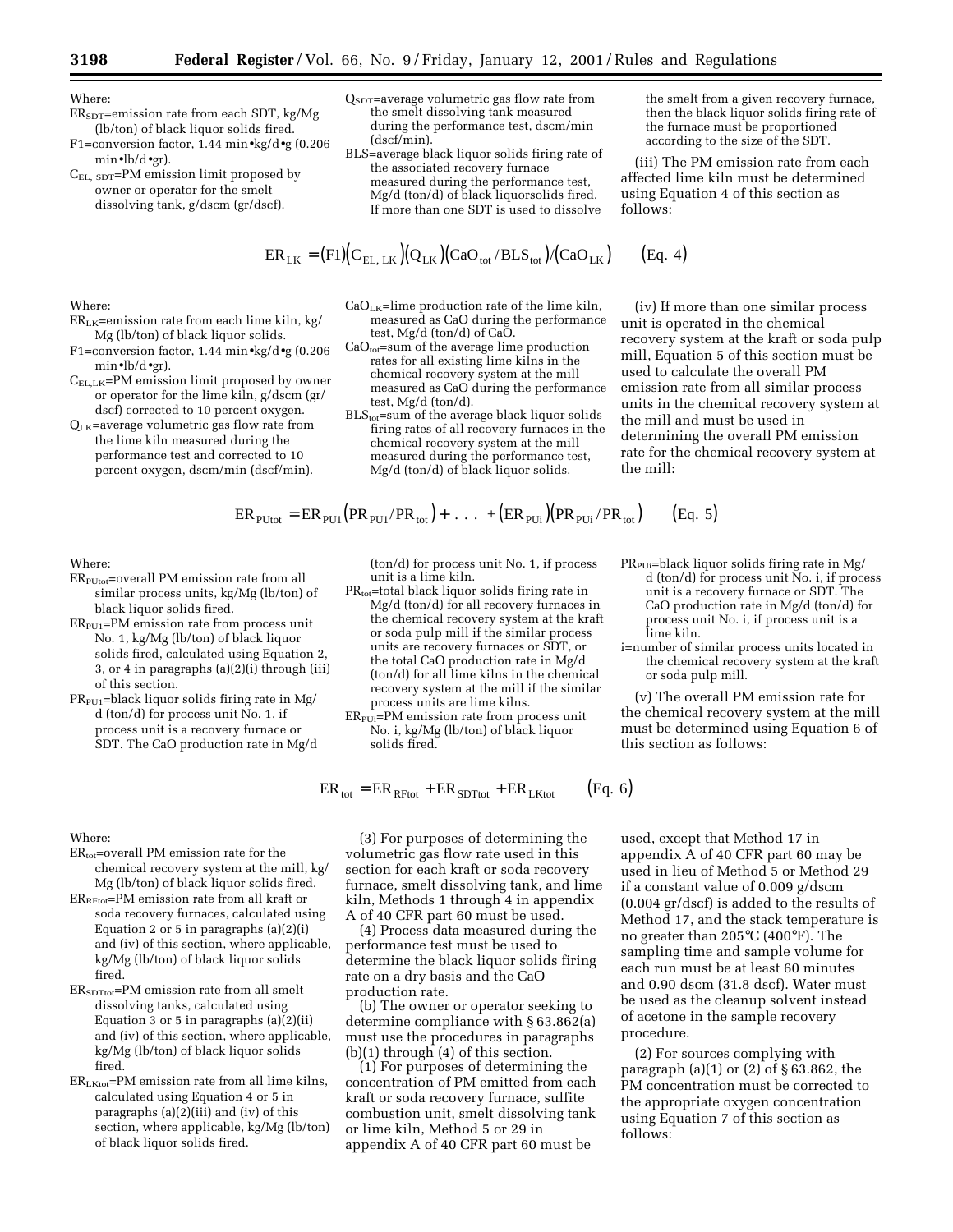$$
C_{\text{corr}} = C_{\text{meas}} \times (21 - X)/(21 - Y)
$$
 (Eq. 7)

Where:

- Ccorr=the measured concentration corrected for oxygen, g/dscm (gr/dscf).
- Cmeas=the measured concentration uncorrected for oxygen, g/dscm (gr/dscf).

X=the corrected volumetric oxygen concentration (8 percent for kraft or soda recovery furnaces and sulfite combustion

Where:

- $Q<sub>corr</sub>$  = the measured volumetric gas flow rate corrected for oxygen, dscm/min (dscf/ min).
- $Q_{\text{meas}}$  = the measured volumetric gas flow rate uncorrected for oxygen, dscm/min (dscf/min).
- $X =$  the corrected volumetric oxygen concentration (8 percent for kraft or soda recovery furnaces and sulfite combustion

Where:

 $ER<sub>NDCE</sub>$  = methanol emission rate from the NDCE recovery furnace, kg/Mg (lb/ton) of black liquor solids fired.

units and 10 percent for kraft or soda lime kilns).

Y=the measured average volumetric oxygen concentration.

(3) Method 3A or 3B in appendix A of 40 CFR part 60 must be used to determine the oxygen concentration. The gas sample must be taken at the

$$
Q_{corr} = Q_{meas} \times (21 - X)/(21 - Y) \qquad (Eq. 8)
$$

units and 10 percent for kraft or soda lime kilns).

Y = the measured average volumetric oxygen concentration.

(c) The owner or operator seeking to determine compliance with the gaseous organic HAP standard in § 63.862(c)(1) without using an NDCE recovery furnace equipped with a dry ESP system

$$
ERNDCE = (MRmeas)/(BLS) \t(Eq. 9)
$$

- MRmeas = measured methanol mass emission rate from the NDCE recovery furnace, kg/ hr (lb/hr).
- BLS = average black liquor solids firing rate of the NDCE recovery furnace, Mg/hr

$$
ER_{DCE} = [(MR_{meas, RF})/BLS_{RF}] + [(MR_{meas, BLO})/BLS_{BLO}]
$$
 (Eq. 10)

Where:

- $ER_{DCE}$  = methanol emission rate from each DCE recovery furnace system, kg/Mg (lb/ ton) of black liquor solids fired.
- $MR_{\text{meas,RF}} = average measured method$  methanol mass emission rate from each DCE recovery furnace, kg/hr (lb/hr).
- $MR_{\text{meas,BLO}} = \text{average measured method}$ mass emission rate from the black liquor oxidation system, kg/hr (lb/hr).

Where:

- $ER_{SCCU}$  = THC emission rate from each semichemical combustion unit, kg/Mg (lb/ton) of black liquor solids fired.
- $THC_{\rm meas}$  = measured THC mass emission rate, kg/hr (lb/hr).
- $BLS_{RF}$  = average black liquor solids firing rate for each DCE recovery furnace, Mg/hr (ton/hr); determined using process data measured during the performance test.
- $BLS_{BLO}$  = the average mass rate of black liquor solids treated in the black liquor oxidation system, Mg/hr (ton/hr); determined using process data measured during the performance test.

(d) The owner or operator seeking to determine compliance with the gaseous

$$
ER_{SCCU} = (THC_{meas})/(BLS) \qquad (Eq. 11)
$$

BLS = average black liquor solids firing rate, Mg/hr (ton/hr); determined using process data measured during the performance test.

(2) If the owner or operator of the semichemical combustion unit has selected the percentage reduction

organic HAP standards in § 63.862(c)(2) for semichemical combustion units must use Method 25A in appendix A of 40 CFR part 60. The sampling time must be at least 60 minutes.

(1) The emission rate from any new or existing semichemical combustion unit must be determined using Equation 11 of this section as follows:

must use Method 308 in appendix A of this part. The sampling time and sample volume for each run must be at least 60 minutes and 0.014 dscm (0.50 dscf), respectively.

same time and at the same traverse points as the particulate sample. (4) For purposes of complying with paragraph (a)(1) or (2) of § 63.862, the volumetric gas flow rate must be corrected to the appropriate oxygen concentration using Equation 8 of this

section as follows:

(1) The emission rate from any new NDCE recovery furnace must be determined using Equation 9 of this section as follows:

> (ton/hr); determined using process data measured during the performance test.

(2) The emission rate from any new DCE recovery furnace system must be determined using Equation 10 of this section as follows:

standards for THC, under  $§ 63.862(c)(2)(ii)$ , the percentage reduction in THC emissions is computed using Equation 12 of this section as follows, provided that Ei and Eo are measured simultaneously: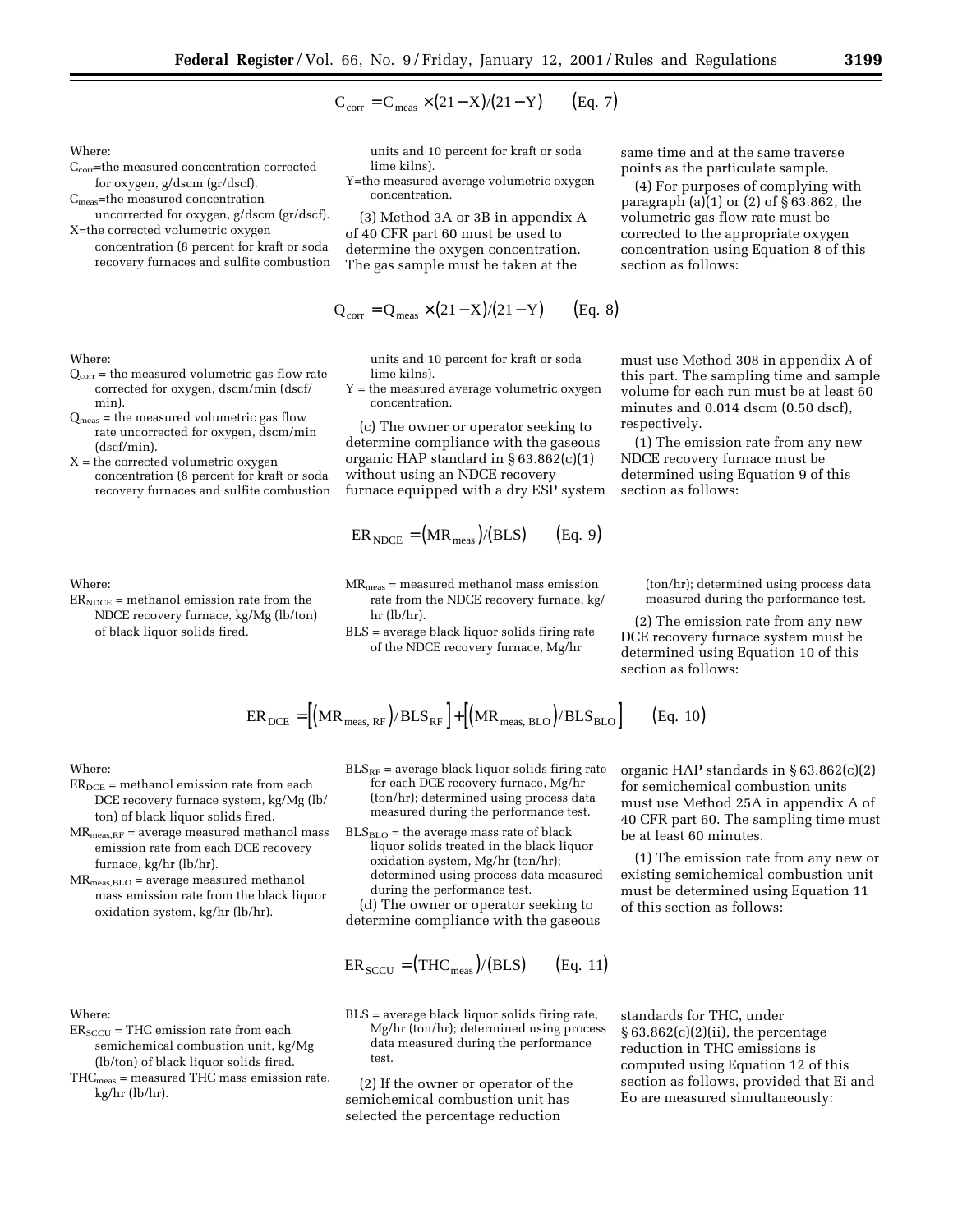$$
(\% \mathbf{R}_{\text{THC}}) = \left(\frac{\mathbf{E}_{\text{i}} - \mathbf{E}_{\text{o}}}{\mathbf{E}_{\text{i}}}\right) \times 100 \qquad \text{(Eq. 12)}
$$

Where:

- $\% {\rm R}_{\rm THC}$  = percentage reduction of total hydrocarbons emissions achieved.
- $E_i$  = measured THC mass emission rate at the
- THC control device inlet, kg/hr (lb/hr).  $E<sub>o</sub>$  = measured THC mass emission rate at the
- THC control device outlet, kg/hr (lb/hr).

(e) The owner or operator seeking to comply with the continuous parameter monitoring requirements of § 63.864(b)(2) must continuously monitor each parameter and determine the arithmetic average value of each parameter during each 3-run performance test. Multiple 3-run performance tests may be conducted to establish a range of parameter values.

(f) The owner or operator of an affected source or process unit seeking to demonstrate compliance with the standards in § 63.862 using a control technique other than those listed in § 63.864(a)(1) through (3) must provide to the Administrator a monitoring plan that includes a description of the control device, test results verifying the performance of the control device, the appropriate operating parameters that will be monitored, and the frequency of measuring and recording to establish continuous compliance with the standards. The monitoring plan is subject to the Administrator's approval. The owner or operator of the affected source or process unit must install, calibrate, operate, and maintain the monitor(s) in accordance with the monitoring plan approved by the Administrator. The owner or operator must include in the information submitted to the Administrator proposed performance specifications and quality assurance procedures for the monitors. The Administrator may request further information and will approve acceptable test methods and procedures.

#### **§ 63.866 Recordkeeping requirements.**

(a) *Startup, shutdown, and malfunction plan.* The owner or operator must develop and implement a written plan as described in § 63.6(e)(3) that contains specific procedures to be followed for operating the source and maintaining the source during periods of startup, shutdown, and malfunction, and a program of corrective action for malfunctioning process and control systems used to comply with the standards. In addition to the information required in § 63.6(e), the plan must include the requirements in paragraphs (a)(1) and (2) of this section.

(1) Procedures for responding to any process parameter level that is inconsistent with the level(s) established under § 63.864(b)(2), including the procedures in paragraphs  $(a)(1)(i)$  and  $(ii)$  of this section:

(i) Procedures to determine and record the cause of an operating parameter exceedance and the time the exceedance began and ended; and

(ii) Corrective actions to be taken in the event of an operating parameter exceedance, including procedures for recording the actions taken to correct the exceedance.

(2) The startup, shutdown, and malfunction plan also must include the schedules listed in paragraphs (a)(2)(i) and (ii) of this section:

(i) A maintenance schedule for each control technique that is consistent with, but not limited to, the manufacturer's instructions and recommendations for routine and longterm maintenance; and

(ii) An inspection schedule for each continuous monitoring system required under § 63.864 to ensure, at least once in each 24-hour period, that each continuous monitoring system is properly functioning.

(b) The owner or operator of an affected source or process unit must maintain records of any occurrence when corrective action is required under § 63.864(c)(1), and when a violation is noted under § 63.864(c)(2).

(c) In addition to the general records required by § 63.10(b)(2), the owner or operator must maintain records of the information in paragraphs (c)(1) through (6) of this section:

(1) Records of black liquor solids firing rates in units of megagrams/day or tons/day for all recovery furnaces and semichemical combustion units;

(2) Records of CaO production rates in units of megagrams/day or tons/day for all lime kilns;

(3) Records of parameter monitoring data required under § 63.864, including any period when the operating parameter levels were inconsistent with the levels established during the initial performance test, with a brief explanation of the cause of the deviation, the time the deviation occurred, the time corrective action was initiated and completed, and the corrective action taken;

(4) Records and documentation of supporting calculations for compliance determinations made under §§ 63.865(a) through (e);

(5) Records of monitoring parameter ranges established for each affected source or process unit;

(6) Records certifying that an NDCE recovery furnace equipped with a dry ESP system is used to comply with the gaseous organic HAP standard in  $§ 63.862(c)(1).$ 

#### **§ 63.867 Reporting requirements.**

(a) *Notifications.* The owner or operator of any affected source or process unit must submit the applicable notifications from subpart A of this part, as specified in Table 1 of this subpart.

(b) *Additional reporting requirements for HAP metals standards.* (1) Any owner or operator of a group of process units in a chemical recovery system at a mill complying with the PM emissions limits in  $\S 63.862(a)(1)(ii)$  must submit the PM emissions limits determined in § 63.865(a) for each affected kraft or soda recovery furnace, smelt dissolving tank, and lime kiln to the Administrator for approval. The emissions limits must be submitted as part of the notification of compliance status required under subpart A of this part.

(2) Any owner or operator of a group of process units in a chemical recovery system at a mill complying with the PM emissions limits in § 63.862(a)(1)(ii) must submit the calculations and supporting documentation used in § 63.865(a)(1) and (2) to the Administrator as part of the notification of compliance status required under subpart A of this part.

(3) After the Administrator has approved the emissions limits for any process unit, the owner or operator of a process unit must notify the Administrator before any of the actions in paragraphs (b)(3)(i) through (iv) of this section are taken:

(i) The air pollution control system for any process unit is modified or replaced;

(ii) Any kraft or soda recovery furnace, smelt dissolving tank, or lime kiln in a chemical recovery system at a kraft or soda pulp mill complying with the PM emissions limits in  $§ 63.862(a)(1)(ii)$  is shut down for more than 60 consecutive days;

(iii) A continuous monitoring parameter or the value or range of values of a continuous monitoring parameter for any process unit is changed; or

(iv) The black liquor solids firing rate for any kraft or soda recovery furnace during any 24-hour averaging period is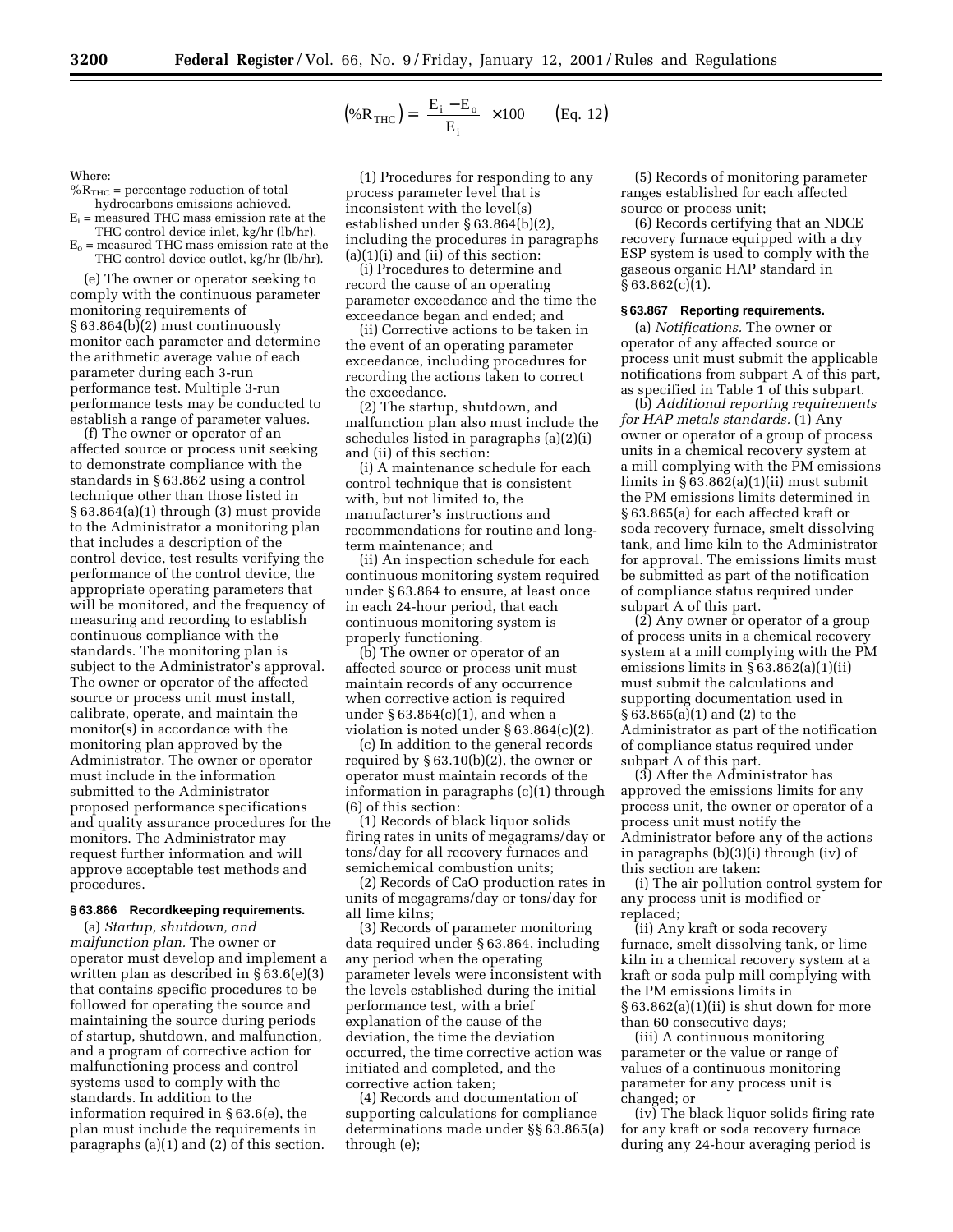increased by more than 10 percent above the level measured during the most recent performance test.

(4) An owner or operator of a group of process units in a chemical recovery system at a mill complying with the PM emissions limits in § 63.862(a)(1)(ii) and seeking to perform the actions in paragraph (b)(3)(i) or (ii) of this section must recalculate the overall PM emissions limit for the group of process units and resubmit the documentation required in paragraph (b)(2) of this section to the Administrator. All modified PM emissions limits are subject to approval by the Administrator.

(c) *Excess emissions report.* The owner or operator must report quarterly if measured parameters meet any of the conditions specified in paragraph (c)(1) or (2) of § 63.864. This report must contain the information specified in

§ 63.10(c) of this part as well as the number and duration of occurrences when the source met or exceeded the conditions in  $§ 63.864(c)(1)$ , and the number and duration of occurrences when the source met or exceeded the conditions in § 63.864(c)(2). Reporting excess emissions below the violation thresholds of § 63.864(c) does not constitute a violation of the applicable standard.

(1) When no exceedances of parameters have occurred, the owner or operator must submit a semiannual report stating that no excess emissions occurred during the reporting period.

(2) The owner or operator of an affected source or process unit subject to the requirements of this subpart and subpart S of this part may combine excess emissions and/or summary reports for the mill.

# **§ 63.868 Delegation of authority.**

(a) In delegating implementation and enforcement authority to a State under section 112(d) of the Clean Air Act, the authorities contained in paragraph (b) of this section must be retained by the Administrator and not transferred to a State.

(b) The authorities which will not be delegated to States are listed in paragraphs (b)(1) through (4) of this section:

(1) Approval of alternatives to standards in § 63.862 under § 63.6(g).

(2) Approval of major alternatives to test methods under § 63.7(e)(2)(ii) and (f) and as defined in § 63.90.

(3) Approval of major alternatives to monitoring under § 63.8(f) and as defined in § 63.90.

(4) Approval of major alternatives to recordkeeping and reporting under § 63.10(f) and as defined in § 63.90.

| General provisions<br>reference | Summary of requirements                                                                                 | Applies to supbart<br>MM. | Explanation                                                                                                                                          |
|---------------------------------|---------------------------------------------------------------------------------------------------------|---------------------------|------------------------------------------------------------------------------------------------------------------------------------------------------|
| $63.1(a)(1)$                    | General applicability of the General Provisions                                                         | Yes                       | Additional terms defined in §63.861; when<br>overlap between subparts A and MM of this<br>part, subpart MM takes precedence.                         |
| $63.1(a)(2)–(14)$               | General applicability of the General Provisions                                                         | Yes.                      |                                                                                                                                                      |
| $63.1(b)(1)$                    | Initial applicability determination.                                                                    | No.                       | Subpart MM specifies the applicability in<br>§63.860.                                                                                                |
| $63.1(b)(2)$                    | Title V operating permit-see 40 CFR part 70                                                             | Yes                       | All major affected sources are required to ob-<br>tain a title V permit.                                                                             |
| $63.1(b)(3)$                    | Record of the applicability determination                                                               | No                        | All affected sources are subject to subpart<br>MM according to the applicability definition<br>of subpart MM.                                        |
| $63.1(c)(1)$                    | Applicability of subpart A of this part after a<br>relevant standard has been set.                      | Yes                       | Subpart MM clarifies the applicability of each<br>paragraph of subpart A of this part to<br>sources subject to subpart MM.                           |
| $63.1(c)(2)$                    |                                                                                                         | Yes                       | All major affected sources are required to ob-<br>tain a title V permit. There are no area<br>sources in the pulp and paper mill source<br>category. |
| $63.1(c)(3)$                    |                                                                                                         | <b>NA</b>                 |                                                                                                                                                      |
| $63.1(c)(4)$                    | Requirements for existing source that obtains<br>an extension of compliance.                            | Yes.                      |                                                                                                                                                      |
| $63.1(c)(5)$                    | Notification requirements for an area source<br>that increases HAP emissions to major<br>source levels. | Yes.                      |                                                                                                                                                      |
| 63.1(d)                         |                                                                                                         | NA.                       |                                                                                                                                                      |
| 63.1(e)                         | Applicability of permit program before a rel-<br>evant standard has been set.                           | Yes.                      |                                                                                                                                                      |
| 63.2                            |                                                                                                         | Yes                       | Additional terms defined in §63.861; when<br>overlap between subparts A and MM of this<br>part occurs, subpart MM takes precedence.                  |
| 63.3                            |                                                                                                         | Yes.                      |                                                                                                                                                      |
| 63.4                            | Prohibited activities and circumvention                                                                 | Yes.                      |                                                                                                                                                      |
|                                 | Construction and reconstruction-applicability                                                           | Yes.                      |                                                                                                                                                      |
| $63.5(b)(1)$                    | Upon construction, relevant standards for new<br>sources.                                               | Yes.                      |                                                                                                                                                      |
| $63.5(b)(2)$                    |                                                                                                         | NA.                       |                                                                                                                                                      |
| $63.5(b)(3)$                    | New construction/reconstruction                                                                         | Yes.                      |                                                                                                                                                      |
| $63.5(b)(4)$                    | Construction/reconstruction notification                                                                | Yes.                      |                                                                                                                                                      |
| $63.5(b)(5)$                    | Construction/reconstruction compliance                                                                  | Yes.                      |                                                                                                                                                      |
| $63.5(b)(6)$                    | Equipment addition or process change                                                                    | Yes.                      |                                                                                                                                                      |
| 63.5(c)                         |                                                                                                         | NA.                       |                                                                                                                                                      |
| 63.5(d)                         | Application for approval of construction/recon-<br>struction.                                           | Yes.                      |                                                                                                                                                      |
|                                 | Construction/reconstruction approval    Yes.                                                            |                           |                                                                                                                                                      |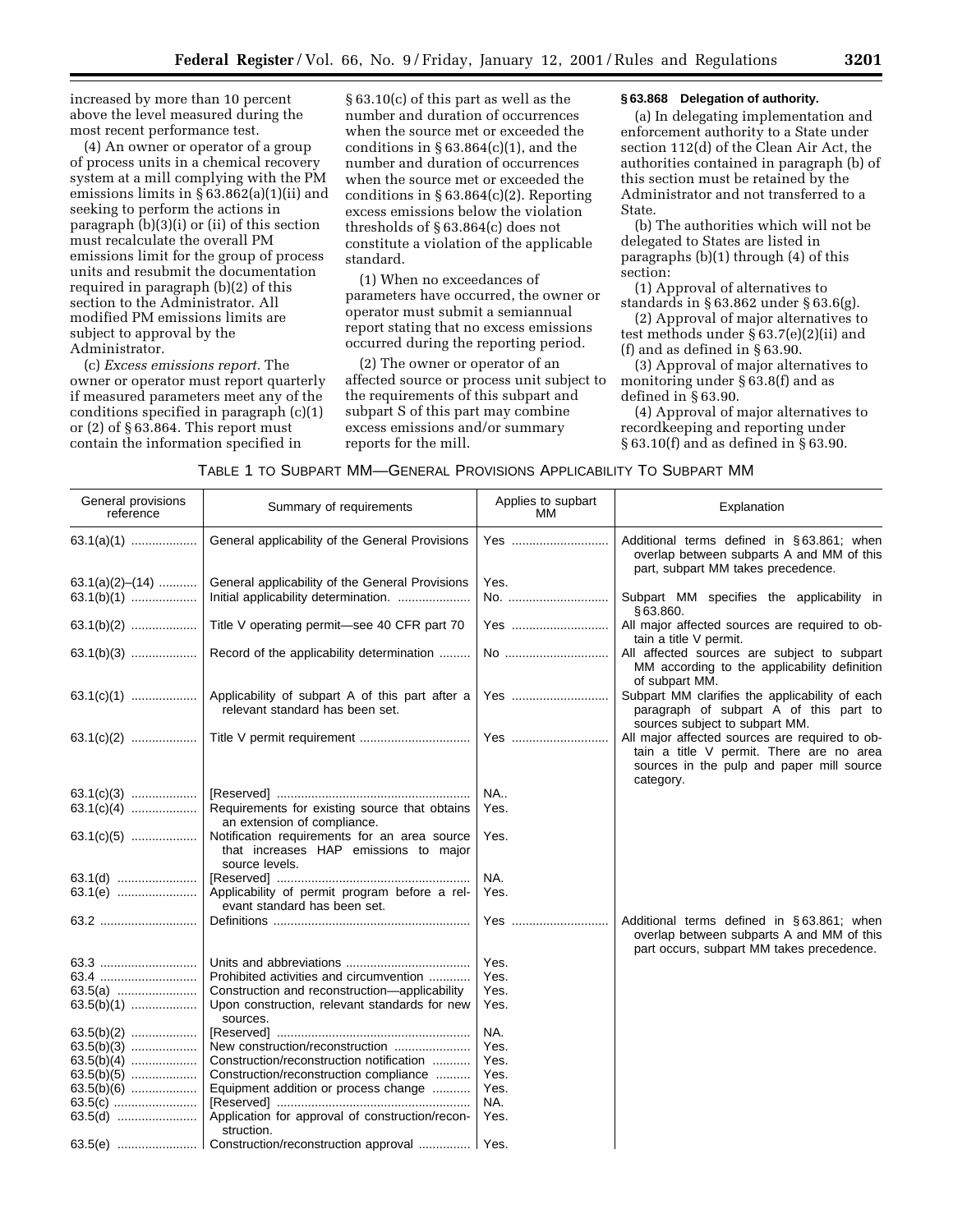٠

# TABLE 1 TO SUBPART MM—GENERAL PROVISIONS APPLICABILITY TO SUBPART MM—Continued

| General provisions<br>reference | Summary of requirements                                                                                            | Applies to supbart<br>MМ | Explanation                                                                                                                |
|---------------------------------|--------------------------------------------------------------------------------------------------------------------|--------------------------|----------------------------------------------------------------------------------------------------------------------------|
| 63.5(f)                         | Construction/reconstruction approval based on<br>prior State preconstruction review.                               | Yes.                     |                                                                                                                            |
|                                 | Compliance with standards and maintenance<br>requirements-applicability.                                           | Yes.                     |                                                                                                                            |
| $63.6(a)(2)$                    | Requirements for area source that increases<br>emissions to become major.                                          | Yes.                     |                                                                                                                            |
| 63.6(b)                         | Compliance dates for new and reconstructed<br>sources.                                                             | Yes.                     |                                                                                                                            |
| 63.6(c)                         | Compliance dates for existing sources                                                                              | Yes                      | Subpart MM specifically stipulates the compli-<br>ance schedule for existing sources.                                      |
| 63.6(d)                         |                                                                                                                    | NA.                      |                                                                                                                            |
| 63.6(e)                         | Operation and maintenance requirements                                                                             | Yes.                     |                                                                                                                            |
| 63.6(f)                         | Compliance with nonopacity emissions stand-<br>ards.                                                               | Yes.                     |                                                                                                                            |
| 63.6(g)                         | Compliance with alternative nonopacity emis-<br>sions standards.                                                   | Yes.                     |                                                                                                                            |
| 63.6(h)                         | Compliance with opacity and visible emissions<br>(VE) standards.                                                   | Yes                      | Subpart MM does not contain any opacity or<br>VE standards; however, §63.864 specifies<br>opacity monitoring requirements. |
|                                 | Extension of compliance with emissions<br>standards.                                                               | Yes.                     |                                                                                                                            |
|                                 | Exemption from compliance with emissions                                                                           | Yes.                     |                                                                                                                            |
| $63.7(a)(1)$                    | standards.<br>Performance testing requirements-applica-<br>bility.                                                 | Yes                      | $\S$ 63.864(a)(6) specifies the only exemption<br>from performance testing allowed under<br>subpart MM.                    |
| $63.7(a)(2)$                    |                                                                                                                    | Yes.                     |                                                                                                                            |
| $63.7(a)(3)$                    | Performance test requests by Administrator<br>under CAA section 114.                                               | Yes.                     |                                                                                                                            |
| $63.7(b)(1)$                    | Notification of performance test                                                                                   | Yes.                     |                                                                                                                            |
| $63.7(b)(2)$                    | Notification of delay in conducting a scheduled<br>performance test.                                               | Yes.                     |                                                                                                                            |
| 63.7(c)                         |                                                                                                                    | Yes.                     |                                                                                                                            |
| 63.7(d)                         |                                                                                                                    | Yes.                     |                                                                                                                            |
| 63.7(e)                         |                                                                                                                    | Yes.                     |                                                                                                                            |
|                                 | Use of an alternative test method                                                                                  | Yes.                     |                                                                                                                            |
|                                 | Data analysis, recordkeeping, and reporting                                                                        | Yes.                     |                                                                                                                            |
| 63.7(h)                         |                                                                                                                    | Yes                      | $\S 63.864(a)(6)$ specifies the only exemption                                                                             |
|                                 |                                                                                                                    |                          | from performance testing allowed under<br>subpart MM.                                                                      |
|                                 | Monitoring requirements—applicability                                                                              | Yes                      | See §63.864.                                                                                                               |
| 63.8(b)                         |                                                                                                                    | Yes                      | See §63.864.                                                                                                               |
| 63.8(c)                         | Operation and maintenance of CMS                                                                                   | Yes                      | See §63.864.                                                                                                               |
| 63.8(d)                         |                                                                                                                    | Yes                      | See §63.864.                                                                                                               |
| 63.8(e)(1)                      |                                                                                                                    | Yes.                     |                                                                                                                            |
| 63.8(e)(2)                      | Notification of performance evaluation                                                                             | Yes.                     |                                                                                                                            |
| 63.8(e)(3)                      | Submission of site-specific performance eval-<br>uation test plan.                                                 | Yes.                     |                                                                                                                            |
| $63.8(e)(4)$                    | Conduct of performance evaluation and per-<br>formance evaluation dates.                                           | Yes.                     |                                                                                                                            |
|                                 | Reporting performance evaluation results                                                                           | Yes.                     |                                                                                                                            |
|                                 | Use of an alternative monitoring method                                                                            | Yes.                     |                                                                                                                            |
| 63.8(g)                         |                                                                                                                    | Yes.                     |                                                                                                                            |
| 63.9(a)                         | Notification requirements-applicability and<br>general information.                                                | Yes.                     |                                                                                                                            |
| 63.9(b)                         |                                                                                                                    | Yes.                     |                                                                                                                            |
| 63.9(c)                         | Request for extension of compliance                                                                                | Yes.                     |                                                                                                                            |
| 63.9(d)                         | Notification that source subject to special com-<br>pliance requirements.                                          | Yes.                     |                                                                                                                            |
| 63.9(e)                         | Notification of performance test                                                                                   | Yes.                     |                                                                                                                            |
| 63.9(f)                         | Notification of opacity and VE observations                                                                        | Yes                      | Subpart MM does not contain any opacity or<br>VE standards; however, §63.864 specifies<br>opacity monitoring requirements. |
|                                 | Additional<br>notification<br>requirements<br>for<br>sources with CMS.                                             | Yes.                     |                                                                                                                            |
|                                 | Notification of compliance with opacity emis-<br>sions standard.                                                   | Yes                      | Subpart MM does not contain any opacity or<br>VE emissions standards; however, §63.864                                     |
|                                 |                                                                                                                    |                          | specifies opacity monitoring requirements.                                                                                 |
| $63.9(g)(3)$                    | Notification that criterion to continue use of al-<br>ternative to relative accuracy testing has<br>been exceeded. | Yes.                     |                                                                                                                            |

-